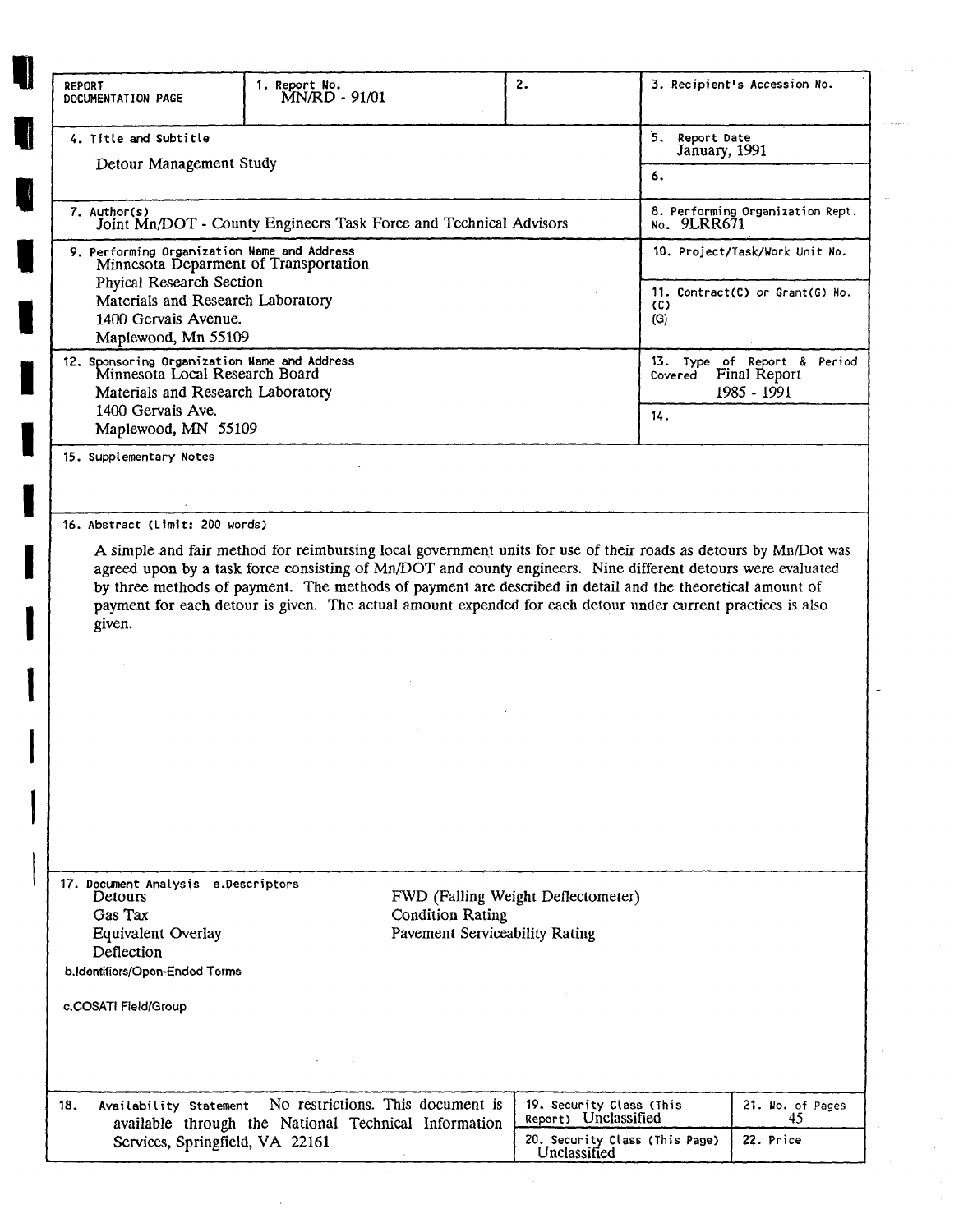### DETOUR MANAGEMENT STUDY FINAL REPORT

## INVESTIGATION NO. 671

BY Joint Task Force Mn/DOT and County Engineers

January, 1991

#### Prepared for the MINNESOTA LOCAL ROAD RESEARCH BOARD MATERIALS AND RESEARCH LABORATORY 1400 GERVAIS AVENUE MAPLEWOOD, MINNESOTA 55109

The opinions, findings and conclusions expressed in this publication are those **of** the task force and not necessarily those of the Minnesota Local Road Research Board or the Minnesota Department of Transportation.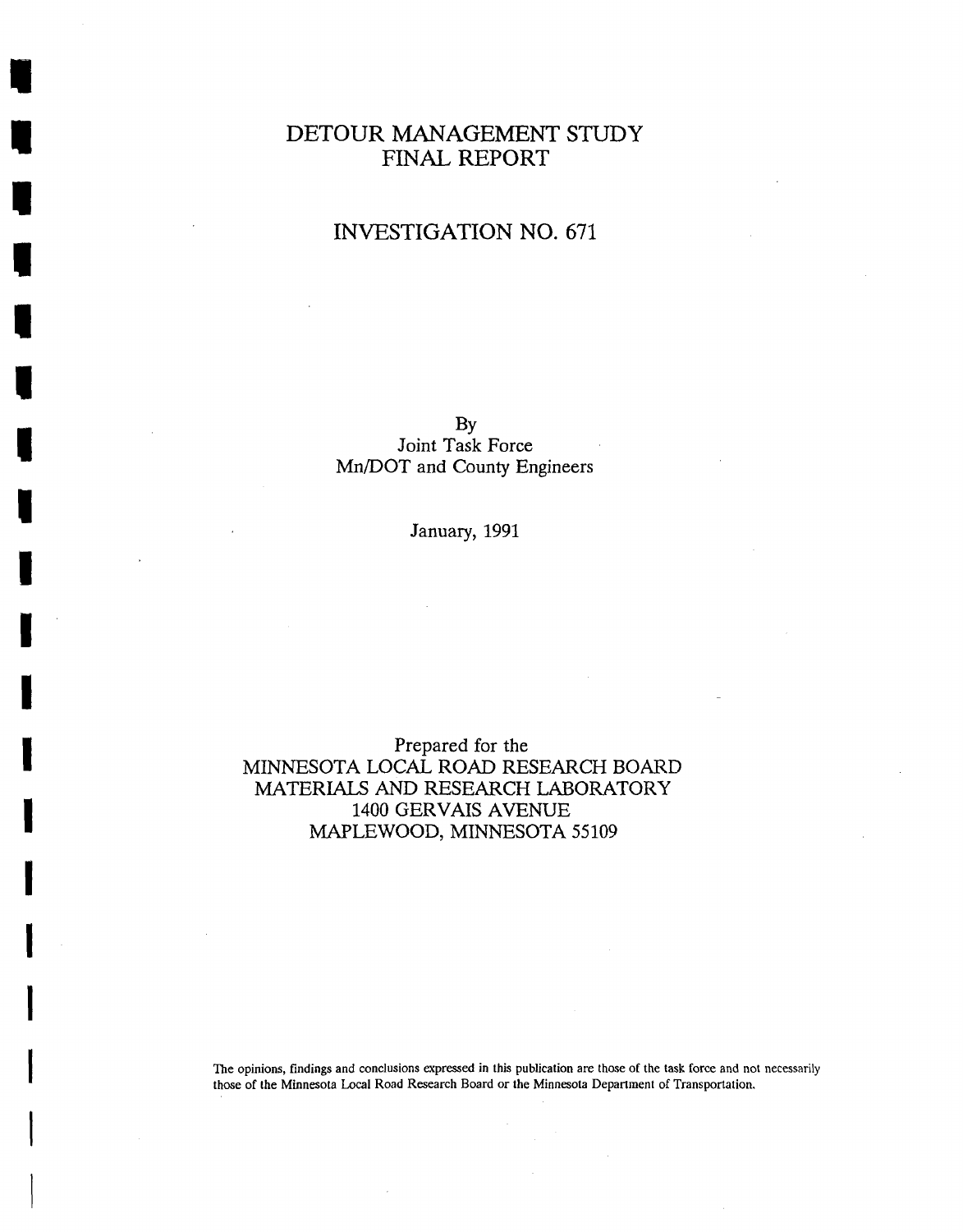#### EXECUTIVE SUMMARY

This report is a summary of the steps leading to the recommendation of a method to pay other local government agencies, mainly counties, for use of their roads as detours by Mn/DOT .

The search for a simple, uniform and fair method goes back at least to **1985** when the assistant district engineers (A.D.E.s) formed a task force. This group was unable to reach a solution. satisfactory to the county engineers. The task force was reformed in **1990** comprised of **4** members from Mn/DOT and 4 county engineers.

Three different methods of payment for detours were devised and evaluated on nine different detours in **1990.** The amounts that would have been paid for each of these proposed methods for each detour were compiled along with the actual Mn/DOT expenditures.

The task force recommended the following:

÷.

- **1.** Selection of a detour route should involve some analysis to determine the road carrying capacity of the route(s) .
- 2. The gas tax method should be used to compute the reimbursement due the local road authority.
- 3. Mn/DOT should provide ordinary maintenance during the detour period.
- **4.** Any Mn/DOT expenditure over and above ordinary maintenance such as overlays would be credited.
- 5. The local road authority has the option of doing an "equivalent overlay method" analysis at their expense. Any amount over twice the gas tax computation would be added to the gas tax value.
- 6. The vehicle for providing reimbursement would be via an agreement executed through the C.O. Agreements Unit.
- 7. For emergency of short term detours, all the preceding recommendations apply except no agreement or payment is necessary for reimbursements less than **\$500.**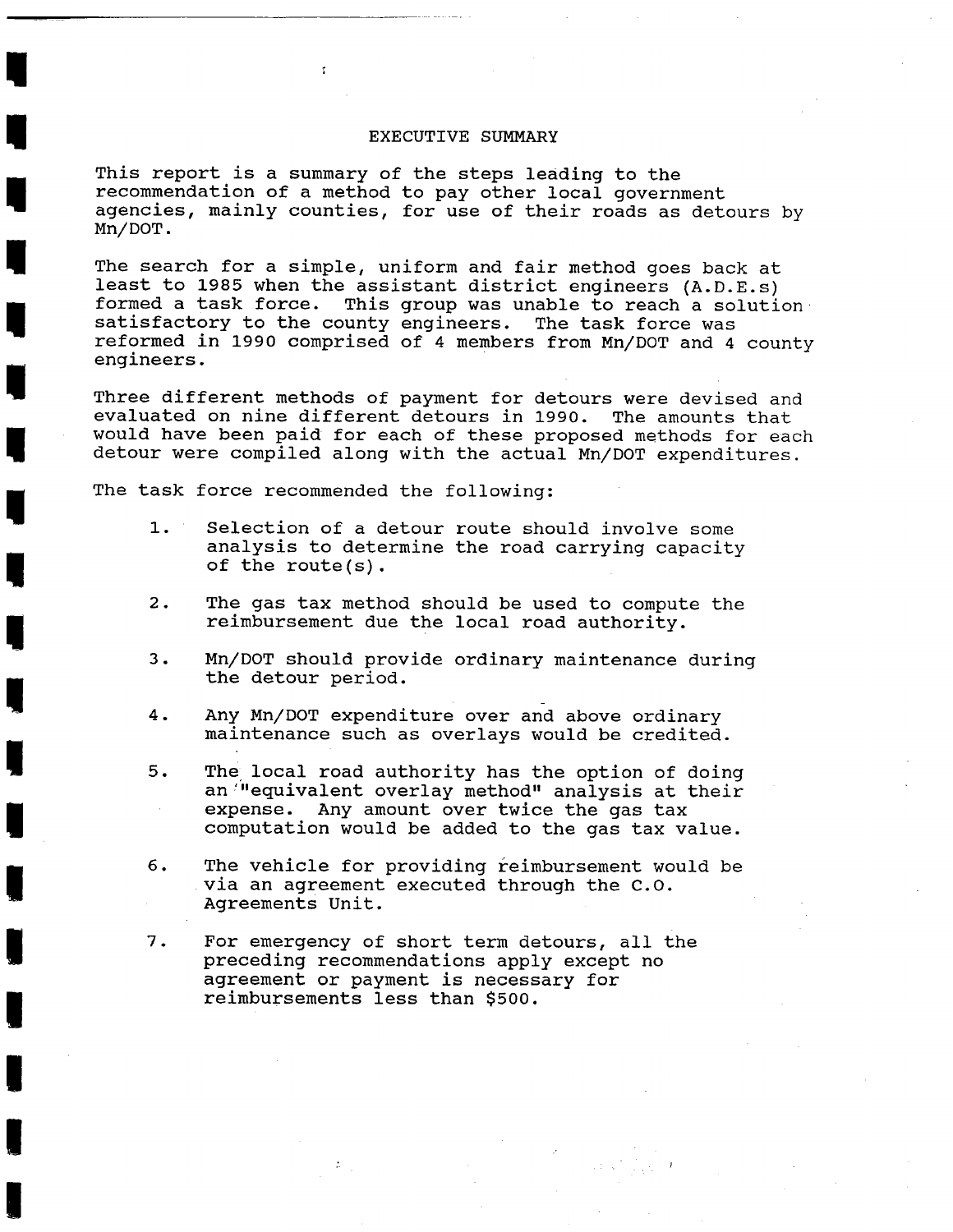#### **1990 DETOUR MANAGEMENT STUDY**

#### **FINAL REPORT**

#### **TABLE OF CONTENTS**

П

L

I

| Historical Review of Past Efforts  Page 2                                                            |
|------------------------------------------------------------------------------------------------------|
|                                                                                                      |
| 1990 Study Results  Pages 4 & 5                                                                      |
| Discussion of Results  Page 6                                                                        |
|                                                                                                      |
|                                                                                                      |
|                                                                                                      |
| Detailed Presentation of Results of Three Alternate<br>Methods As Applied to Study Detours  Appendix |
| Required Steps in Calculations  Appendix A                                                           |
| Details of Methodology for Three Alternate Methods                                                   |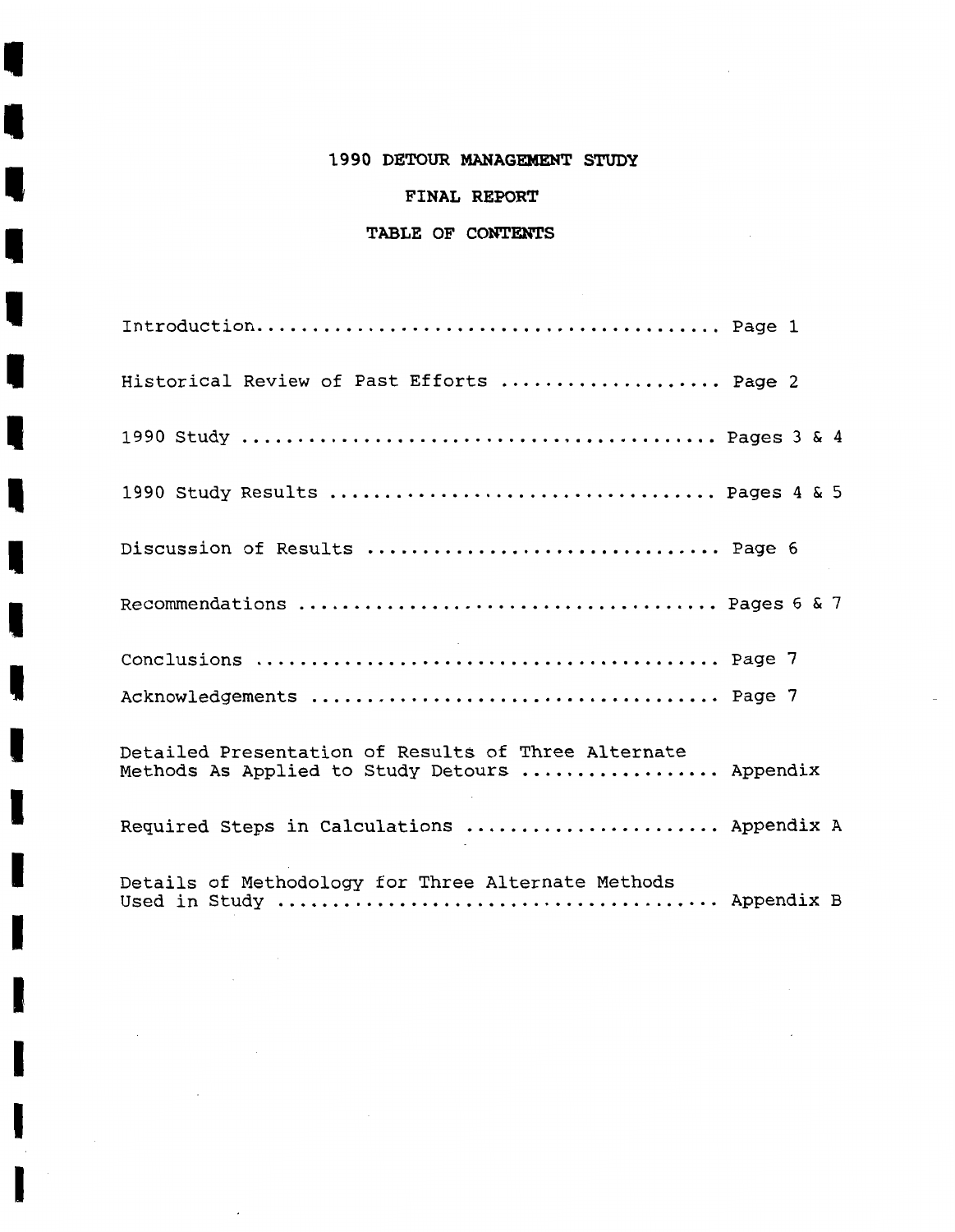#### **1990 DETOUR MANAGEKENT STUDY**

#### **INTRODUCTION:**

Minnesota Statute **161.25** provides for the use of any public street or highway, as necessary, for a detour or haul road by Commissioner's Order designating it as a temporary trunk highway. The statute further requires Mn/DOT to maintain the same as a temporary trunk highway during its use and, prior to revoking the designation, the Commissioner shall "restore such streets or highways to as good condition as they were prior to the designation".

In the distant past, administration was accomplished by a review, before and after, by appropriate officials of both jurisdictions and based on the presence or absence of visible damage, restoration work was ordered as mutually agreed to. Recently, agreement between Mn/DOT and local road authorities on restorative measures has become increasingly difficult. Some likely contributing factors are:

- 1. Continual increase in traffic volumes and increased allowable loadings on trucks.
- **2.** Railroad abandonments have placed additional demand on highways.
- 3. Increase in detour usage caused by recent large construction programs.
- 4. Increased awareness by local road authorities of invisible damage, or road life used up, by detoured traffic. This has been more clearly focused by new pavement management techniques utilizing N.D.T. (nondestructive testing) methods.
- 5. Apparent lack of uniformity and objective basis for restoration efforts from one authority to the next.

Concern for uniformity and satisfactory restoration practices led the A.D.E.'s to form a task group for the purpose of studying the problem in **1985.** This was at the direction of the District Engineers.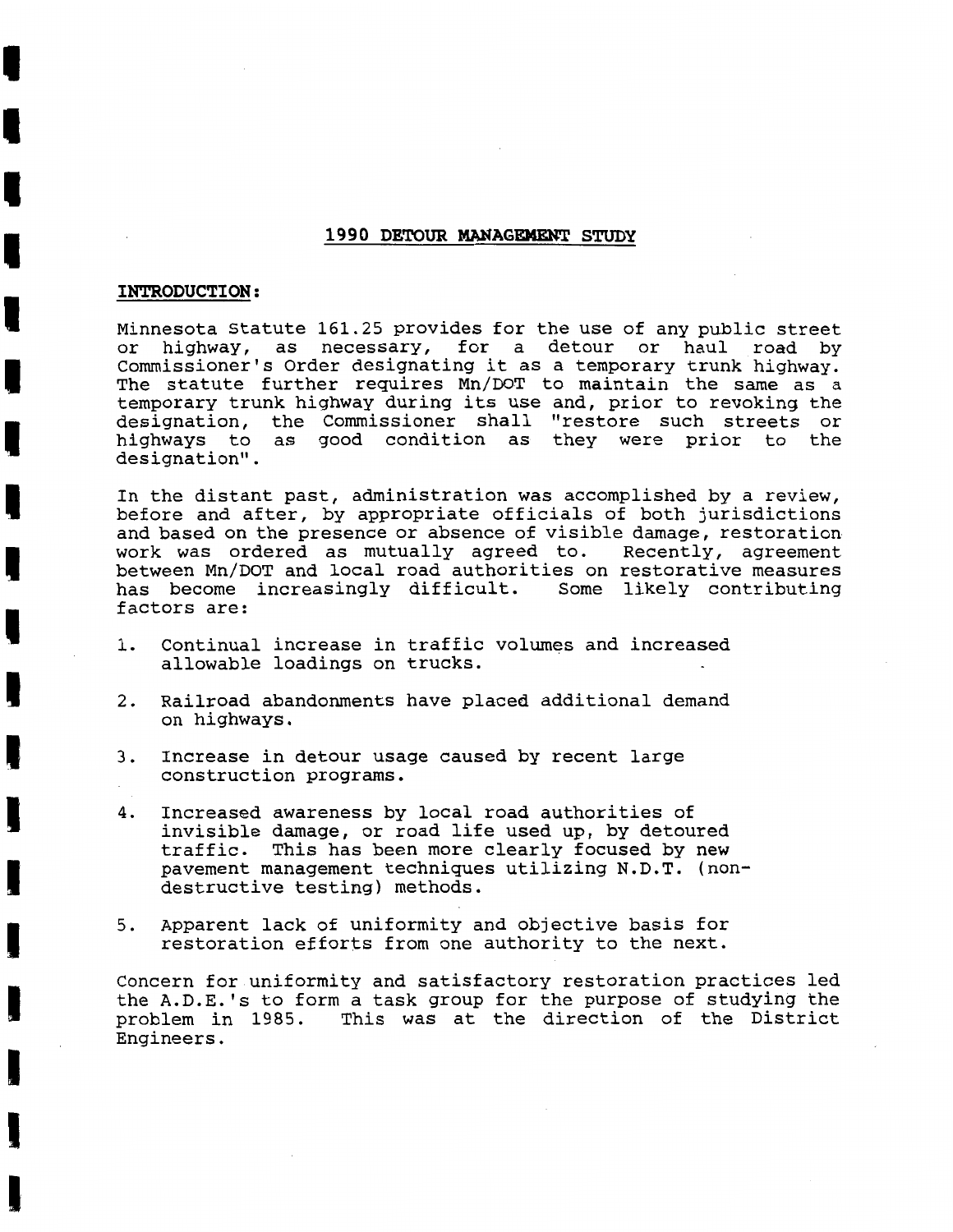#### **HISTORICAL REVIEW OF PAST EFFORTS:**

In response to concerns from various user groups and at the request of the District Engineers, the A.D.E.'s implemented a pilot study in **1986.** This study focused on detours only. Six detours were studied, using four alternate restoration concepts as follows:

- 1. Weight management (% life used)
- 2. Weight management (additional structure required)
- 3. Gas tax generated
- 4. Rental rate

The task force, chaired by Dick Klobuchar, selected the gas tax<br>generated concept as the best restoration method. This generated concept as the best restoration method. recommendation, after getting approval from the A.D.E. group, was presented to the OMT group in February, **1988.** OMT then requested a review by the County Engineers, who through their executive committee assigned it to a group of County Engineers for their study. The group, working with the A.D.E. Task Force, was unable to agree on a process. The study was resumed in **1990.**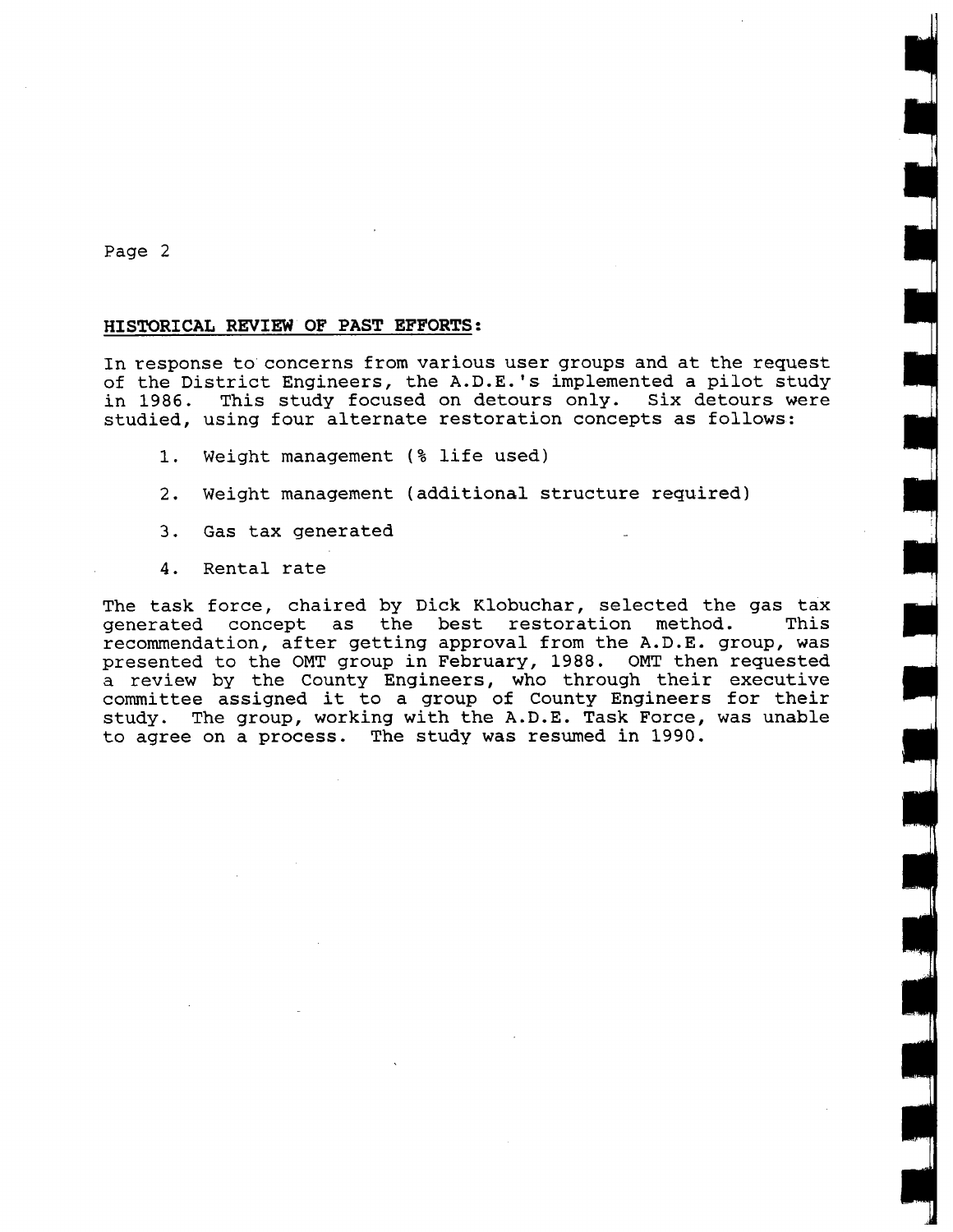#### **1990 DETOUR MANAGEMENT** *STUDY*

A new effort to find a mutually agreeable restoration process for detours was initiated in early 1990. The membership of the task force is as follows:

Art Hill, A.D.E. (D-4)<br>Jim Swanson, A.D.E. (D-7) Jim Swanson, A.D.E. Bruce Larson, A.M.E. (D-1)<br>Ken Wasnie, D.M.E. (D-3) Ken Wasnie, D.M.E. Dave Everds, Dakota County Engineer Wayne Fingalson, Wright County Engineer Mike Sheehan, Olmstead County Engineer Pete Boomgarden, Redwood County Engineer

Expert Technical Advisors:

George Cochran, Research Engineer Gerry Rohrbach, Pavement Engineer Roger Olson, Research Loren Hill, Pavement Management Engineer

It was agreed to study as many 1990 actual detours as possible, using a variety of methods to determine restoration values. The objective of the study was to develop and select a process for computing detour restoration values that would best meet the following criteria:

- 1. Provide uniform application and results
- 2. Be simple to apply, requiring a minimum of engineering input.
- 3. Produce a fair restoration settlement for all parties.

Three alternate methods of computing restoration values were chosen for the study as follows:

- 1. Gas tax collected
- 2. Equivalent overlay
- 3. Condition rating

See Appendix for complete explanation and formulas.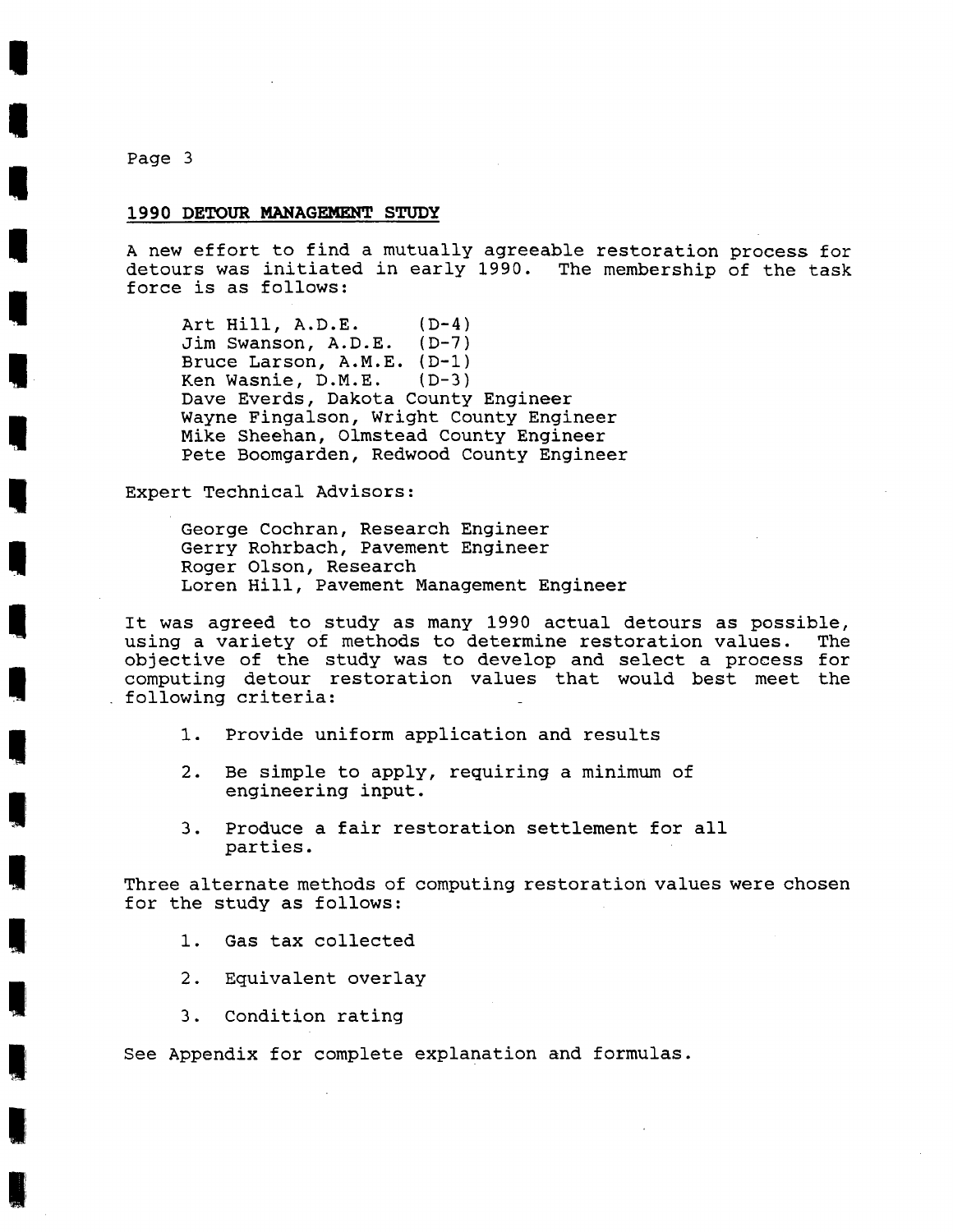The three alternate methods for computing **reimbursement/restoration**  values were applied to nine actual detours used for 1990 Mn/DOT construction projects. Total length of the detours equaled 94.8 miles and were located in five different districts involving 15 different local road authorities. (See Appendix for complete detailed listing.)

#### **1990 STUDY RESULTS**

The following table compares the results of three alternate analysis methods, as well as the actual dollars spent on restoration by the individual districts.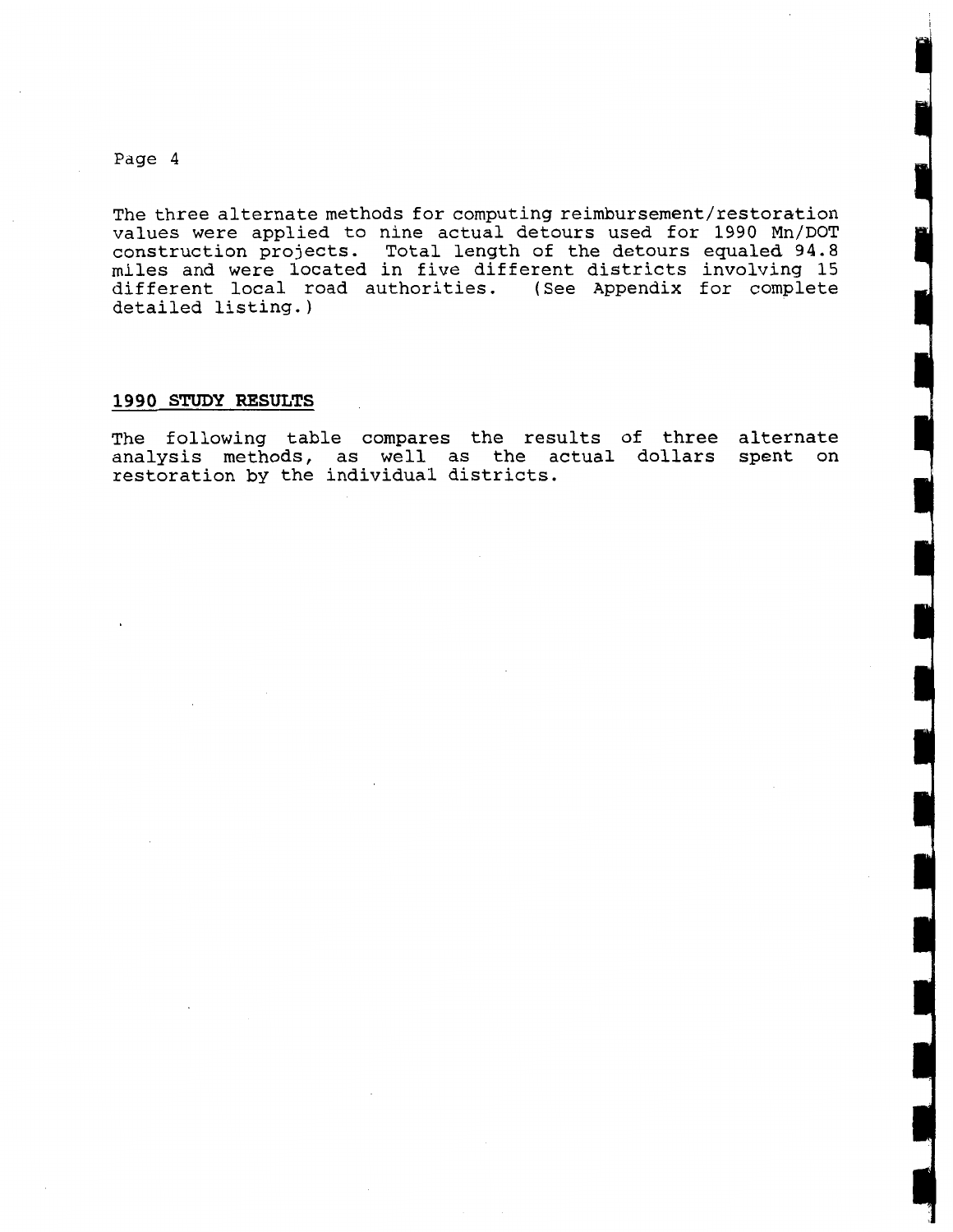| <b>RESULTS 1990 DETOUR MANAGEMENT STUDY</b> |  |  |  |  |  |
|---------------------------------------------|--|--|--|--|--|
|---------------------------------------------|--|--|--|--|--|

 $\sim 100$ 

| Detour<br>No.             | Detour<br>District<br>T.H. |                | Gas Tax<br>Method | Equivalent<br>Overlay<br>Method | Condition<br>Rating<br>Method | $*$ Actual<br>District<br>Cost |
|---------------------------|----------------------------|----------------|-------------------|---------------------------------|-------------------------------|--------------------------------|
| $\mathbf{1}$              | 3                          | 169            | \$11,809          | O                               | $\pmb{0}$                     | \$51,800                       |
| $\overline{2}$            | $\mathfrak{I}$             | 25             | \$2,602           | 0                               | $\pmb{0}$                     | \$5,500                        |
| 3                         | 4                          | 106            | \$2,460           | \$4,362                         | $\pmb{0}$                     | \$26,000                       |
| $\pmb{4}$                 | 6                          | 19             | \$15,298          | \$48,395                        | 0                             | \$21,500                       |
| 5                         | $\acute{\textrm{o}}$       | 60             | \$25,969          | \$86,542                        | $\pmb{0}$                     | \$68,000                       |
| $6\overline{6}$           | 7                          | 60             | \$42,653          | \$4,993                         | $\pmb{0}$                     | \$36,000                       |
| $\overline{7}$            | 7                          | 14             | \$6,679           | 0                               | \$74                          | \$10,000                       |
| $\boldsymbol{\mathsf{S}}$ | 8                          | 7              | \$19,233          | \$16,847                        | $\mathbf 0$                   | \$12,300                       |
| 9                         | $\bf 8$                    | $\overline{7}$ | \$17,112          | \$36,574                        | $\pmb{0}$                     | \$14,800                       |
|                           |                            | TOTALS         | \$143,815         | \$197,713                       | \$74                          | \$245,900                      |

\*Actual district cost includes maintenance costs, overlay costs and/or rental costs.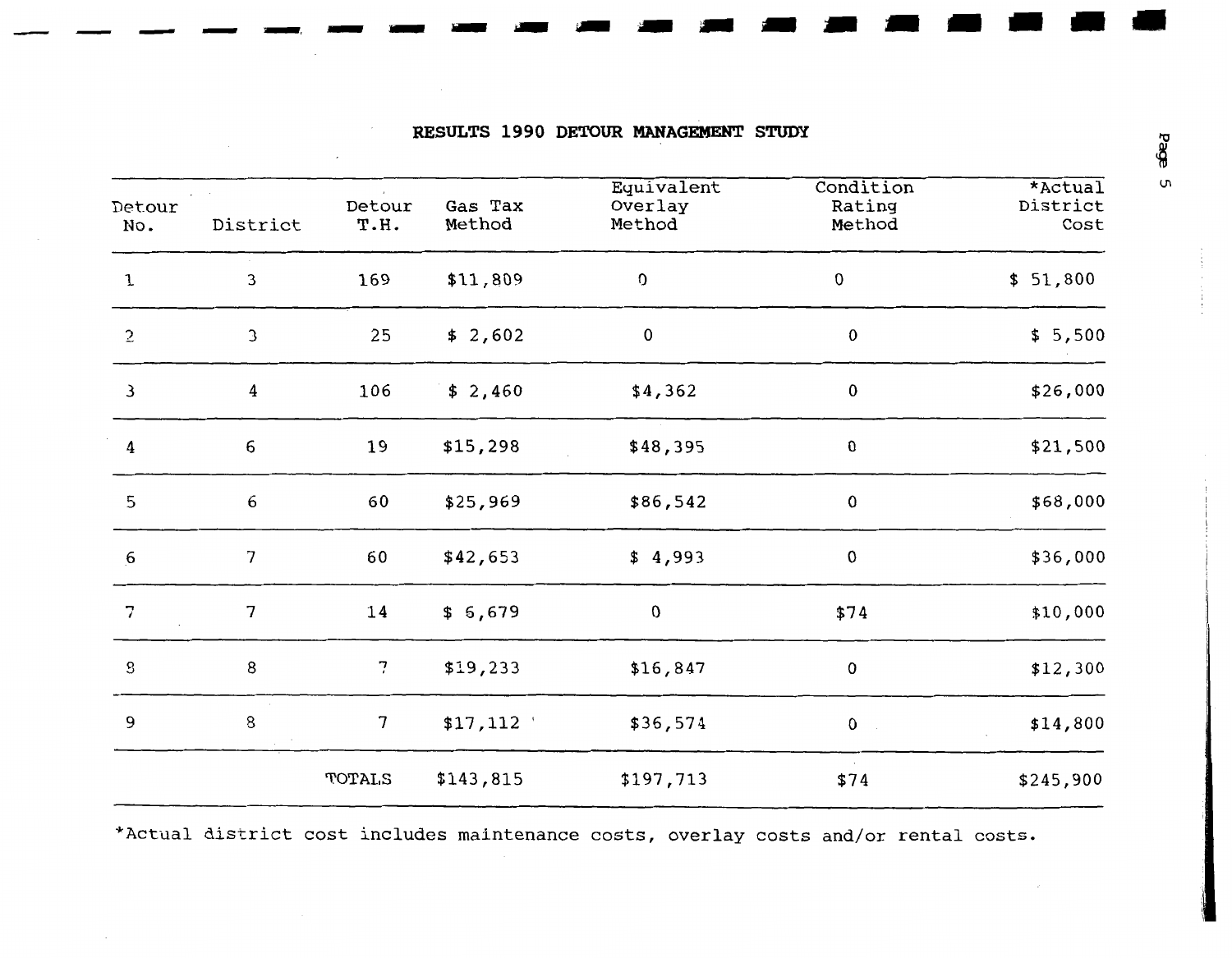#### **DISCUSSION OF RESULTS:**

Most noteworthy observations:

- .The standard Mn/DOT Condition Rating procedure, which is the basis for Mn/DOT's current official restoration policy, was almost completely insensitive to any detour damage.
- .Administration of the equivalent overlay and condition rating methods was the most difficult and time consuming.
- .Most districts are currently using some form of detour reimbursement analysis other than the official Mn/DOT process. A number of these look at the gas tax value.

#### **RECOMMENDATIONS:**

- 1. Selection of a detour route should involve some analysis to determine the load carrying capacity of the candidate route(s) to insure the selected route is suitable for the proposed detour traffic.
- 2. The gas tax method, as detailed in the Appendix of the 1990 Detour Report, should be used to compute the reimbursement due the local road authority. All mileage should be included (i.e. bituminous, concrete, gravel).<br> **3**<br>
Mn (DOT should in addition to No  $\pm$  provide a
- 3. Mn/DOT should, in addition to No. 1, provide any necessary signing, striping, bituminous patching and ordinary maintenance on the roadway or shoulder during the detour period. Bituminous patching is defined as any work, including continuous full-width overlays, less than 100 feet in length.
- **3 4.** Any Mn/DOT expenditure over and above those outlined in No.  $\frac{2}{T}$ , such as overlays, would be credited against any reimbursement due the local road authority.
- 5. The local road authority has the option of doing an "equivalent overlay method" analysis at their expense. Testing and analysis to be done by Mn/DOT approved firm. Any value computed by said analysis in excess of twice the gas tax computation would be included, along with the gas tax formula<br>value, as final payment to the local road authority. The value, as final payment to the local road authority. equivalent overlay procedure to be used is as detailed in the Appendix of the 1990 Detour Report.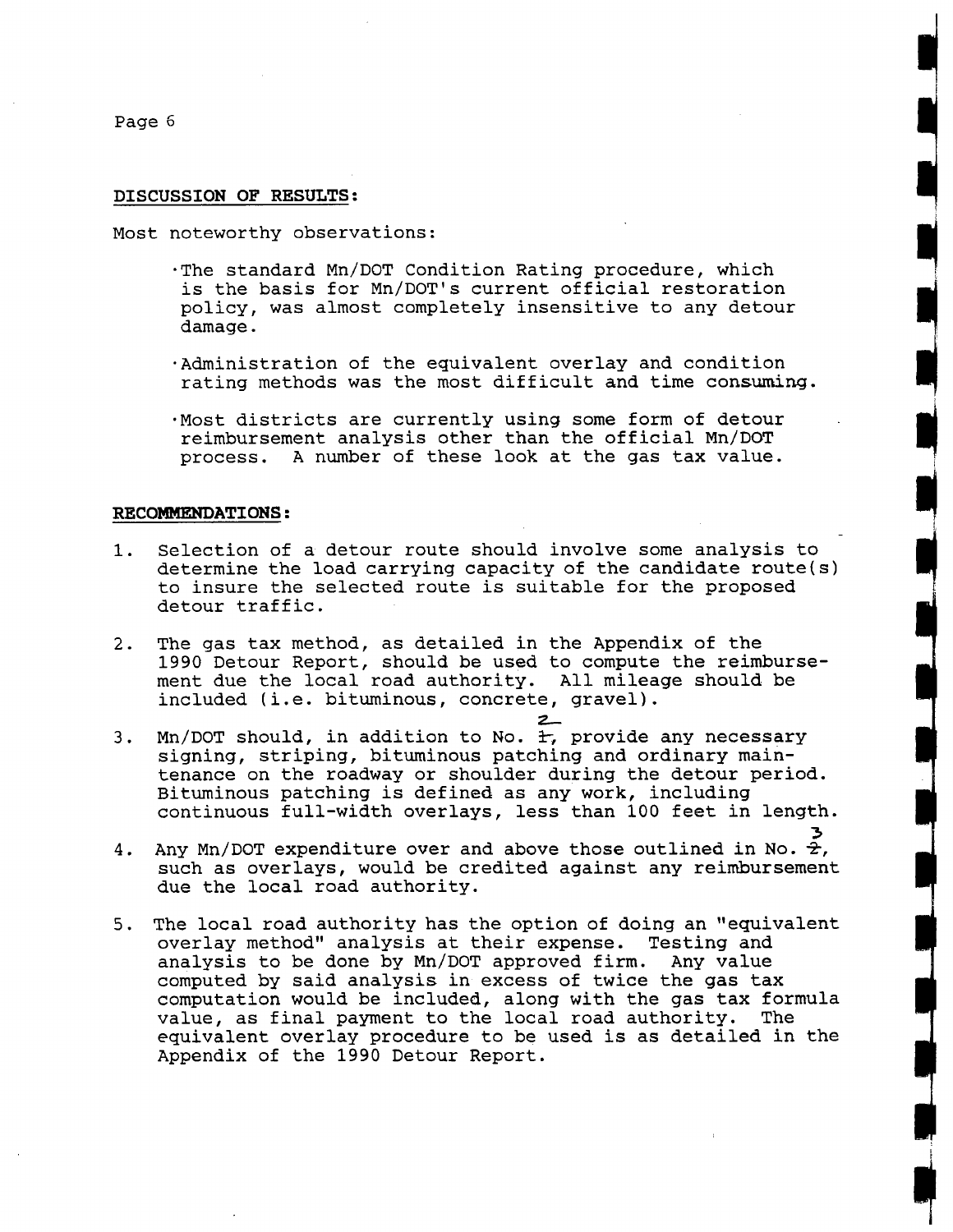- 6. The vehicle for providing reimbursement of the gas tax value and any additional value, if required, as computed by the equivalent overlay formula, should be via an agreement executed through the C.O. Agreements Unit, prior to the establishment of the detour. The agreement would be binding on both parties and should in most instances, dramatically reduce the amount of engineering time required.
- **7.** For emergency or short term detours, all the preceding recommendations apply except no agreement or payment is necessary for reimbursements less than \$500.

#### **CONCLUSIONS:**

The primary goal of the task group was to develop a process that would provide simplicity, uniformity and a fair settlement for both parties. The recommended procedure seems to provide all those The recommended procedure seems to provide all those ingredients. For the majority of detours, the administration is very simple and repeatable, requiring much less engineering than the present process.

Implementation of the recommended procedure would appear to only require processing of a standardized agreement and should be possible for 1991 detours.

Future consideration should be given to developing a new process for haul roads.

#### **ACKNOWLEDGEMENTS:**

The task group wishes to extend its appreciation to the following for their valuable assistance and input into this study:

George Cochran, Research Engineer Gerry Rohrbach, Pavement Engineer Roger Olson, Research Engineer Loren Hill, Pavement Management Engineer Dave Bullock, Research Jerry Teig, Research Fred Maurer, Pavement Management Art Bolland, D.M.E. (D-8) Steve Oakey, D.M.E. (D-7)<br>Bud Wyborny, D.M.E. (D-4) Bud Wyborny, D.M.E. (D-4)<br>Joe Meade. D.M.E. (D-6) Joe Meade, D.M.E.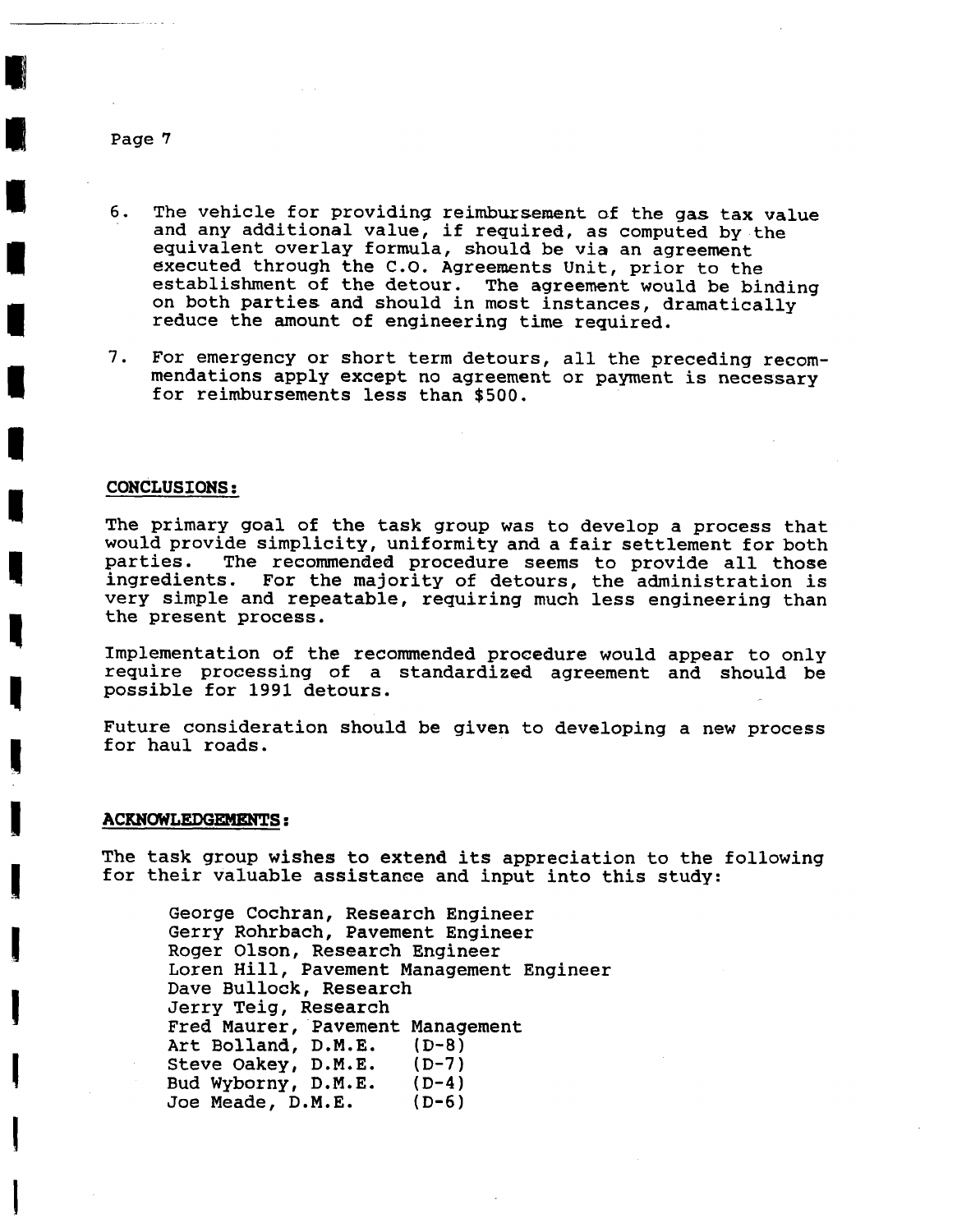# APPHNDIX

 $\mathcal{L}^{\mathcal{A}}$ 

 $\sim$   $\sim$ 

 $\sim$   $\sim$ 

 $\sim 10$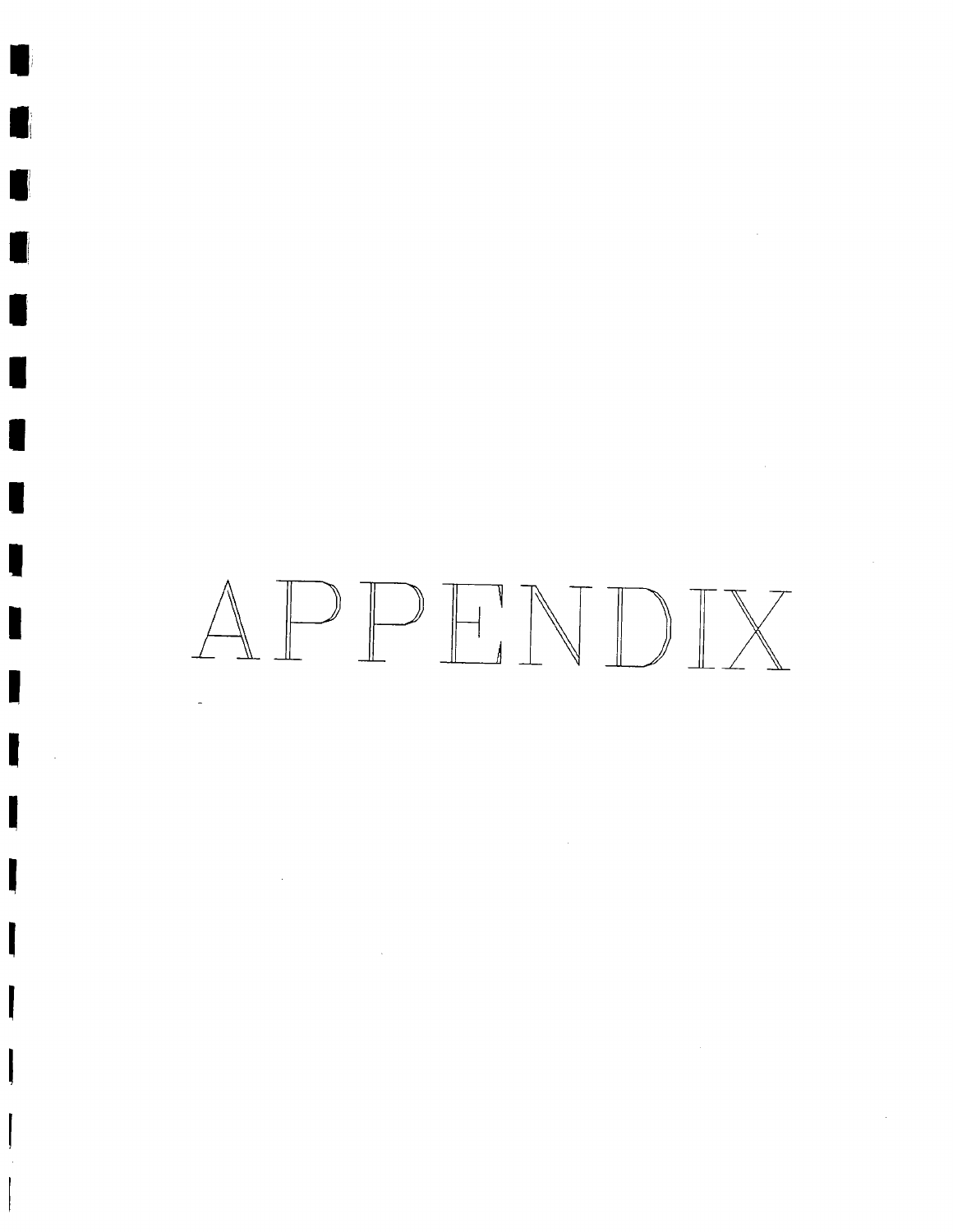**DEPARTMENT OF TRANSPORTATION<br>Office of Materials<br>& Research** & Research

STATE OF MINNESOTA OFFICE MEMORANDUM

Date: November 16, 1990<br>To : Art Hill, A.D.E.,

DRAFT

Art Hill, A.D.E., D-4, Chair<br>Jim Swanson, A.D.E., D-7 To: Art Hill, A.D.E., D-4, Channel<br>Jim Swanson, A.D.E., D-7<br>Bruce Larson, A.M.E., D-1<br>Ken Wasnie, D.M.E., D-3 Bruce Larson, A.M.E., D-1 Ken Wasnie, D.M.E., D-3 Dave Everds, Dakota County Engineer<br>
Wayne Fingalson, Wright County Engineer<br>
Mike Sheehan, Olmsted County Engineer<br>
Pete Boomgarden, Redwood County Engineer Wayne Fingalson, Wright County Engineer<br>Mike Sheehan, Olmsted County Engineer Pete Boomgarden, Redwood County Engineer

**I LEEE BOOMGATACH, REAWOOD COUNCY**<br> **I From:** George R. Cochran, Manager<br>
Physical Research Physical Research

Phone: 779-5525<br>
Subject: Detour Study<br> **Example:** Subject: Detour Study Subject: Detour Study

> **I** Attached for your study is a summary of the analysis of data accumulated from the 1990 Detour Study. Three methods were **1** applied to nine detours in five districts. The three methods are described in the attached report of March 9, 1990.

 $\frac{1}{\sqrt{2}}$ 

The Gas Tax traffic was supplied by the various District Materials **I** Engineers. Payout was calculated by Physical Research as per the March 9, 1990 report.

The FWD tests and calculated payouts were performed by Physical Research as described in the above mentioned report.

The before and after Structural Ratings were performed by the various District Materials personnel with assistance from the Pavement Management Unit who also performed the before and after Pavement Serviceability ride ratings. Physical Research **I** calculated the payout again as described in the above report.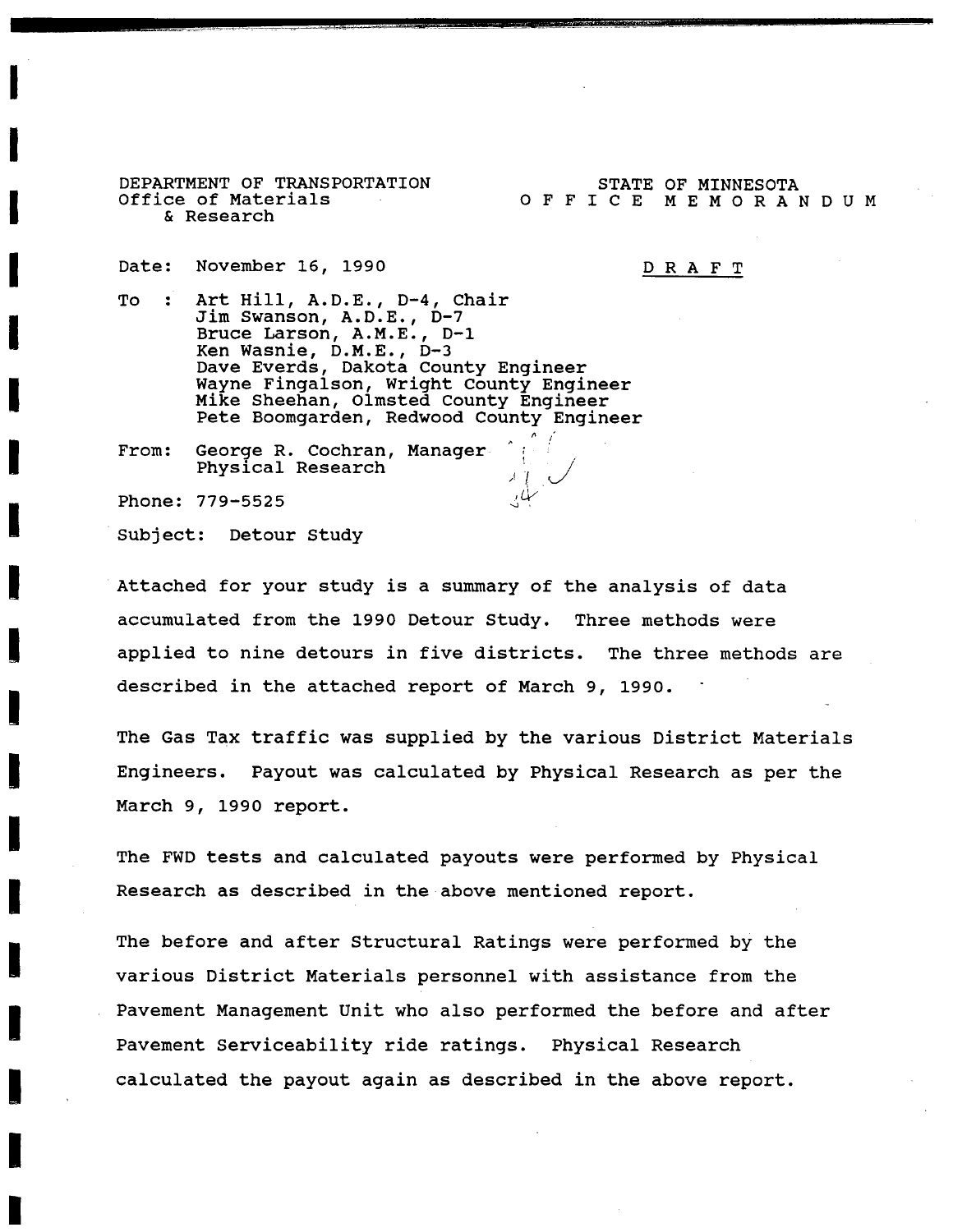Draft Page 2

The proposed payouts are tabulated on the attached computer sheets. In summary, the total potential payouts are as follows: Total Mileage: 94.768 Gas Tax: \$143,814 FWD (Equivalent Overlay Method) \$197,712 Condition Rating: \$73

Comments :

Gas Tax - This method was extremely easy to calculate. It may, however, require a change in legislation.

In a macro sense, the gas tax method is essentially a benchmark method, as it is the gas tax which fuels pavement improvements statewide. All detours receive potential payment under this method.

- FWD - This method is quite complicated to apply and to calculate. The FWD approach pays out most to weak roads and none to strong roads. There is a certain rationale to this result, although it could be argued that it penalizes those with overdesigned roads and rewards those with underdesigned roads, even though this may be more a function of local geology than design.

It should also be noted that if a Safety Factor of two were not applied to the Design ESALs in this method, the payout would have been \$60,322.

Condition Ratinq - This method requires before and after surveys.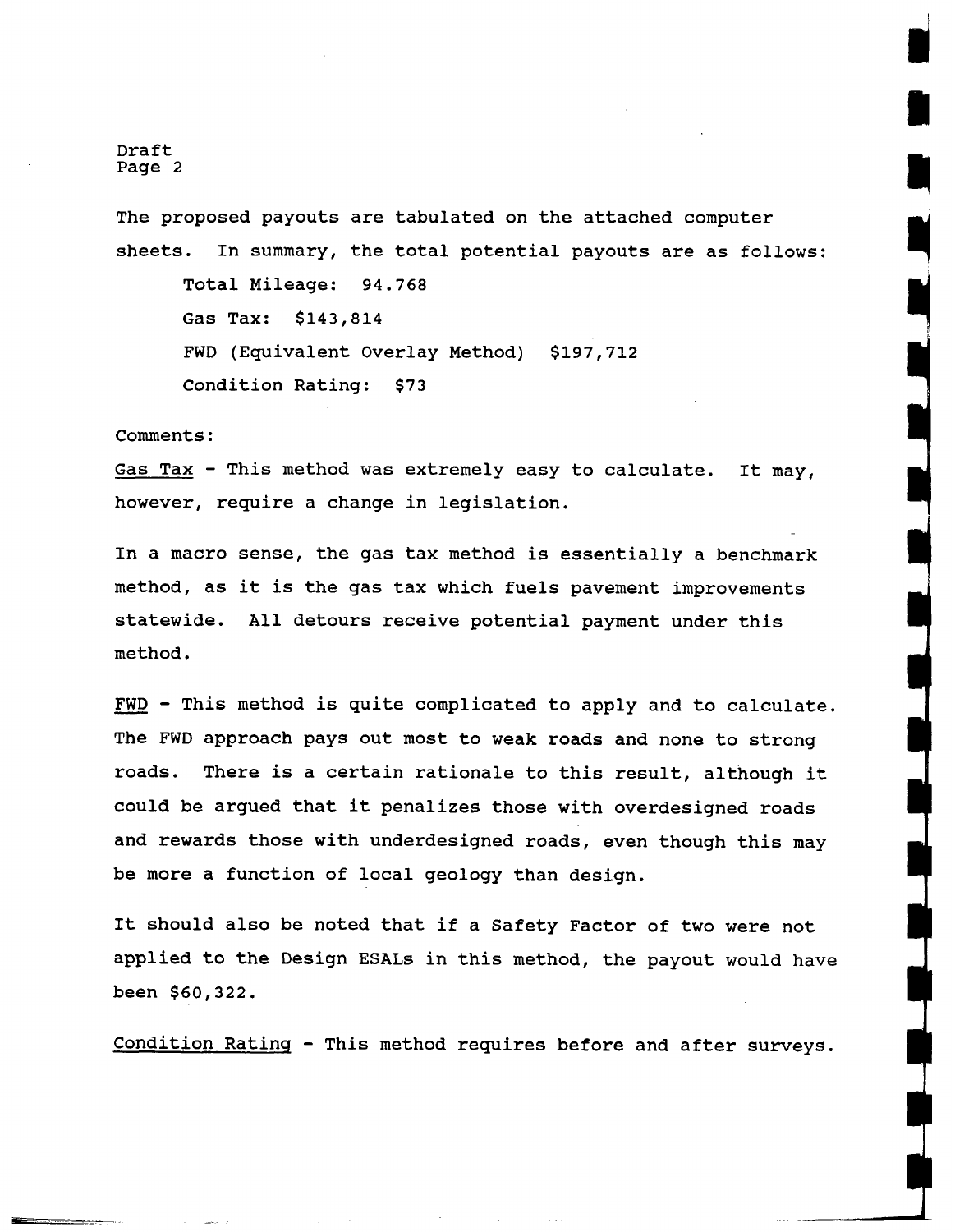Draft Page 3

The Condition Rating system seemed insensitive to detour traffic. This may be due to little or no visible damage or a certain lack of precision in the method. Also note that one detour in D-4 was overlayed before the after rating was taken.

#### Final Note:

The committee will have to struggle with the basic philosophical difference betwen the various methods. They should not be unaware of the differences in the efforts required to apply the different methods. Ultimately, the application process must move out of Research into Operations with help as needed from Materials. Whatever method selected, if any, must be applied uniformly. The Committee must also recognize that any approach selected will be imperfect but it is important to make a real start in resolving this issue regardless of which method is selected.

Finally, I would like to thank the various MN/DOT personnel involved in this effort.

If you have any questions, please contact me.

cc: **A.** Bolland D. Bullock D. Carlson L. Hill P. Hughes F. Maurer J. Meade

S. Oakey R. Olson G. Rohrbach R. Sullivan G. Teig K. Wasnie **S.** Wyborny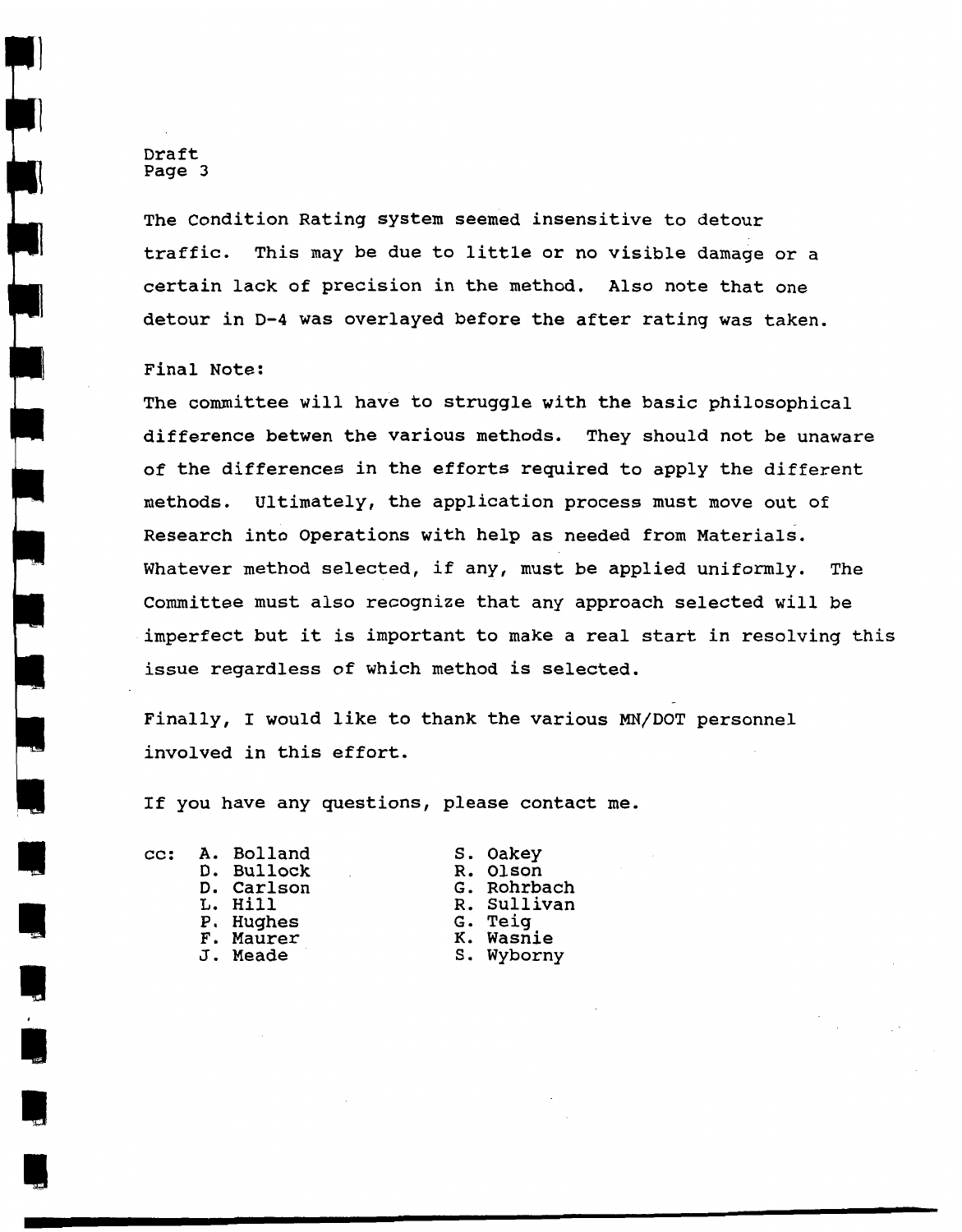# DETOUR MANAGEMENT STUDY GAS TAX METHOD

|                   |                | <b>DETOUR</b>                                                                   | <b>ADT</b><br><b>TWO WAY</b> | <b>DURATION</b><br><b>DAYS</b> | <b>MILES NDT</b><br>FOOTMETER SEGMENT | COST/                           | <b>TOTAL</b><br><b>MILES</b> | <b>TOTAL</b><br><b>COST</b> |
|-------------------|----------------|---------------------------------------------------------------------------------|------------------------------|--------------------------------|---------------------------------------|---------------------------------|------------------------------|-----------------------------|
| District 3        | $\mathbf{1}$   | T.H. 169<br><b>CSAH5</b><br><b>AITKIN 3</b>                                     | 1550                         | 147                            | 7.529<br>5.692                        | 6724.69<br>5083.94              | 13.221                       | \$11,808.63                 |
|                   | $\overline{2}$ | T.H. 25<br>SHERBURNE 53<br><b>BECKER TOWNSHIP</b>                               | 1915                         | 88                             | 2.921<br>1.018                        | 1929.61<br>672.49               | 3.939                        | \$2,602.10                  |
| District 4        | 3              | T.H. 106<br><b>OTTERTAIL 142</b><br><b>OTTERTAIL 135</b><br><b>OTTERTAIL 52</b> | 770                          | 114                            | 1.995<br>3.023<br>2.130               | 686.47<br>1040.21<br>732.93     | 7.148                        | \$2,459.61                  |
| District 6        | 4              | T.H. 19<br><b>RICE 46</b><br><b>RICE 86</b><br><b>RICE 3</b>                    | 2900                         | 102                            | 5.085<br>5.200<br>2.908               | 5896.24<br>6029.59<br>3371.93   | 13.193                       | \$15,297.76                 |
|                   | 5              | T.H. 60<br><b>WILLOW ST</b><br>RICE 19<br>GOODHUE 12                            | 2625                         | 137                            | 1.125<br>12.966<br>4.330              | 1585.95<br>18278.56<br>6104.13  | 18.4                         | \$25,968.64                 |
| District 7        | 6              | T.H. 60<br>16TH ST<br>COTTONWOOD 13<br>COTTONWOOD 1                             | 5260                         | 148                            | 0.402<br>9.744<br>3.831               | 1226.76<br>29735.20<br>11690.84 | 14.0                         | \$42,652.79                 |
| PAGE <sub>1</sub> | $\overline{7}$ | T.H. 14<br>NICOLLET 23<br><b>BLUE EARTH 42</b>                                  | 3600                         | 85                             | 4.943<br>0.625                        | 5929.23<br>749.70               | 5.568                        | \$6,678.93                  |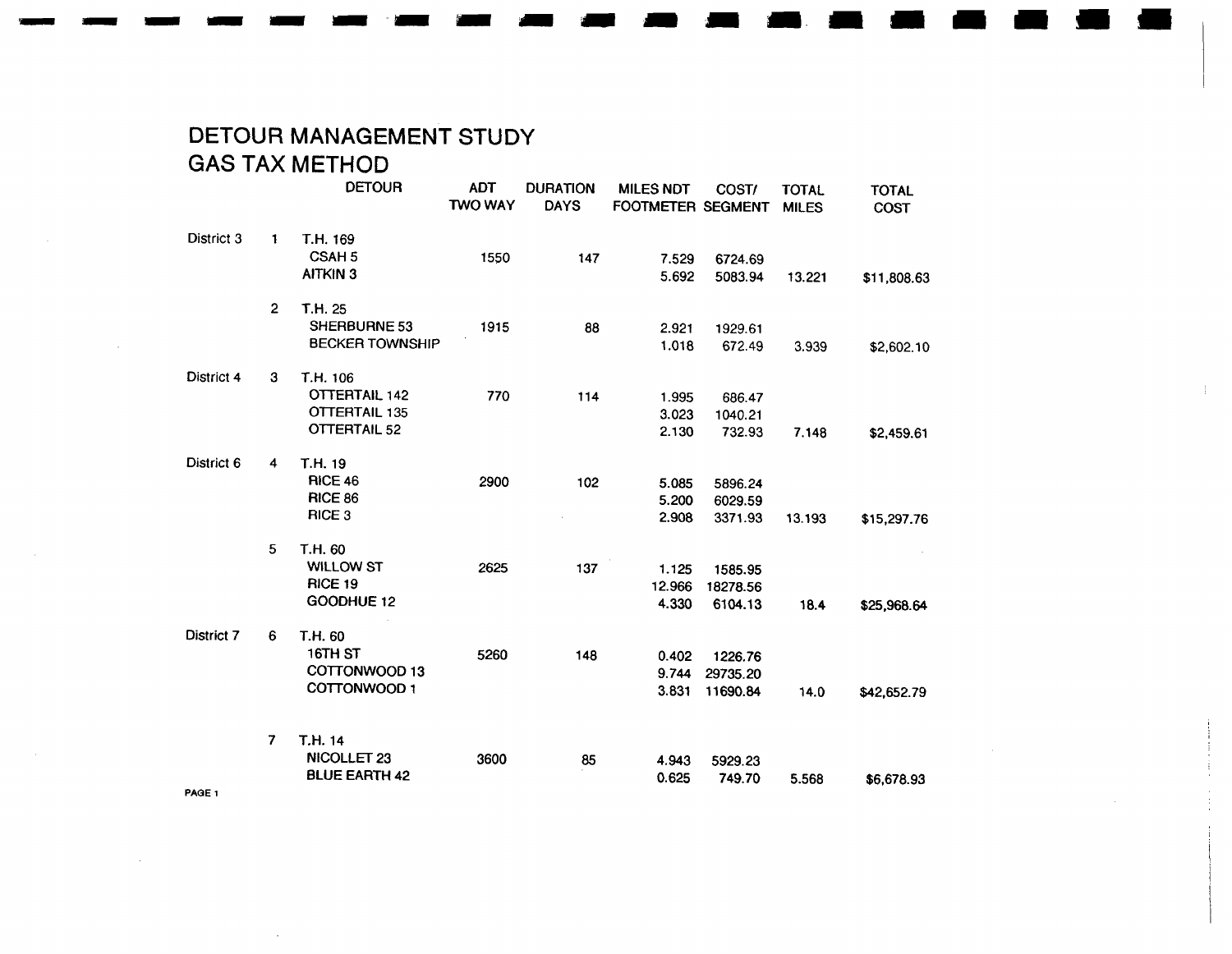# **DETOUR MANAGEMENT STUDY GAS TAX METHOD**

|            |   | <b>DETOUR</b>       | <b>ADT</b><br><b>TWO WAY</b> | <b>DURATION</b><br><b>DAYS</b> | <b>MILES NDT</b><br>FOOTMETER SEGMENT | COST/              | <b>TOTAL</b><br><b>MILES</b> | <b>TOTAL</b><br><b>COST</b> |
|------------|---|---------------------|------------------------------|--------------------------------|---------------------------------------|--------------------|------------------------------|-----------------------------|
| District 8 | 8 | <b>T.H. 7</b>       |                              |                                |                                       |                    |                              |                             |
|            |   | <b>MEEKER 14</b>    | 2650                         | 136                            | 3.874                                 | 5473.06            |                              |                             |
|            |   | <b>MEEKER 12</b>    |                              |                                | 5.065                                 | 7155.67            |                              |                             |
|            |   | <b>RENVILLE 7</b>   |                              |                                | 4.675                                 | 6604.69            | 13.614                       | \$19,233.42                 |
|            | 9 | T.H. 7              |                              |                                |                                       |                    |                              |                             |
|            |   | <b>MCLEOD 7</b>     | 7600                         | 101                            | 1.628                                 | 4898.64            |                              |                             |
|            |   | MCLEOD 79           |                              |                                | 3.055                                 | 9192.47            |                              |                             |
|            |   | MCLEOD <sub>4</sub> |                              |                                | 1.004                                 | 3021.03            | 5.687                        | \$17,112.14                 |
|            |   |                     |                              |                                |                                       | <b>GRAND TOTAL</b> |                              | \$143,814.01                |

 $\mathcal{L}_{\text{max}}$  and  $\mathcal{L}_{\text{max}}$  and  $\mathcal{L}_{\text{max}}$ 

 $\sim 10^7$ 

 $\sim$ 

**PAQE 2** 

 $\sim 10$ 

 $\sim 10$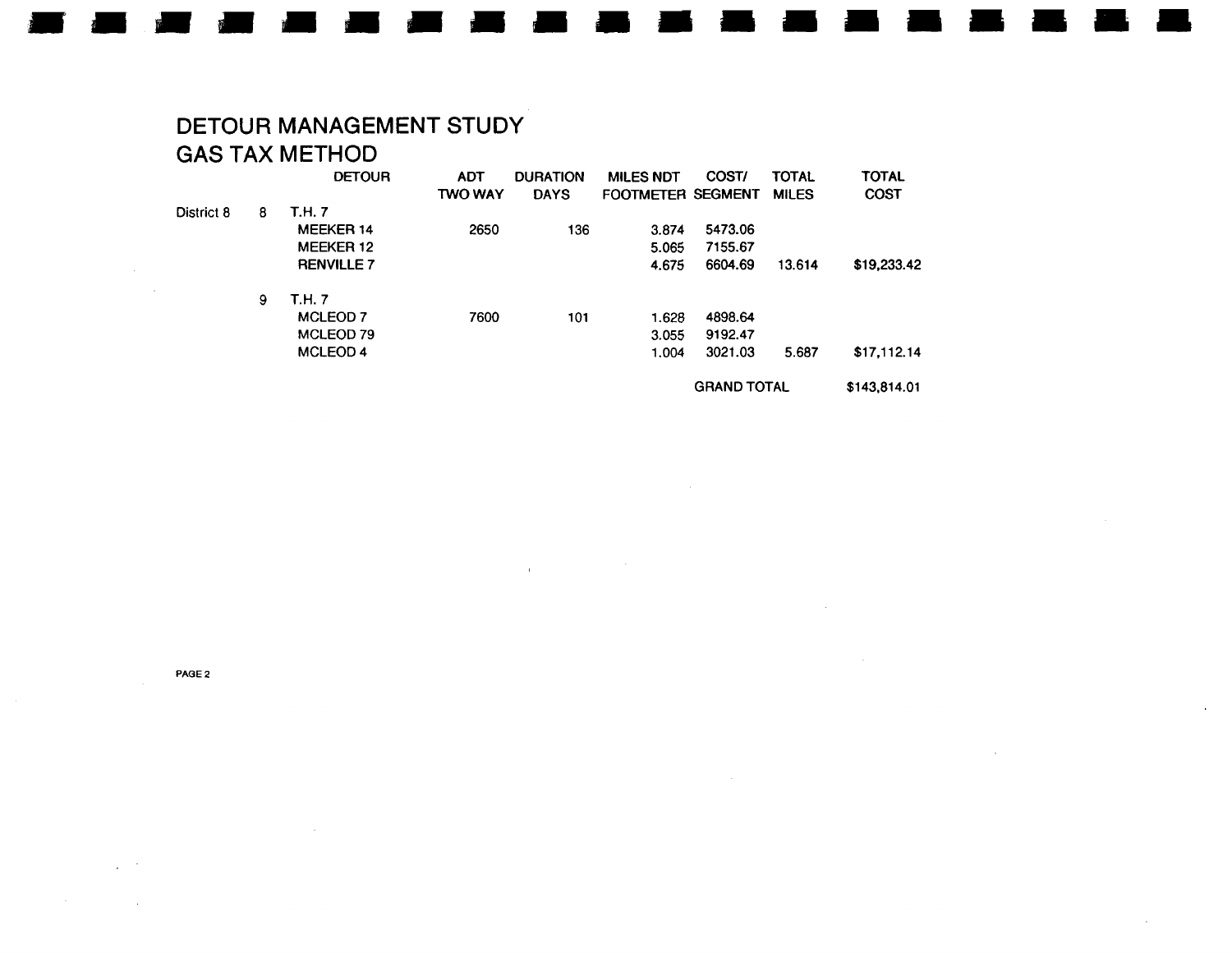# **DETOUR MANAGEMENT STUDY EQUIVALENT OVERLAY METHOD**

#### **DISTRICT THREE**

#### TH 169 DETOUR

#### 5/9/90

\*CR5 NBL

|          |                                     |           |             |            | <b>CAPACITY</b> |            | <b>DESIGN</b> | <b>EXCESS</b>         | TH  | DURATION DETOUR OVERLAY |              |                   | <b>OVERLAY</b>         | <b>COST</b>      |
|----------|-------------------------------------|-----------|-------------|------------|-----------------|------------|---------------|-----------------------|-----|-------------------------|--------------|-------------------|------------------------|------------------|
|          | <b>LENGTH</b>                       |           | <b>BB80</b> | <b>BBS</b> | <b>ESALs</b>    | ADT        | <b>ESALs</b>  | ESALS ADT             |     | <b>DAYS</b>             | <b>ESALs</b> |                   | <b>ESALS THICKNESS</b> |                  |
|          | 7.529                               | ave<br>sd | 23.5<br>2.8 |            | 33.8 1,230,097  | 127        |               | 14,079 1,201,940 1400 |     | 147                     |              | 5,447 (1,196,493) |                        | -9.51 NO PAYMENT |
| *CR3 WBL |                                     |           |             |            |                 |            |               |                       |     |                         |              |                   |                        |                  |
|          | 5.692                               | ave<br>sd | 31.1<br>0.9 | 38.3       | 820,120         | 434        | 53,792        | 712,535 1400          |     | 147                     | 5.447        | (707,088)         |                        | -5.23 NO PAYMENT |
| 5/17/90  | <b>TH 25 DETOUR</b><br>*CSAH 53 NBL |           |             |            |                 |            |               |                       |     |                         |              |                   |                        |                  |
|          |                                     |           |             |            | <b>CAPACITY</b> |            | <b>DESIGN</b> | <b>EXCESS</b>         | TH. | DURATION DETOUR OVERLAY |              |                   | <b>OVERLAY</b>         | <b>COST</b>      |
|          | <b>LENGTH</b>                       |           | <b>BB80</b> | <b>BBS</b> | <b>ESALS</b>    | <b>ADT</b> | <b>ESALs</b>  | ESALs ADT             |     | <b>DAYS</b>             | <b>ESALS</b> |                   | <b>ESALS THICKNESS</b> |                  |
|          | 2.921                               | ave<br>sd | 47.3<br>6.6 | 70.2       | 114,689         | 249        | 30,848        | 52,993 2300           |     | 88                      | 5,357        | (47, 636)         |                        | -1.42 NO PAYMENT |
|          | <b><i>*TOWNSHIP ROAD EBL</i></b>    |           |             |            |                 |            |               |                       |     |                         |              |                   |                        |                  |
|          | 1.018                               |           | ave 39.8    | 58.4       | 208,028         | 60         | 7,442         | 193,144 2300          |     | 88                      | 5,357        | (187, 787)        |                        | -6.15 NO PAYMENT |

**Contractor** 

 $\sim 10^7$ 

 $\mathcal{L}^{\mathcal{L}}$ 

 $\mathcal{A}^{\pm}$ 

 $\sim 100$ 

sd 5.3

PAGE 3

 $\sim 10^7$ 

 $\sim 100$  $\sim 10^7$ 

 $\sim$   $\sim$ 

 $\sim 10$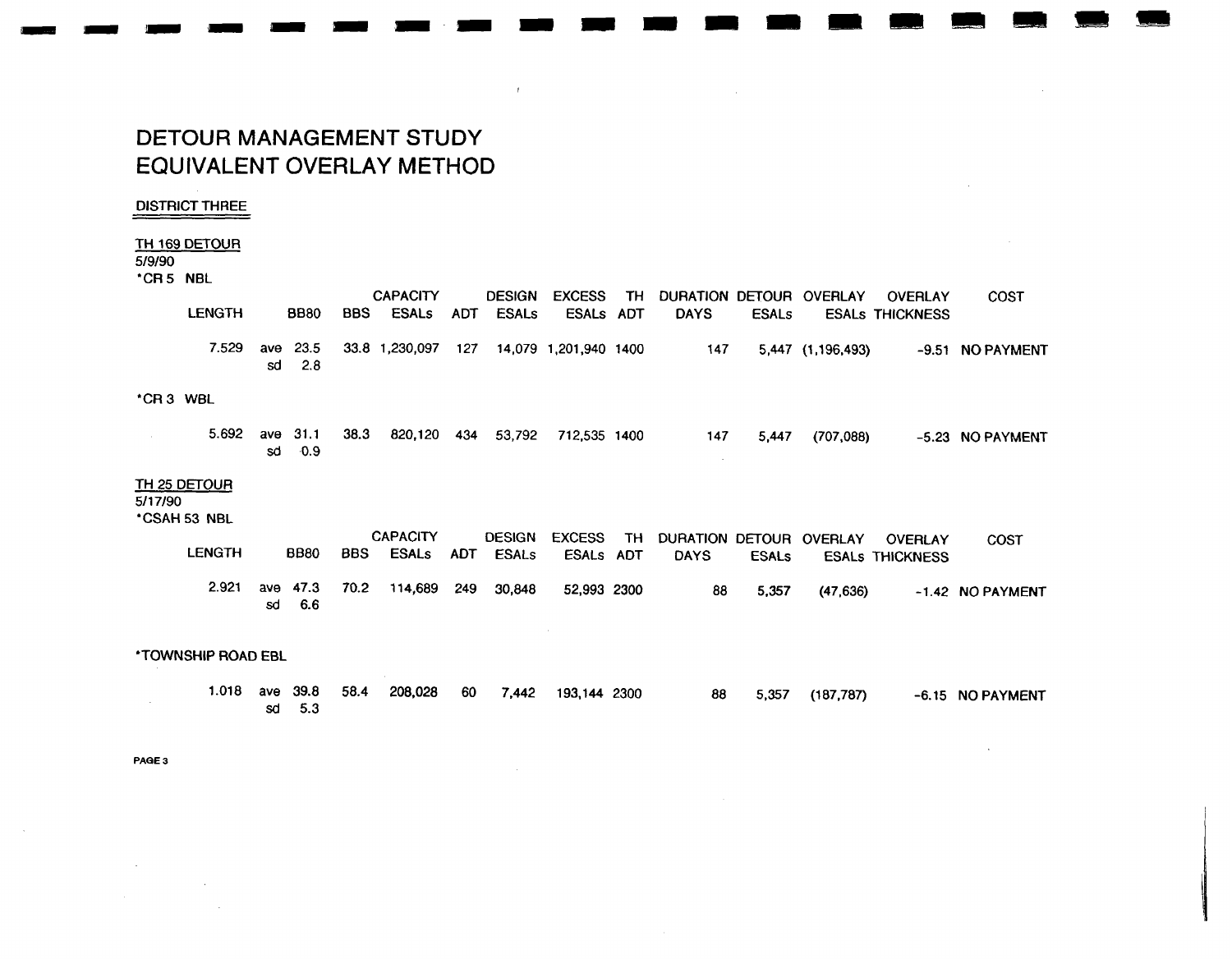## DETOUR MANAGEMENT STUDY EQUIVALENT OVERLAY METHOD **DISTRICT FOUR**

 $\mathcal{L}$ 

#### TH 106 DETOUR

 $5/10/90$ 

\*CR 142 WBL

| <b>LENGTH</b> |          | <b>BB80</b> | <b>BBS</b> | <b>CAPACITY</b><br><b>ESALS</b> | <b>ADT</b> | <b>DESIGN</b><br><b>ESALs</b> | <b>EXCESS</b><br>ESALS ADT | TH . | DURATION DETOUR OVERLAY<br><b>DAYS</b> | <b>ESALs</b> |       | OVERLAY<br><b>ESALS THICKNESS</b> | COST       |
|---------------|----------|-------------|------------|---------------------------------|------------|-------------------------------|----------------------------|------|----------------------------------------|--------------|-------|-----------------------------------|------------|
| .995          | ave 64.3 | sd 5.8      | 88.0       | 54.962 551                      |            | 60.927                        | $(66.892)$ 770             |      | 114                                    | 2.323        | 2.323 | 0.11                              | \$4,361.54 |

\*CR 135 SBL

|  |        | 3.023 ave 46.0 63.8 156,437 91 10,022 136,392 770 |  |  |  | 114 2,323 (134,069) | -5.14 NO PAYMENT |
|--|--------|---------------------------------------------------|--|--|--|---------------------|------------------|
|  | sd 4.5 |                                                   |  |  |  |                     |                  |

#### \*CR 52 EBL

|  |        |  |  | 2.13 ave 39.2 61.2 178,852 500 55,283 68,287 770 |  |  | 114 2,323 (65,964) | -1.21 NO PAYMENT |
|--|--------|--|--|--------------------------------------------------|--|--|--------------------|------------------|
|  | sd 6.8 |  |  |                                                  |  |  |                    |                  |

 $\mathcal{L}$ 

 $\mathbf{L}$ 

PAGE 4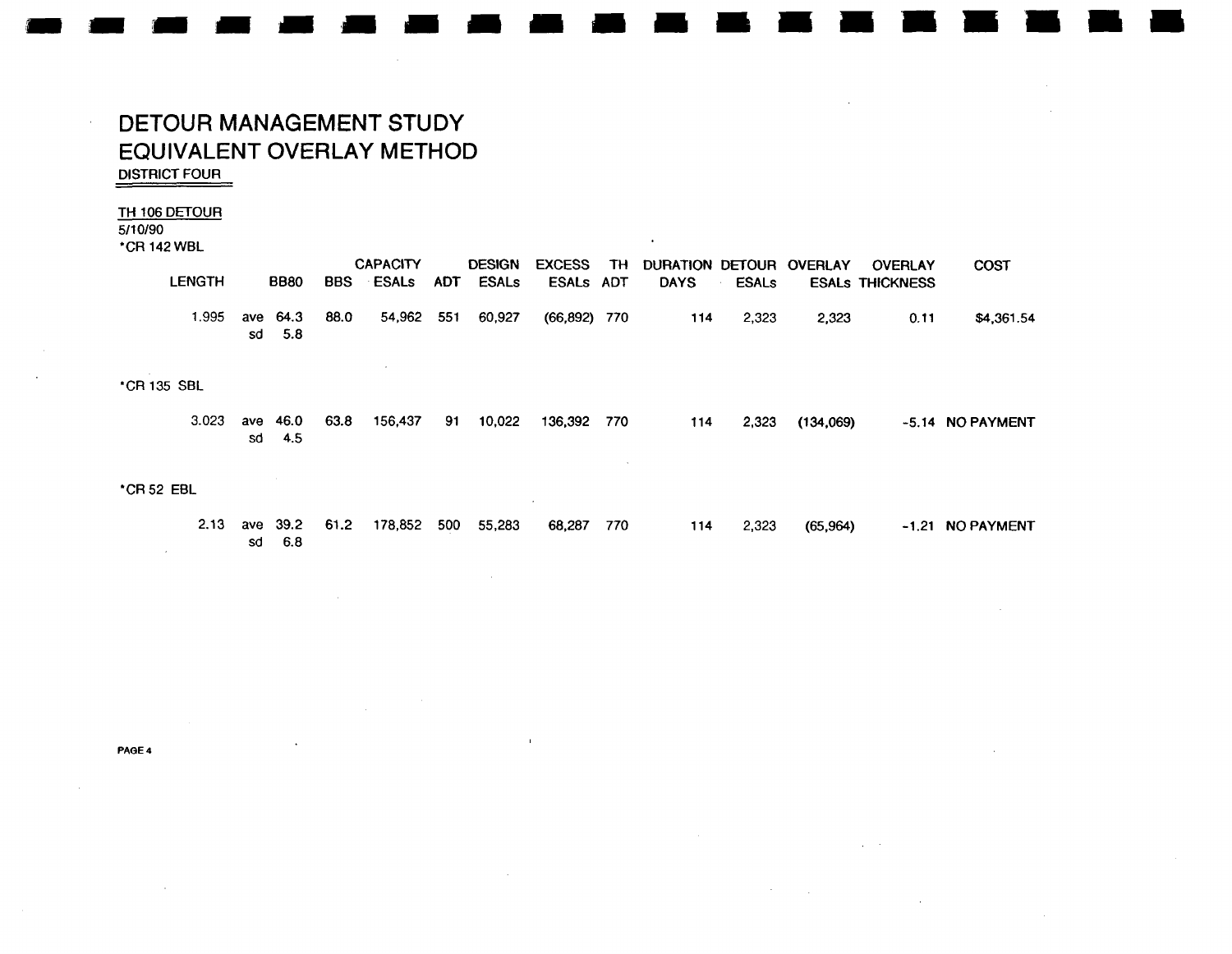# DETOUR MANAGEMENT STUDY EQUIVALENT OVERLAY METHOD

**DISTRICT SIX** 

#### TH 19 DETOUR 5/02/90

 $\mathcal{L}$ 

 $100 \text{ MHz} 0010 10$ 

| <b>"COUNTY HOAD 46</b>  |           |              |            |                                 |            |                               |                                            |     |                                        |              |                   |                                          |                  |
|-------------------------|-----------|--------------|------------|---------------------------------|------------|-------------------------------|--------------------------------------------|-----|----------------------------------------|--------------|-------------------|------------------------------------------|------------------|
| <b>LENGTH</b>           |           | <b>BB80</b>  | <b>BBS</b> | <b>CAPACITY</b><br><b>ESALs</b> | <b>ADT</b> | <b>DESIGN</b><br><b>ESALs</b> | <b>EXCESS</b><br>ESALs ADT                 | TH  | DURATION DETOUR OVERLAY<br><b>DAYS</b> | <b>ESALs</b> |                   | <b>OVERLAY</b><br><b>ESALS THICKNESS</b> | <b>COST</b>      |
| 5.085                   | ave<br>sd | 28.3<br>3.9  | 42.0       |                                 |            | 609,854 1066 117,863          | 374,129 2900                               |     | 102                                    | 7,829        | (366, 300)        |                                          | -2.42 NO PAYMENT |
| *COUNTY ROAD 86         |           |              |            |                                 |            |                               |                                            |     |                                        |              |                   |                                          |                  |
| 5.2                     | ave<br>sd | 44.0<br>12.7 | 80.5       | 73,441                          | 538        | 59,484                        | $(45,527)$ 2900                            |     | 102                                    | 7,829        | 7,829             | 0.27                                     | \$27,814.23      |
| *COUNTY ROAD 3          |           |              |            |                                 |            |                               |                                            |     |                                        |              |                   |                                          |                  |
| 2.908                   | ave<br>sd | 56.1<br>10.0 | 88.2       | 54,587                          | 611        | 67,559                        | (80,532) 2900                              |     | 102                                    | 7,829        | 7,829             | 0.35                                     | \$20,580.91      |
| TH 60 DETOUR<br>5/23/90 |           |              |            |                                 |            |                               |                                            |     |                                        |              |                   |                                          |                  |
| *CSAH 45 (WILLOW ST)    |           |              |            |                                 |            |                               |                                            |     |                                        |              |                   |                                          |                  |
| <b>LENGTH</b>           |           | <b>BB80</b>  | <b>BBS</b> | <b>CAPACITY</b><br><b>ESALs</b> | <b>ADT</b> | <b>DESIGN</b><br><b>ESALs</b> | <b>EXCESS</b><br>ESALs ADT                 | TH. | DURATION DETOUR OVERLAY<br><b>DAYS</b> | <b>ESALs</b> |                   | <b>OVERLAY</b><br><b>ESALS THICKNESS</b> | <b>COST</b>      |
| 1.125                   | ave<br>sd | 15.4<br>2.6  |            |                                 |            |                               | 23.9 3,779,580 2500 276,413 3,226,754 2625 |     | 137                                    |              | 9,518 (3,217,236) |                                          | -5.03 NO PAYMENT |
| *CSAH 19                |           |              |            |                                 |            |                               |                                            |     |                                        |              |                   |                                          |                  |
| 12.996                  | ave<br>sd | 42.1<br>11.5 | 75.6       | 90,309                          | 584        | 64,581                        | $(38, 854)$ 2625                           |     | 137                                    | 9,518        | 9,518             | 0.26                                     | \$68,766.45      |
| *CSAH 12                |           |              |            |                                 |            |                               |                                            |     |                                        |              |                   |                                          |                  |
| 4.33<br>PAGE 5          | ave<br>sd | 38.5<br>10.8 | 69.6       | 117,736                         | 624        | 68,965                        | $(20, 194)$ 2625                           |     | 137                                    | 9,518        | 9,518             | 0.21                                     | \$17,775.64      |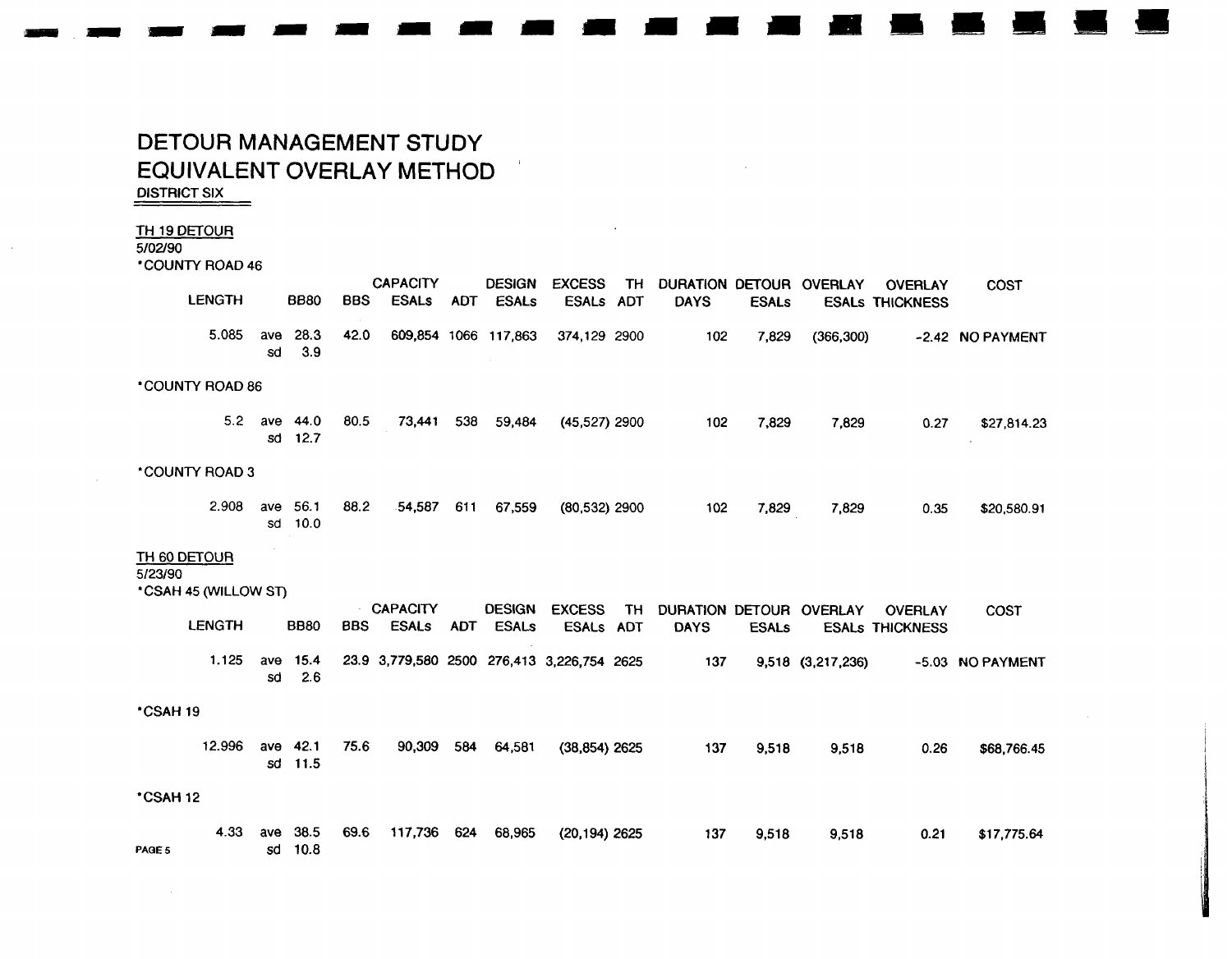# DETOUR MANAGEMENT STUDY EQUIVALENT OVERLAY METHOD **DISTRICT SEVEN**

#### TH 60 DETOUR

 $5/15/90$ 

\*16th ST

|                                                                        |           |              |            | <b>CAPACITY</b>                 |            | <b>DESIGN</b>                 | <b>EXCESS</b>                 | TH                      | DURATION DETOUR OVERLAY        |              |                | <b>OVERLAY</b>                           | <b>COST</b>      |
|------------------------------------------------------------------------|-----------|--------------|------------|---------------------------------|------------|-------------------------------|-------------------------------|-------------------------|--------------------------------|--------------|----------------|------------------------------------------|------------------|
| <b>LENGTH</b>                                                          |           | <b>BB80</b>  | <b>BBS</b> | <b>ESALS</b>                    | <b>ADT</b> | <b>ESALs</b>                  | <b>ESALS</b>                  | <b>ADT</b>              | <b>DAYS</b>                    | <b>ESALS</b> |                | <b>ESALS THICKNESS</b>                   |                  |
| 0.402                                                                  | ave<br>sd | 46.7<br>10.7 | 79.1       | 77,705                          | 580        | 64,128                        | (50,550) 5260                 |                         | 148                            | 20,603       | 20,603         | 0.62                                     | \$4,992.72       |
| *LAKEVIEW AVE (Gravel)<br>$0.000 = CL 16TH ST$<br>$0.250 = CL CSAH 13$ |           |              |            |                                 |            |                               |                               |                         |                                |              |                |                                          |                  |
| *CSAH 13 EBL                                                           |           |              |            |                                 |            |                               |                               |                         |                                |              |                |                                          |                  |
| 9.744                                                                  | ave<br>sd | 48.8<br>4.6  | 67.4       | 131,175                         | 300        | 33,192                        | 64,791 5260                   |                         | 148                            | 20,603       | (44, 187)      |                                          | -1.08 NO PAYMENT |
| *CSAH 1 NBL                                                            |           |              |            |                                 |            |                               |                               |                         |                                |              |                |                                          |                  |
| 3.831                                                                  | ave<br>sd | 34.5<br>5.2  | 52.0       | 303,393                         | 685        | 75,751                        | 151,890 5260                  |                         | 148                            | 20,603       | (131, 287)     |                                          | -1.50 NO PAYMENT |
| TH 14 DETOUR<br>5/17/90                                                |           |              |            |                                 |            |                               |                               |                         |                                |              |                |                                          |                  |
| *CSAH 23 SBL                                                           |           |              |            |                                 |            |                               |                               |                         |                                |              |                |                                          |                  |
| <b>LENGTH</b>                                                          |           | <b>BB80</b>  | <b>BBS</b> | <b>CAPACITY</b><br><b>ESALs</b> | <b>ADT</b> | <b>DESIGN</b><br><b>ESALs</b> | <b>EXCESS</b><br><b>ESALS</b> | <b>TH</b><br><b>ADT</b> | DURATION DETOUR<br><b>DAYS</b> | <b>ESALs</b> | <b>OVERLAY</b> | <b>OVERLAY</b><br><b>ESALS THICKNESS</b> | <b>COST</b>      |
| 5.568                                                                  | ave<br>sd | 31.7<br>6.0  | 50.6       | 331,801                         |            | 934 103,266                   | 125,269 3600                  |                         | 85                             | 8,099        | (117, 170)     |                                          | -1.15 NO PAYMENT |

 $\pm$ 

PAGE 6  $\sim 10^7$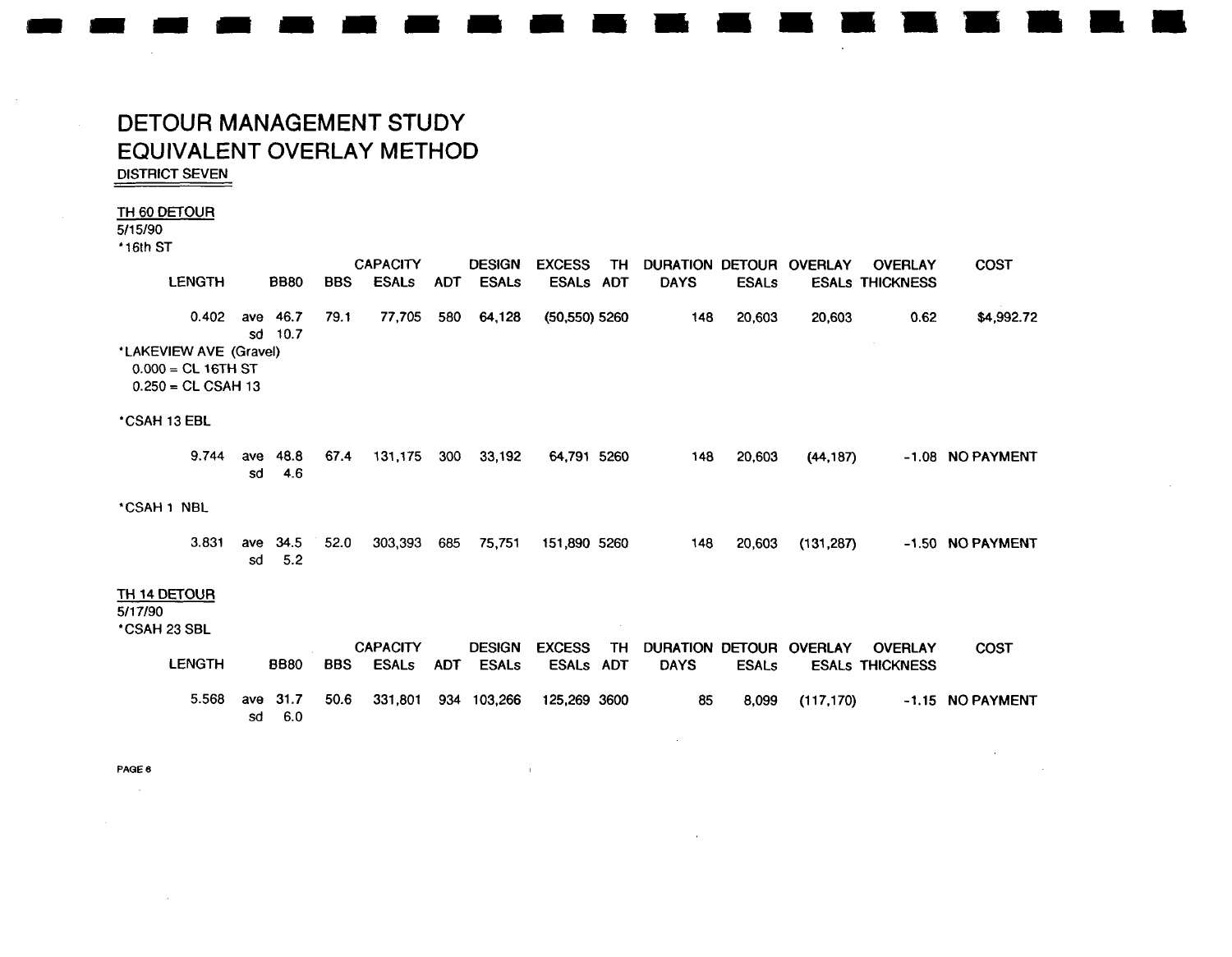# DETOUR MANAGEMENT STUDY EQUIVALENT OVERLAY METHOD

**DISTRICT EIGHT** 

#### TH 7 DETOUR (WEST)

5/11/90

\*CSAH 14 WBL

|                                                | <b>LENGTH</b> |           | <b>BB80</b>         | <b>BBS</b> | <b>CAPACITY</b><br><b>ESALs</b> | <b>ADT</b> | <b>DESIGN</b><br><b>ESALs</b> | <b>EXCESS</b><br><b>ESALs</b>       | TH .       | DURATION DETOUR OVERLAY |              |                    | <b>OVERLAY</b>         | <b>COST</b>      |
|------------------------------------------------|---------------|-----------|---------------------|------------|---------------------------------|------------|-------------------------------|-------------------------------------|------------|-------------------------|--------------|--------------------|------------------------|------------------|
|                                                |               |           |                     |            |                                 |            |                               |                                     | <b>ADT</b> | <b>DAYS</b>             | <b>ESALs</b> |                    | <b>ESALS THICKNESS</b> |                  |
|                                                | 3.874         | ave<br>sd | 22.0<br>5.9         | 39.1       | 765,700 432                     |            | 47,764                        | 670,172 2650                        |            | 136                     | 9,538        | (660, 633)         |                        | -5.24 NO PAYMENT |
| *CSAH 12 WBL                                   |               |           |                     |            |                                 |            |                               |                                     |            |                         |              |                    |                        |                  |
|                                                | 5.065         |           | ave 41.0<br>sd 13.3 | 78.6       | 79,571                          | 340        | 37,603                        | 4,365 2650                          |            | 136                     | 9,538        | 5,173              | 0.17                   | \$16,846.68      |
| *CSAH 7 WBL                                    |               |           |                     |            |                                 |            |                               |                                     |            |                         |              |                    |                        |                  |
|                                                | 4.675         | ave<br>sd | 29.6<br>5.5         | 47.3       | 414,891                         | 187        | 20,666                        | 373,559 2650                        |            | 136                     | 9,538        | (364, 020)         |                        | -5.54 NO PAYMENT |
| <b>TH 7 DETOUR (EAST)</b><br>5/24/90<br>*CSAH7 |               |           |                     |            |                                 |            |                               |                                     |            |                         |              |                    |                        |                  |
|                                                |               |           |                     |            | <b>CAPACITY</b>                 |            | <b>DESIGN</b>                 | <b>EXCESS</b>                       | TH.        | DURATION DETOUR OVERLAY |              |                    | <b>OVERLAY</b>         | <b>COST</b>      |
| <b>LENGTH</b>                                  |               |           | <b>BB80</b>         | <b>BBS</b> | <b>ESALs</b>                    |            | ADT ESALs                     | ESALs ADT                           |            | <b>DAYS</b>             | <b>ESALs</b> |                    | <b>ESALS THICKNESS</b> |                  |
|                                                | 1.628         |           | ave 37.7<br>sd 11.3 | 70.0       |                                 |            |                               | 115,748 1661 183,642 (251,536) 7600 |            | 101                     | 20,315       | 20,315             | 0.43                   | \$13,901.90      |
| *CR 79 EB                                      |               |           |                     |            |                                 |            |                               |                                     |            |                         |              |                    |                        |                  |
| $\sim$                                         | 3.055         | ave<br>sd | 19.7<br>2.9         |            | 29.7 1,880,215                  |            |                               | 406 44,868 1,790,479 7600           |            | 101                     |              | 20,315 (1,770,164) |                        | -7.49 NO PAYMENT |
| *CSAH 4 SB                                     |               |           |                     |            |                                 |            |                               |                                     |            |                         |              |                    |                        |                  |
|                                                | 1.004         |           | ave 53.6<br>sd 15.7 | 98.6       | 38.072                          | 315        | 34,828                        | $(31,584)$ 7600                     |            | 101                     | 20,315       | 20,315             | 1.13                   | \$22,671.99      |

 $\sim$ 

**GRAND TOTAL** 

\$197,712.06

PAGE 7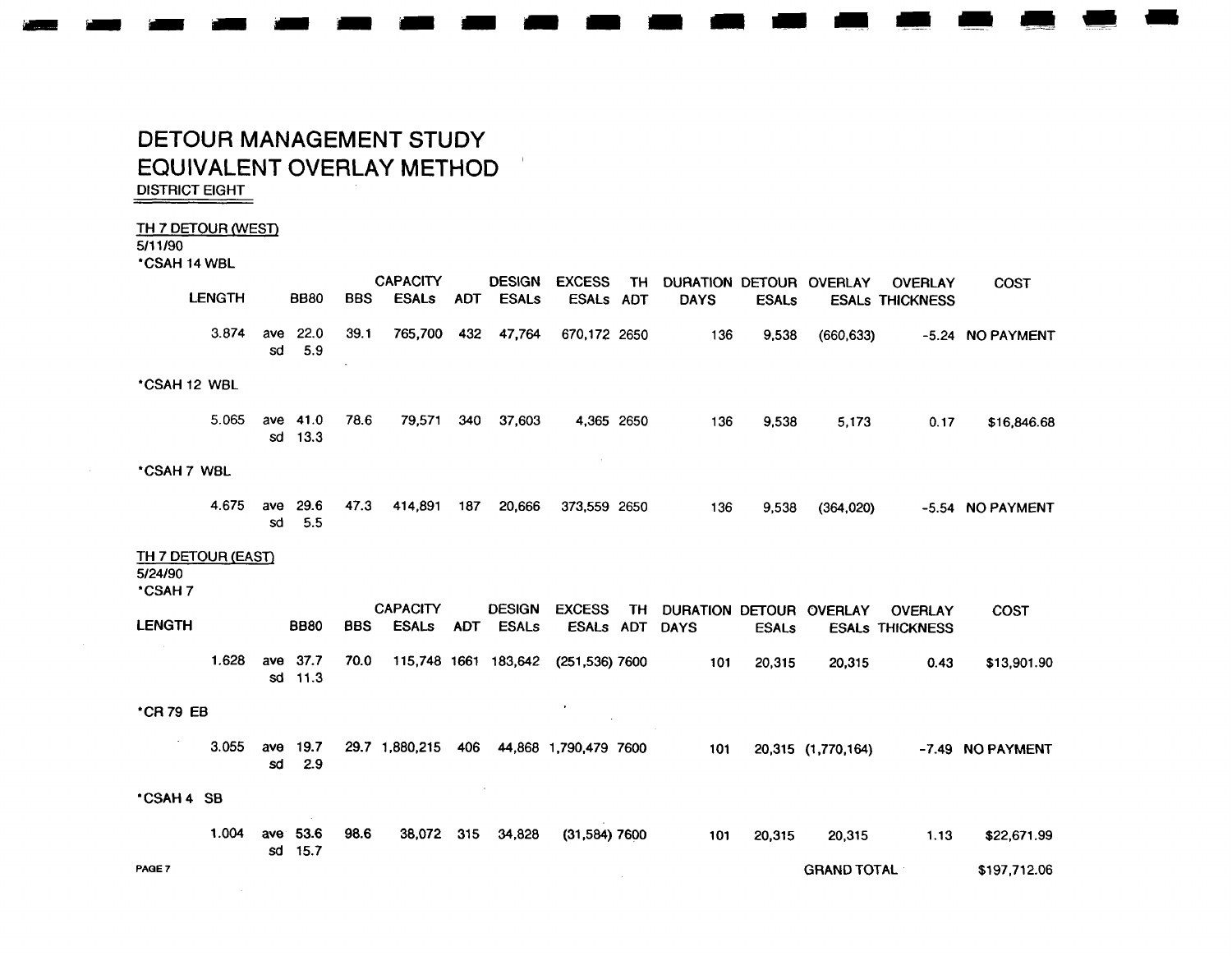# DETOUR MANAGMENT STUDY CONDITION RATING METHOD

|                      | <b>PSR</b> | <b>PSR</b> | <b>SR</b>         | <b>SR</b>    | <b>CR</b>   | <b>CR</b> | <b>DELTA</b> | COST/            | <b>MILES</b> | COST/            |
|----------------------|------------|------------|-------------------|--------------|-------------|-----------|--------------|------------------|--------------|------------------|
| <b>DISTRICT</b>      |            |            | NITAL FINAL NITAL | <b>FINAL</b> | NITAL FINAL |           | <b>CR</b>    | <b>SEGMENT</b>   |              | <b>DETOUR</b>    |
| <b>DISTRICT 3</b>    |            |            |                   |              |             |           |              |                  |              |                  |
| <b>USTH 169</b>      |            |            |                   |              |             |           |              |                  |              |                  |
| CSAH <sub>5</sub>    | 3.6        | 3.6        | 4.0               | 4.0          | 3.8         | 3.8       |              | 0.00 NO PAYMENT  | 7.529        |                  |
| <b>AITKIN 3</b>      | 3.6        | 3.6        | 3.7               | 3.9          | 3.7         | 3.8       |              | -0.10 NO PAYMENT |              | 5.692 NO PAYMENT |
| <b>MNTH 25</b>       |            |            |                   |              |             |           |              |                  |              |                  |
| <b>SHERBURNE 53</b>  | 3.5        | 3.4        | 3.3               | 3.4          | 3.4         | 3.4       |              | 0.00 NO PAYMENT  |              | 2.638 NO PAYMENT |
| <b>DISTRICT 4</b>    |            |            |                   |              |             |           |              |                  |              |                  |
| <b>MNTH 106</b>      |            |            |                   |              |             |           |              |                  |              |                  |
| <b>OTTERTAIL 142</b> | 3.4        | 3.5        | 3.7               | 3.7          | 3.5         | 3.6       |              | -0.05 NO PAYMENT | 1.995        |                  |
| <b>OTTERTAIL 135</b> | 3.0        | 3.1        | 3.9               | 3.9          | 3.5         | 3.5       |              | -0.05 NO PAYMENT | 3.023        |                  |
| <b>OTTERTAIL 52</b>  | 2.5        | 3.1        | 3.0               | 3.5          | 2.7         | 3.3       |              | -0.55 NO PAYMENT |              | 2.130 NO PAYMENT |
| <b>DISTRICT 6</b>    |            |            |                   |              |             |           |              |                  |              |                  |
| <b>MNTH 19</b>       |            |            |                   |              |             |           |              |                  |              |                  |
| <b>RICE 86*</b>      |            |            |                   |              |             |           |              |                  |              |                  |
| <b>RICE 46</b>       | 3.1        | 2.7        | 2.6               | 3.0          | 2.9         | 2.9       |              | 0.00 NO PAYMENT  | 4.914        |                  |
| RICE <sub>3</sub>    | 2.8        | 2.8        | 3.1               | 3.0          | 3.0         | 2.9       |              | 0.05 NO PAYMENT  |              | 2.908 NO PAYMENT |
| USTH <sub>60</sub>   |            |            |                   |              |             |           |              |                  |              |                  |
| <b>RICE 45</b>       | 2.6        | 2.7        | 3.2               | 3.1          | 2.9         | 2.9       |              | 0.00 NO PAYMENT  | 1.125        |                  |
| <b>RICE 19</b>       | 3.0        | 3.0        | 3.6               | 3.5          | 3.3         | 3.3       |              | 0.05 NO PAYMENT  | 12.966       |                  |
| GOODHUE 12           | 3.3        | 3.3        | 3.9               | 3.8          | 3.6         | 3.6       |              | 0.05 NO PAYMENT  |              | 4.330 NO PAYMENT |

'DETOUR WAS DETOURED DUE TO BRIDGE WASHOUT

 $\sim 10^{11}$ 

 $\sim$ 

 $\sim$ 

**PAGE 8** 

 $\sim$ 

 $\sim$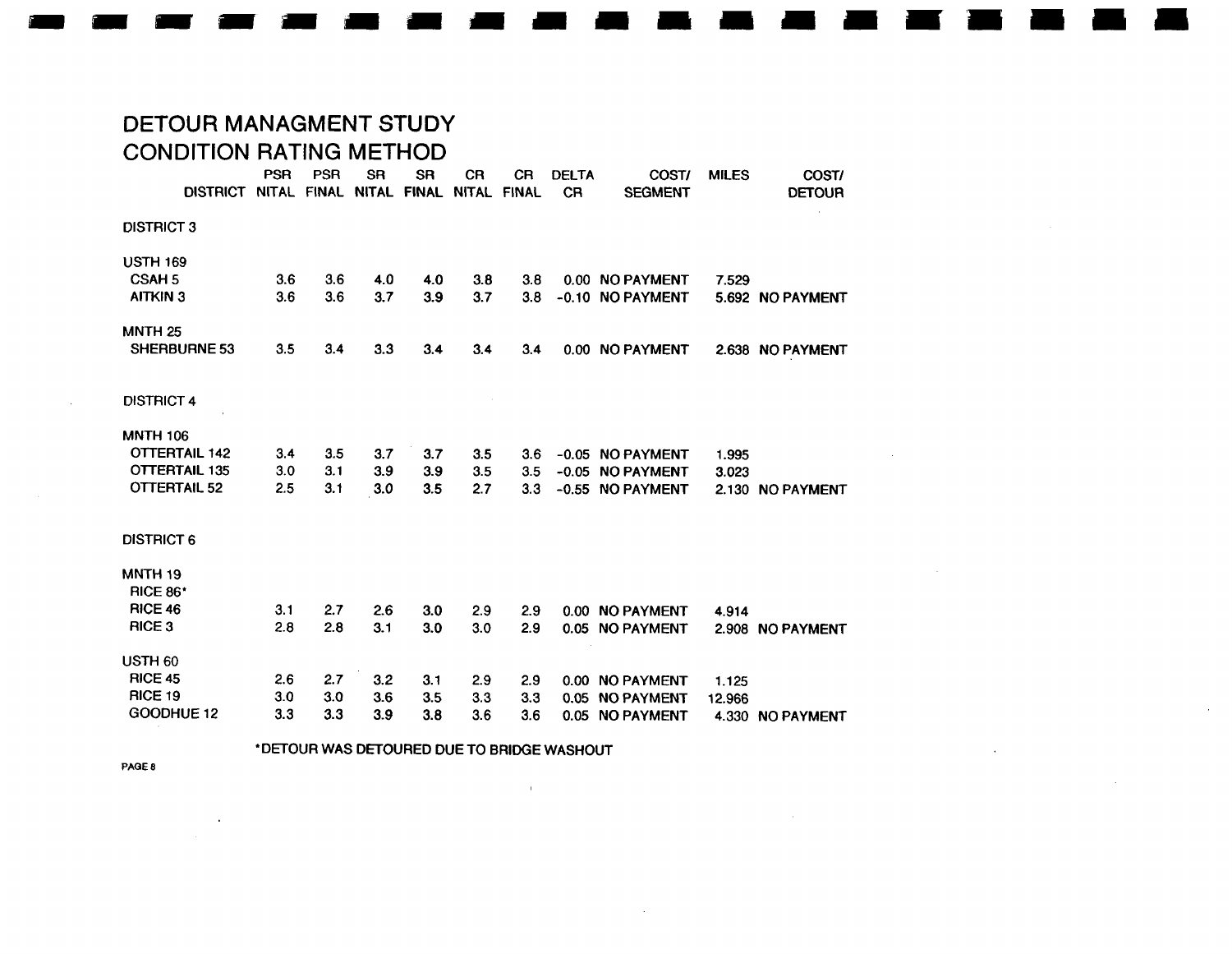# DETOUR MANAGMENT STUDY CONDITION RATING METHOD

|                        | <b>PSR</b>   | <b>PSR</b>   | <b>SR</b>    | <b>SR</b>    | <b>CR</b>    | CR.          | <b>DELTA</b> | COST/             | <b>MILES</b> | COST/            |
|------------------------|--------------|--------------|--------------|--------------|--------------|--------------|--------------|-------------------|--------------|------------------|
| <b>DISTRICT</b>        | <b>NITAL</b> | <b>FINAL</b> | <b>NITAL</b> | <b>FINAL</b> | <b>NITAL</b> | <b>FINAL</b> | <b>CR</b>    | <b>SEGMENT</b>    |              | <b>DETOUR</b>    |
| <b>DISTRICT 7</b>      |              |              |              |              |              |              |              |                   |              |                  |
|                        |              |              |              |              |              |              |              |                   |              |                  |
| USTH <sub>60</sub>     |              |              |              |              |              |              |              |                   |              |                  |
| COTTONWOOD 13          | 3.5          | 3.7          | 3.4          | 3.2          | 3.5          | 3.5          |              | 0.00 NO PAYMENT   | 10.396       |                  |
| COTTONWOOD 1           | 3.3          | 3.3          | 3.6          | 3.6          | 3.5          | 3.5          |              | 0.00 NO PAYMENT   |              | 3.831 NO PAYMENT |
|                        |              |              |              |              |              |              |              |                   |              |                  |
| USTH <sub>14</sub>     |              |              |              |              |              |              |              |                   |              |                  |
| <b>BLUE EARTH 42</b>   | 3.2          | 2.9          | 3.6          | 3.6          | 3.4          | 3.3          | 0.15         | \$73.53           | 0.063        |                  |
| NICOLLET <sub>23</sub> | 3.6          | 3.8          | 3.9          | 3.9          | 3.8          | 3.9          |              | -0.10 NO PAYMENT  | 4.943        | 73.53            |
|                        |              |              |              |              |              |              |              |                   |              |                  |
|                        |              |              |              |              |              |              |              |                   |              |                  |
| <b>DISTRICT 8</b>      |              |              |              |              |              |              |              |                   |              |                  |
|                        |              |              |              |              |              |              |              |                   |              |                  |
| MNTH <sub>7</sub>      |              |              |              |              |              |              |              |                   |              |                  |
| MCLEOD <sub>14</sub>   | 3.8          | 3.7          | 3.9          | 3.9          | 3.9          | 3.8          |              | 0.05 NO PAYMENT   | 3.874        |                  |
| MEEKER 12              | 3.5          | 3.4          | 3.3          | 3.6          | 3.4          | 3.5          |              | -0.10 NO PAYMENT  | 5.065        |                  |
| <b>RENVILLE 7</b>      | 3.0          | 3.0          | 2.8          | 2.7          | 2.9          | 2.9          |              | 0.05 NO PAYMENT   |              | 4.675 NO PAYMENT |
|                        |              |              |              |              |              |              |              |                   |              |                  |
| <b>MNTH 7</b>          |              |              |              |              |              |              |              |                   |              |                  |
| <b>MCLEOD 7</b>        | 2.8          | 2.7          | 3.8          | 3.9          | 3.3          | 3.3          |              | -0.00 NO PAYMENT  | 1.628        |                  |
| MCLEOD <sub>79</sub>   | 2.9          | 3.2          | 3.2          | 3.1          | 3.1          | 3.2          | $-0.10$      | <b>NO PAYMENT</b> | 3.055        |                  |
| <b>MCLEOD 4</b>        | 3.0          | 3.1          | 1.7          | 1.6          | 2.4          | 2.4          |              | 0.00 NO PAYMENT   |              | 1.004 NO PAYMENT |
|                        |              |              |              |              |              |              |              |                   |              |                  |

GRAND TOTAL \$73.53

PAGE 9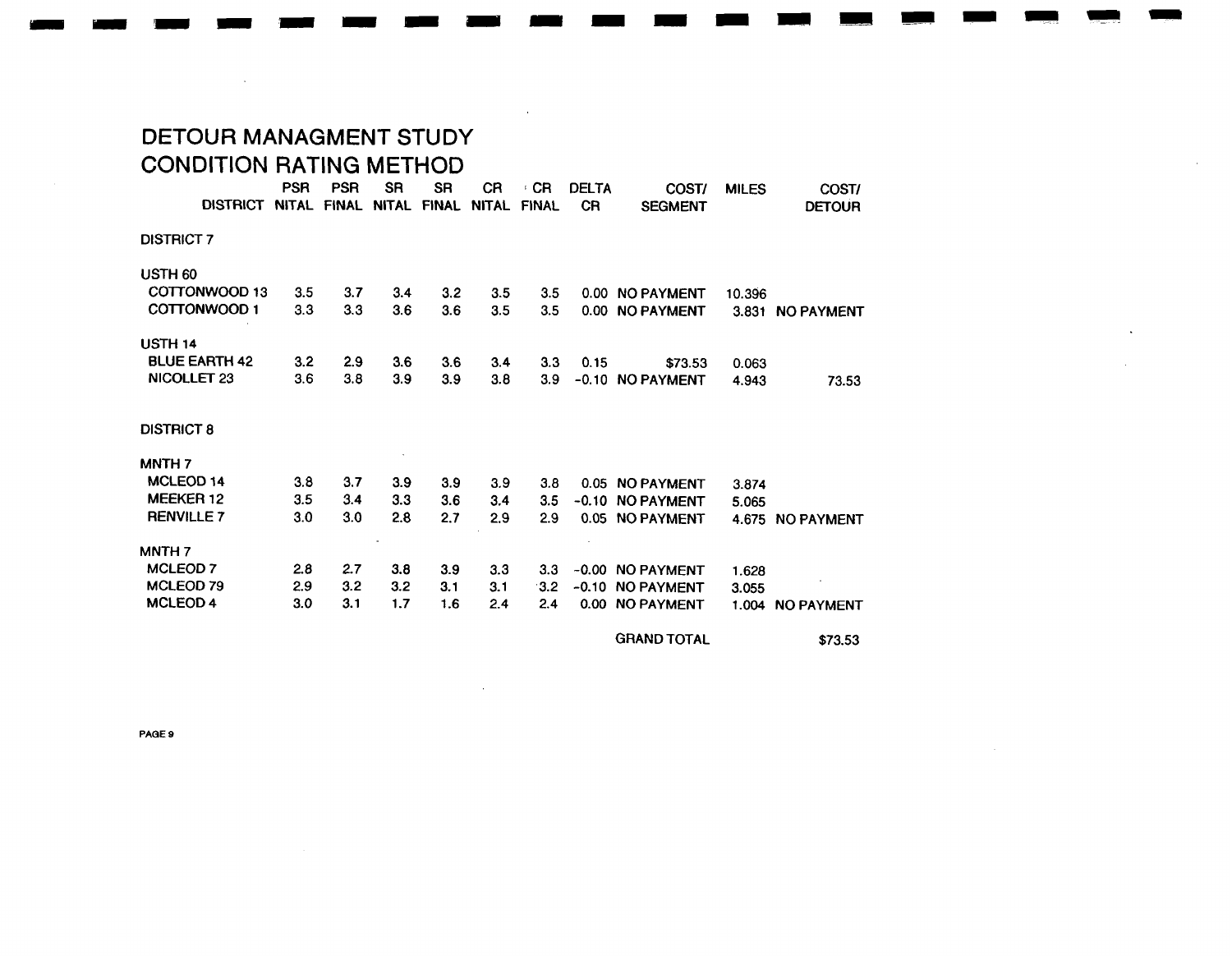# **DETOUR MANAGEMENT STUDY**

| <b>DETOUR</b><br><b>NUMBER</b> | <b>DISTRICT</b>  | <b>DETOUR</b> | <b>GAS TAX</b><br>COST | <b>OVERLAY</b><br>COST | <b>CONDITION</b><br><b>RATING</b><br><b>COST</b> | <b>ACTUAL</b><br>*<br><b>DISTRICT</b><br><b>COST</b> |
|--------------------------------|------------------|---------------|------------------------|------------------------|--------------------------------------------------|------------------------------------------------------|
|                                | 3                | T.H. 169      | \$11,808.63            | \$0.00                 | \$0.00                                           | \$51,800.00                                          |
| $\mathbf{2}$                   | 3                | T.H. 25       | \$2,602.10             | \$0.00                 | \$0.00                                           | \$5,500.00                                           |
| 3                              | 4                | T.H. 106      | \$2,459.61             | \$4,361.54             | \$0.00                                           | \$26,000.00                                          |
| 4                              | $\boldsymbol{6}$ | T.H. 19       | \$15,297.76            | \$48,395.14            | \$0.00                                           | \$21,500.00                                          |
| 5                              | 6                | T.H. 60       | \$25,968.64            | \$86,542.09            | \$0.00                                           | \$68,000.00                                          |
| $\boldsymbol{6}$               | 7                | T.H. 60       | \$42,652.79            | \$4,992.72             | \$0.00                                           | \$36,000.00                                          |
| 7                              | 7                | T.H. 14       | \$6,678.93             | \$0.00                 | \$73.53                                          | \$10,000.00                                          |
| 8                              | 8                | T.H. 7        | \$19,233.42            | \$16,846.68            | \$0.00                                           | \$12,300.00                                          |
| 9                              | 8                | T.H. 7        | \$17,112.14            | \$36,573.89            | \$0.00                                           | \$14,800.00                                          |
|                                |                  |               | \$143,814.02           | \$197,712.06           | \$73.53                                          | \$245,900.00                                         |
|                                |                  |               |                        |                        |                                                  |                                                      |

 $\sim 40$ 

\* **Consists of maintenance costs, overlay costs andlor rental costs** 

**PAGE 10**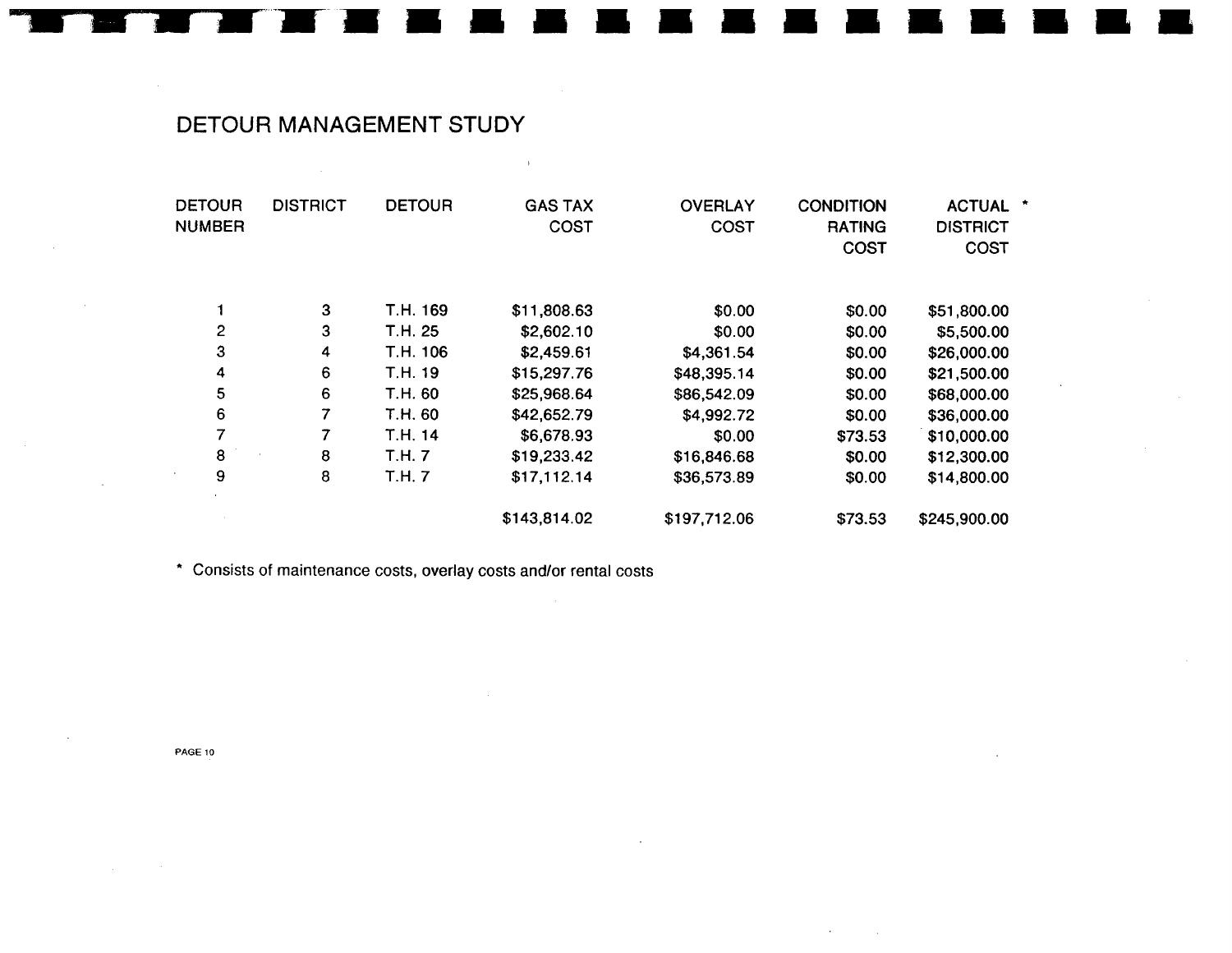# APPHNDIX  $\triangle$

 $\epsilon$ 

ı

H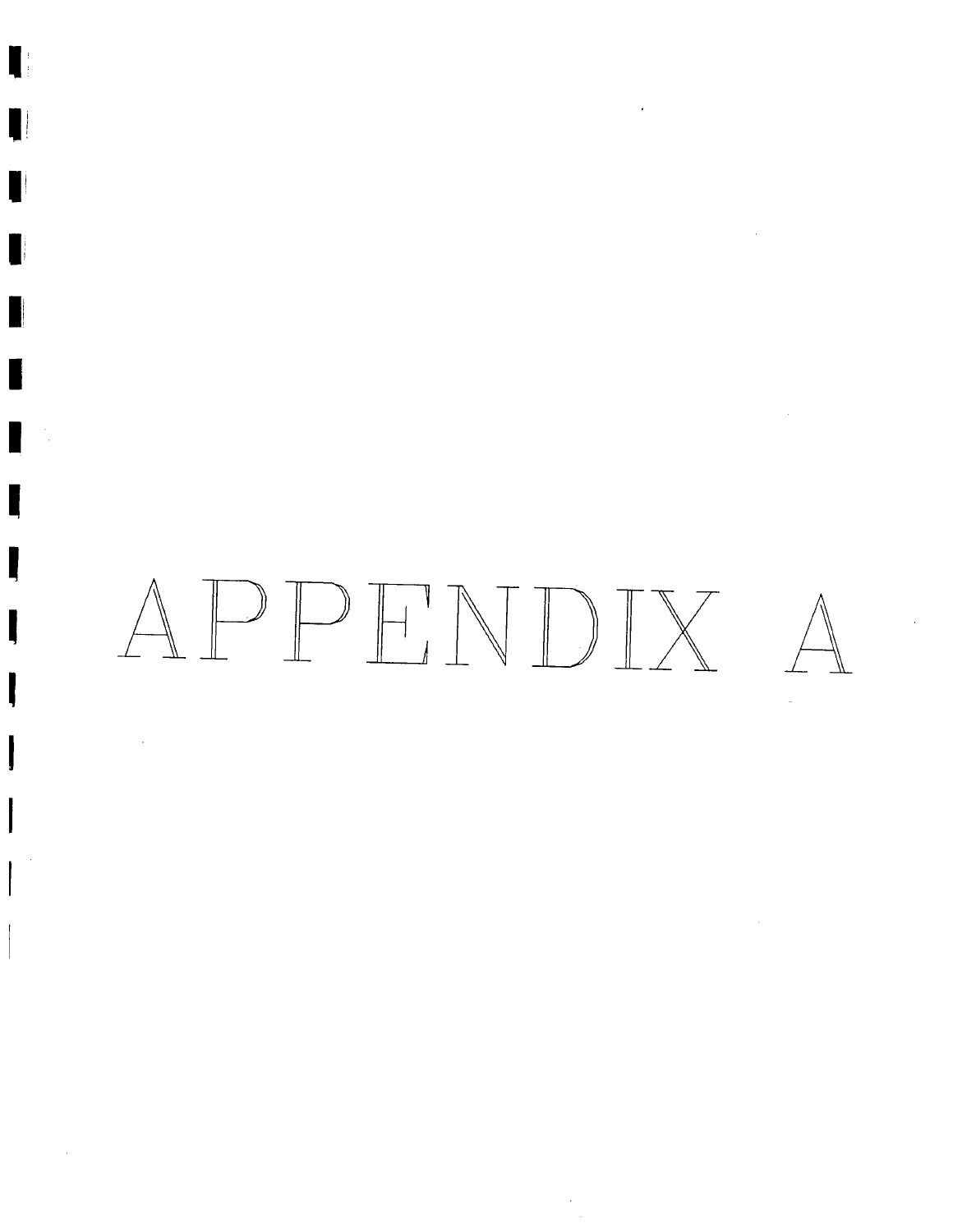# DEFINITIONS OF ABBREVIATIONS

- BB8O BENKLEMAN BEAM READING CORRECTED TO 80 DEGREES F DEFLECTION VARIES WITH TEMPERATURE
- BBSPRING BENKLEMAN BEAM READING CORRECTED FOR SEASON TO REFLECT HIGHEST READING IN SPRING
- CR CONDITION RATING, AVERAGE OF SR AND PSR
- E SAL EQUIVALENT STANDARD AXLE LOAD
	- ( 9 TON AXLE )

I

I

I

I

I

I

- FWD MACHINE WHICH MEASURES DEFLECTION USING A FALLING WEIGHT
- PSR PRESENT SERVICEABILITY RATING, RIDE AS MEASURED BY SOUTH DAKOTA PROFILOMETER SR STRUCTURAL RATING, RATING OF PAVEMENT
	- SURFACE BY COUNTING PAVEMENT DEFECTS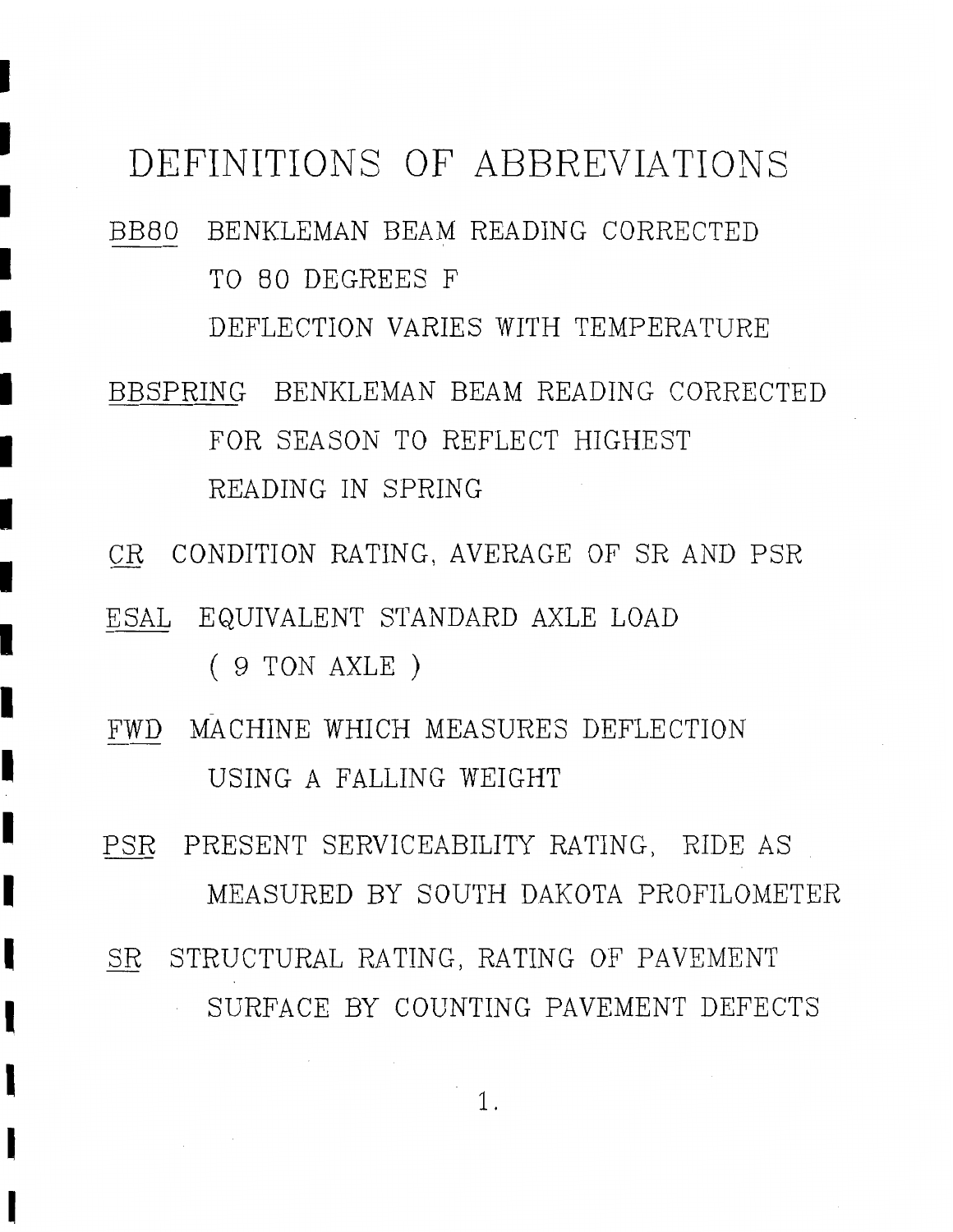# STEPS TO CALCULATE GAS TAX INCOME

- 1. DETERMINE TRAFFIC ON DETOURED ROAD FROM LATEST TRAFFIC MAP
- 2. CALCULATE INCOME  $INCOME = ADT (DETOURED ROAD) *$ FACTOR \* LENGTH (MILES) \* DURATION (DAYS)

 $\sim$ 

 $\label{eq:2.1} \frac{1}{\sqrt{2}}\sum_{i=1}^n\frac{1}{\sqrt{2}}\sum_{i=1}^n\frac{1}{\sqrt{2}}\sum_{i=1}^n\frac{1}{\sqrt{2}}\sum_{i=1}^n\frac{1}{\sqrt{2}}\sum_{i=1}^n\frac{1}{\sqrt{2}}\sum_{i=1}^n\frac{1}{\sqrt{2}}\sum_{i=1}^n\frac{1}{\sqrt{2}}\sum_{i=1}^n\frac{1}{\sqrt{2}}\sum_{i=1}^n\frac{1}{\sqrt{2}}\sum_{i=1}^n\frac{1}{\sqrt{2}}\sum_{i=1}^n\frac$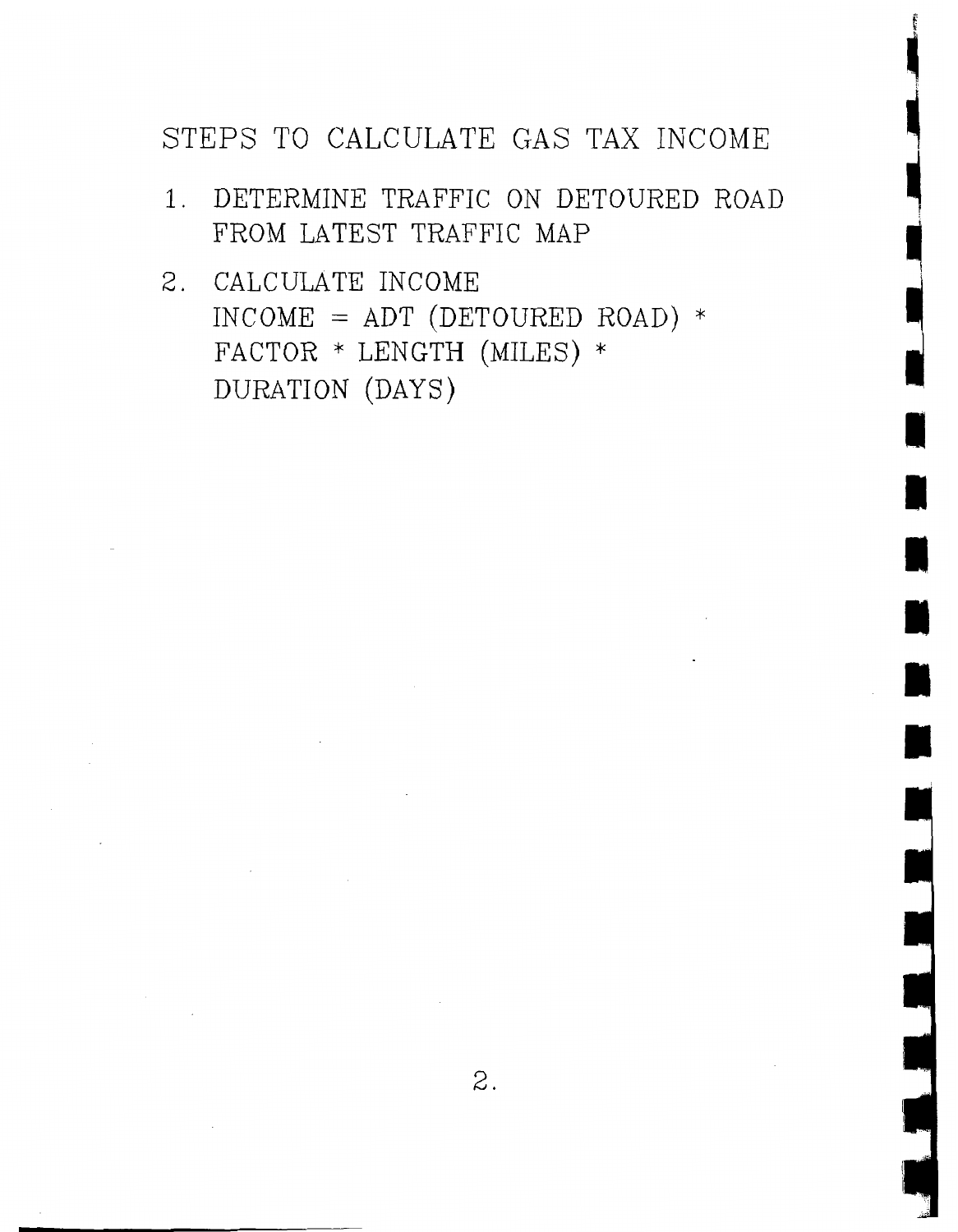# STEPS TO CALCULATE EQUIVALENT OVERLAY INCOME

- 1. CONVERT FWD READINGS TO BBs  $(1.05 * FWD @ 9 KIPS + 5.0)$
- 2. CONVERT BBs TO BB80s TABLE 1, INV 603
- *3.* COMPUTE STANDARD DEVIATION FOR SEGMENT
- 4. ADD TWO S.D.s TO BB80
- 5. MAKE SEASONAL CORRECTION TO GET BBSPRING TABLE 2 REVISED, INV 603
- 6. CALCULATE DAILY ESALs FOR STATE AND COUNTY ROADS USING DAILY ADT AND FACTOR FROM TABLE STATE 0.0529324 COUNTY 0.0214228
- 7. CALCULATE CAPACITY ESALs FROM AASHO EQUATION  $LOG(ESALS) = 11.06 - 3.25 * LOG(BBS)$
- 8. USE DAILY COUNTY ESALs TO CALCULATE DESIGN ESALs DESIGN ESALs = DAILY ESALS \* 365 \* 1.035<sup>19</sup>
- 9. DETOUR ESALs = DAILY STATE ESALs \* DAYS DETOURED
- 10. CALCULATE EXCESS ESALs EXCESS ESALs = CAPACITY ESALs  $-$  2  $*$  DESIGN ESALs
- 11. CALCULATE OVERLAY ESALS OVERLAY ESALS = DETOUR ESALs .- EXCESS ESALs
- 12. CALCULATE OVERLAY COST USING 11% REDUCTION IN DEFLECTION PER INCH OF OVERLAY (INV 630) AND \$20,000 PER INCH PER MILE OF OVERLAY

3.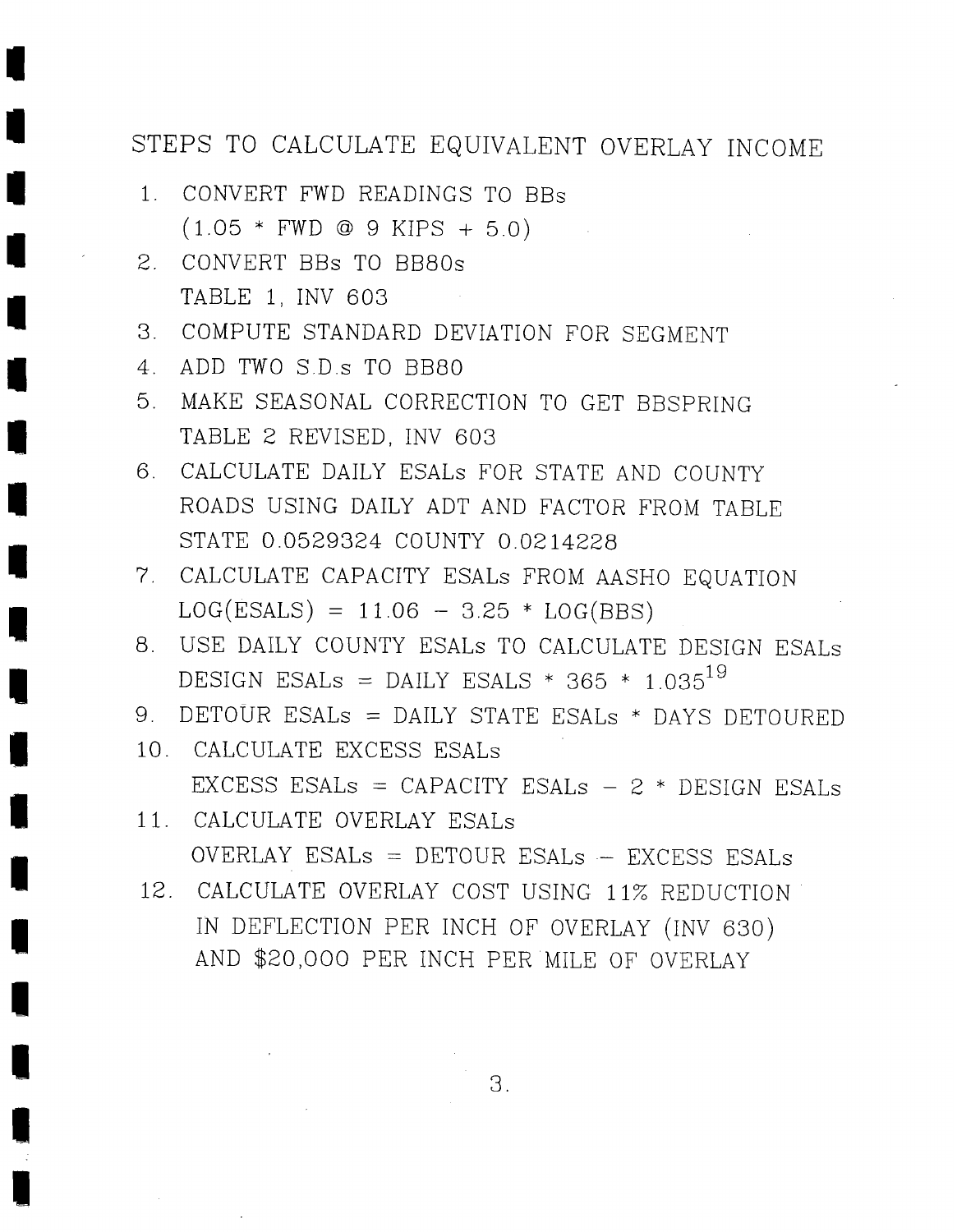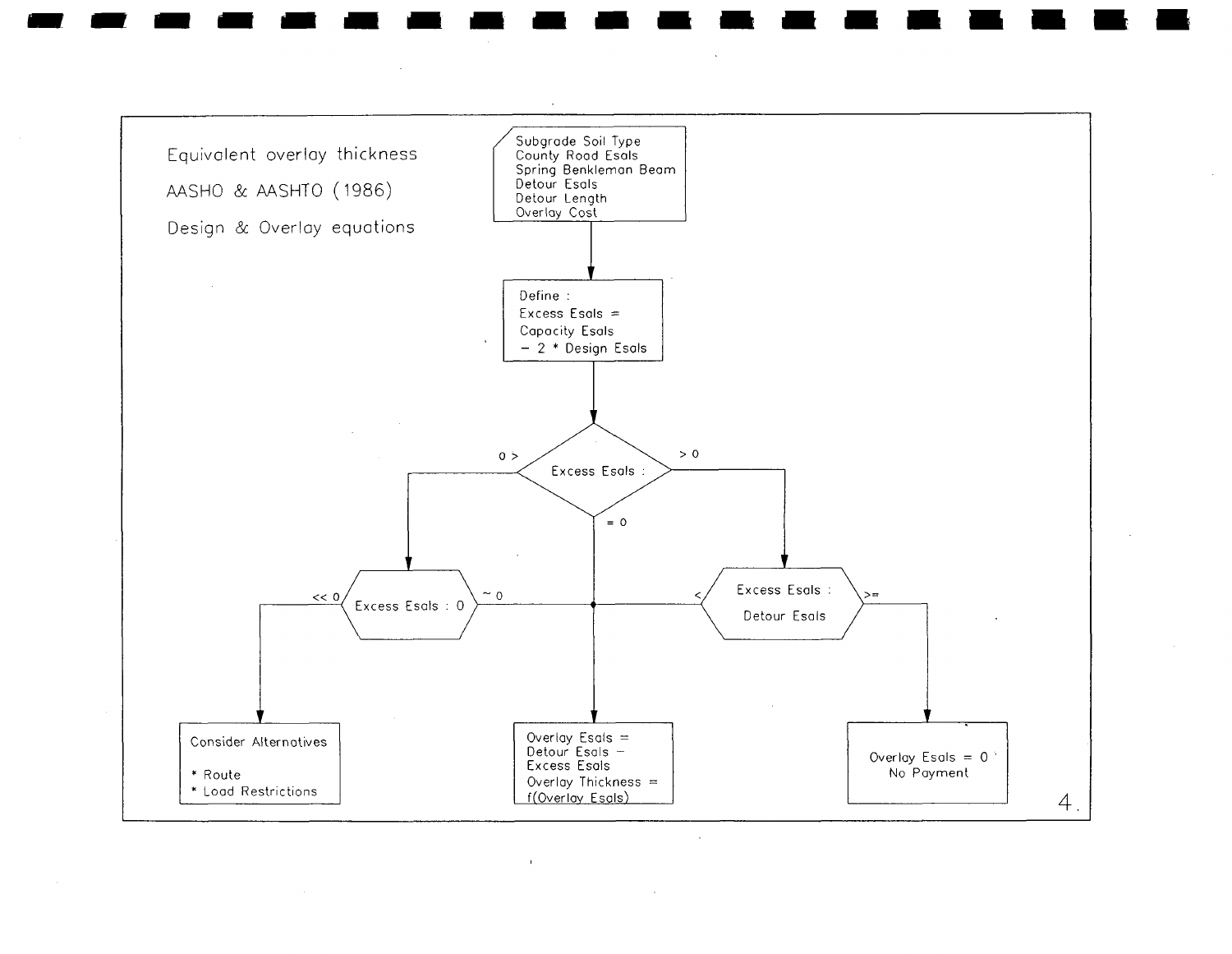STEPS TO CALCULATE CONDITION RATING INCOME

- 1. GET BEFORE AND AFTER PSR AND SR
	- <sup>I</sup>2. DETERMINE CR

 $\ddot{\phantom{a}}$ 

 $CR = (PSR + SR) / 2$ 

3. CALCULATE INCOME INCOME =  $(DELTA CR-0.1) / 1.7 * 2 *$ \$20,000 \* LENGTH (MILES)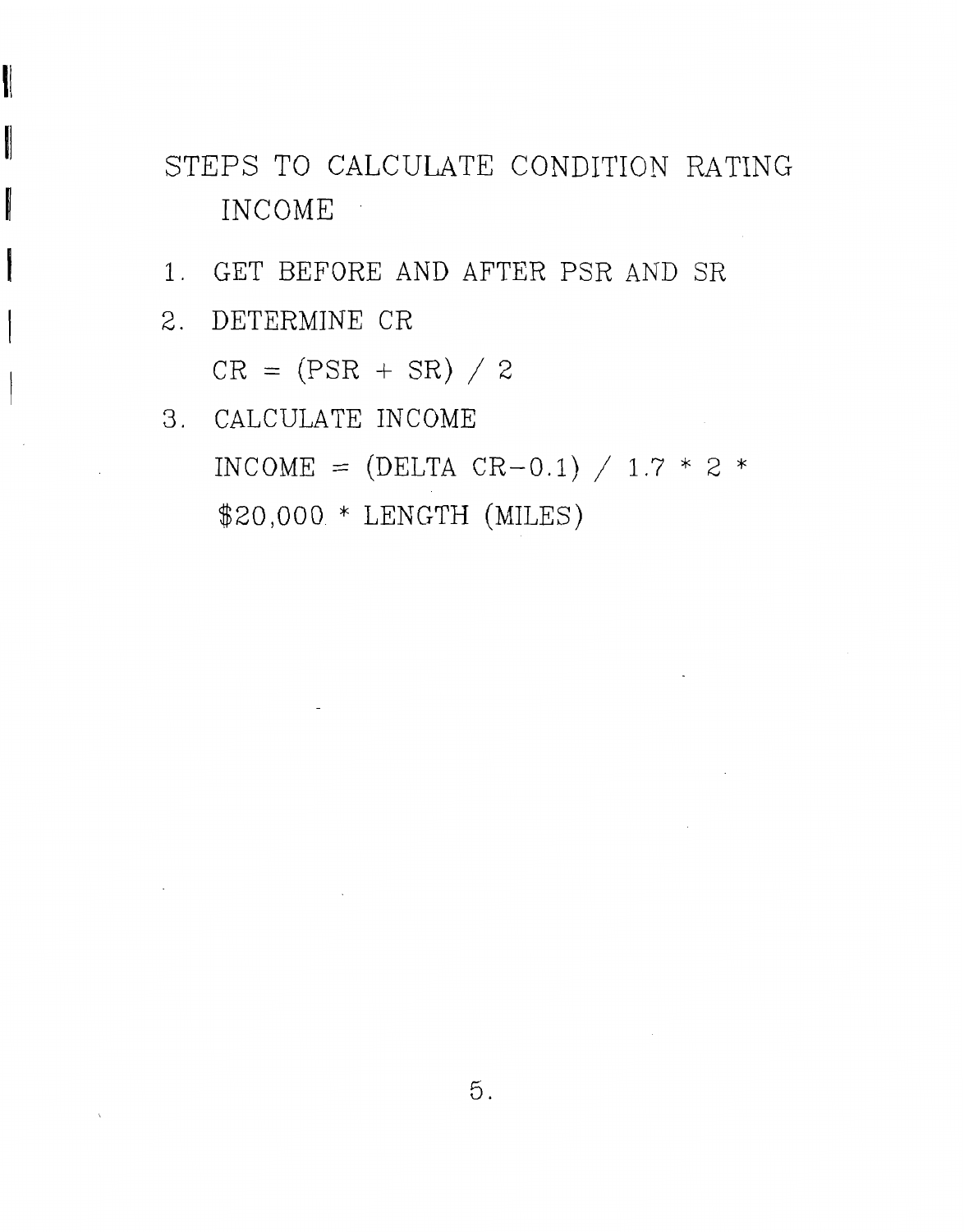# APPHNDIX  $\mathbb{R}$

 $\label{eq:2.1} \frac{1}{\sqrt{2}}\sum_{i=1}^n\frac{1}{\sqrt{2}}\left(\frac{1}{\sqrt{2}}\sum_{i=1}^n\frac{1}{\sqrt{2}}\right)\left(\frac{1}{\sqrt{2}}\sum_{i=1}^n\frac{1}{\sqrt{2}}\right).$ 

 $\sim 10^{11}$ 

 $\bar{z}$ 

 $\sim 10^6$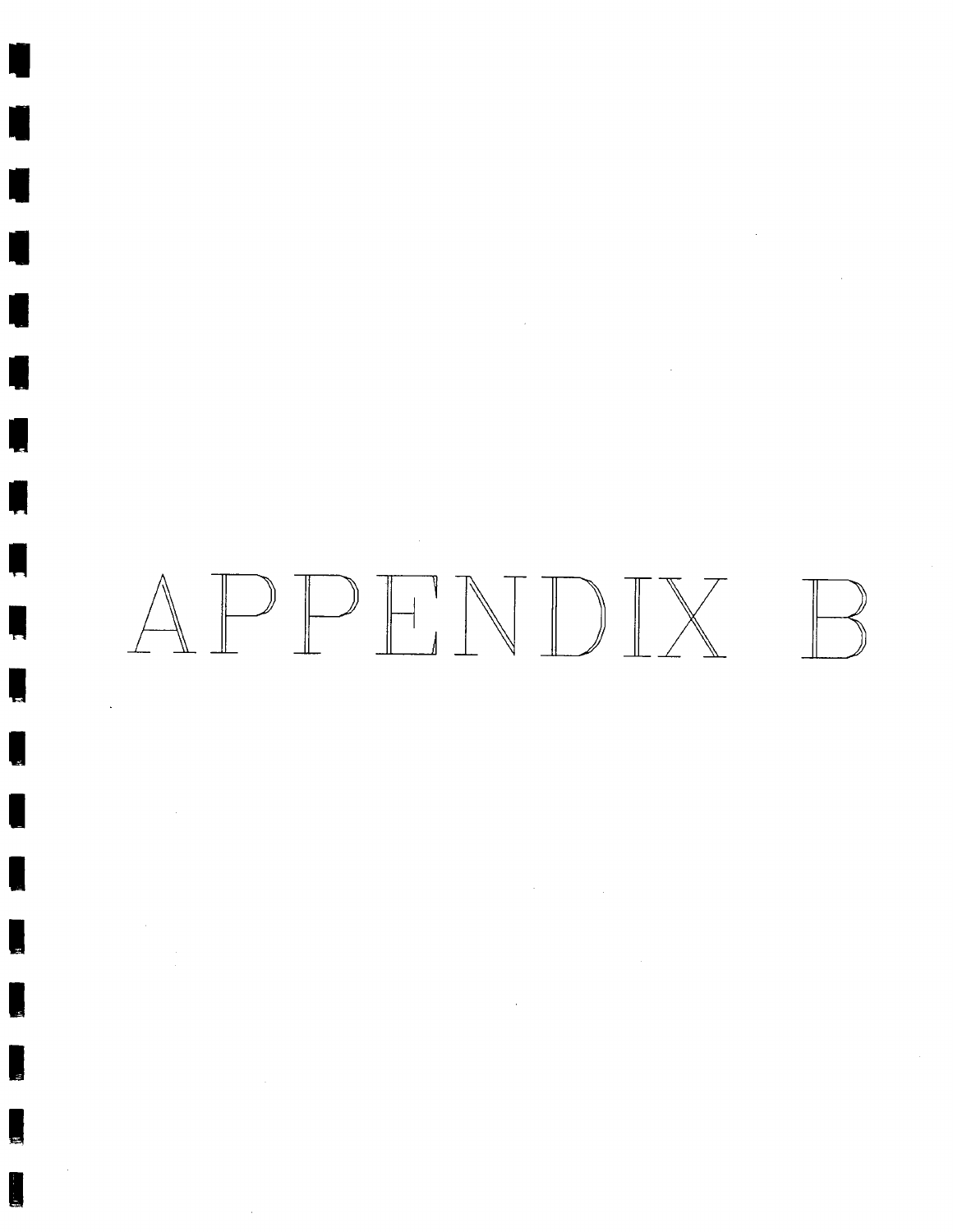#### **DETOUR ROUTE ANALYSIS**

I

I

#### **AND**

#### **COMPENSATION METHODS**

**DRAFT COPY** 

**Revised January 11, 1991** 

**MINNESOTA DEPARTMENT OF TRANSPORTATION MATERIALS AND RESEARCH LABORATORY PHYSICAL RESEARCH SECTION 1400 GERVAIS AVENUE MAPLEWOOD, MN 55109**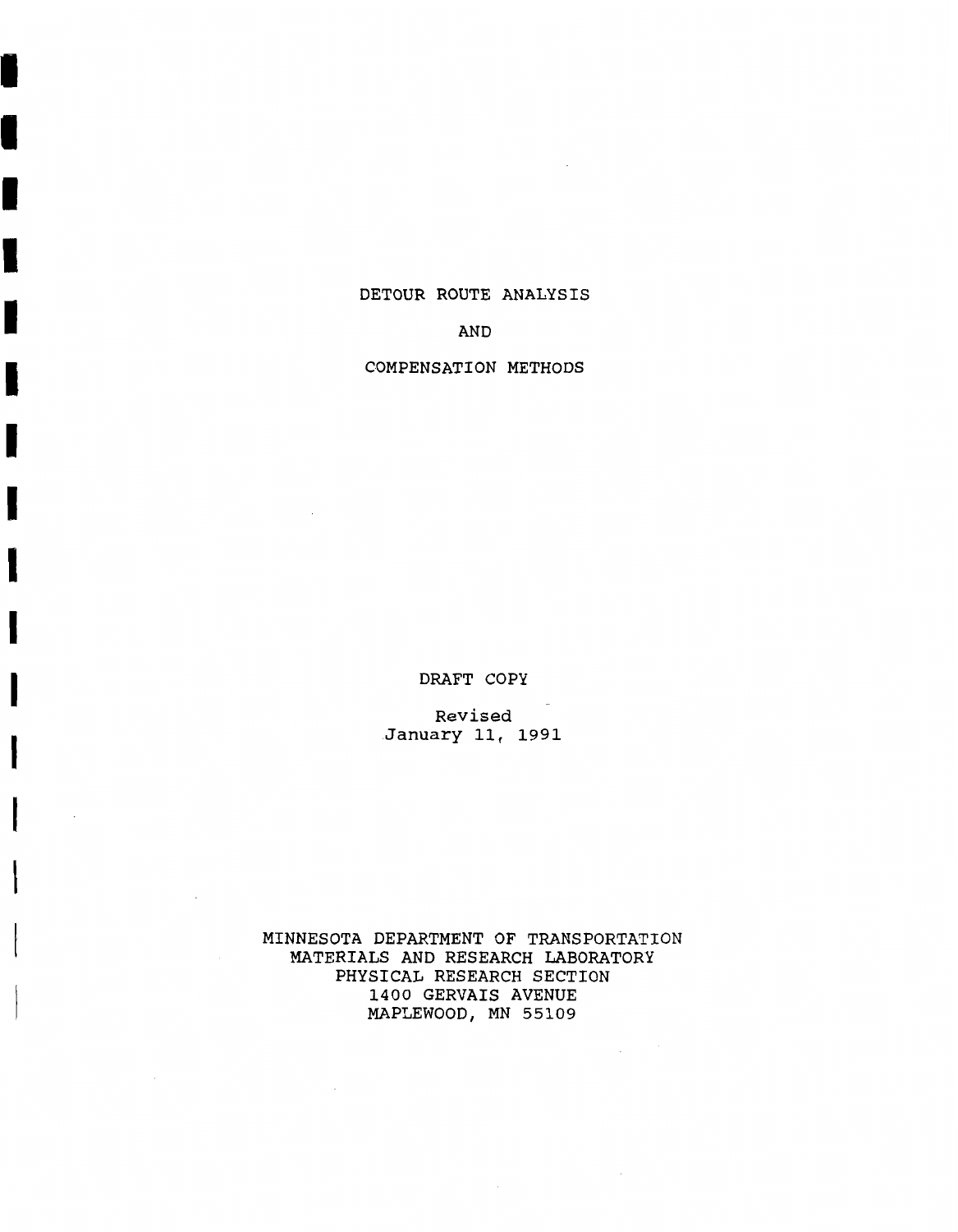In the process of selecting methods for detour analysis and compensation, it is necessary to maintain the criteria of simplicity of application and a minimum expenditure of man hours.

While many simplifying assumptions may render a more detailed mechanistic analysis invalid, they can be considered useful within the limits of this analysis.

Three methods of analysis were selected for final consideration. It was felt that the justification for these preserved the initial selection criteria.

The first method selected was the Gas Tax method. It maintains the application simplicity while still providing reseasonable compensation. It has been selected virtually in the same format as presented by the ADE Committee, with the exception that 100 percent of the detour traffic is assumed to be using the detour route, rather than the 75 percent assumed initially. The justification for this is that the traffic is assumed to go somewhere else in the system. Without extensive traffic counts this assumption seems reasonable and some of the detour traffic not using the designated route may be using another county road, for example.

The second method selected was the equivalent overlay method, which is quite similiar to the Mn/DOT overlay method. The concept of excess esals may be a controversial point in this method, but, this is negotiable.

Finally the method of condition rating is presented. It was selected because it is believed to be a more direct measure of actual damage incurred by the roadway during the detour period.

In considering the manhour requirements and responsibilities, the Gas Tax method is the simplest to apply. It would be completed by the District Materials Office.

The Equivalent Overlay and the Condition Rating method each require considerably more effort to complete. The Equivalent Overlay method, being similiar to the Mn/DOT overlay method, requires Deflections being taken on the detour route. This can be done by a Mn/DOT Central Lab crew or a consultant with FWD or Roadrater capabilities. The remaining computations would be done by the District Materials Office or possibly the consultant.

The condition Rating method assumes a given overlay will restore a pavement from a terminal condition to an as new condition. Before and after Condition Ratings are required. The structural rating is accomplished by the District Materials Office, while the ride portion is done by the Pavement Management 0ffice.The remaining computations would be done by the District Materials Office.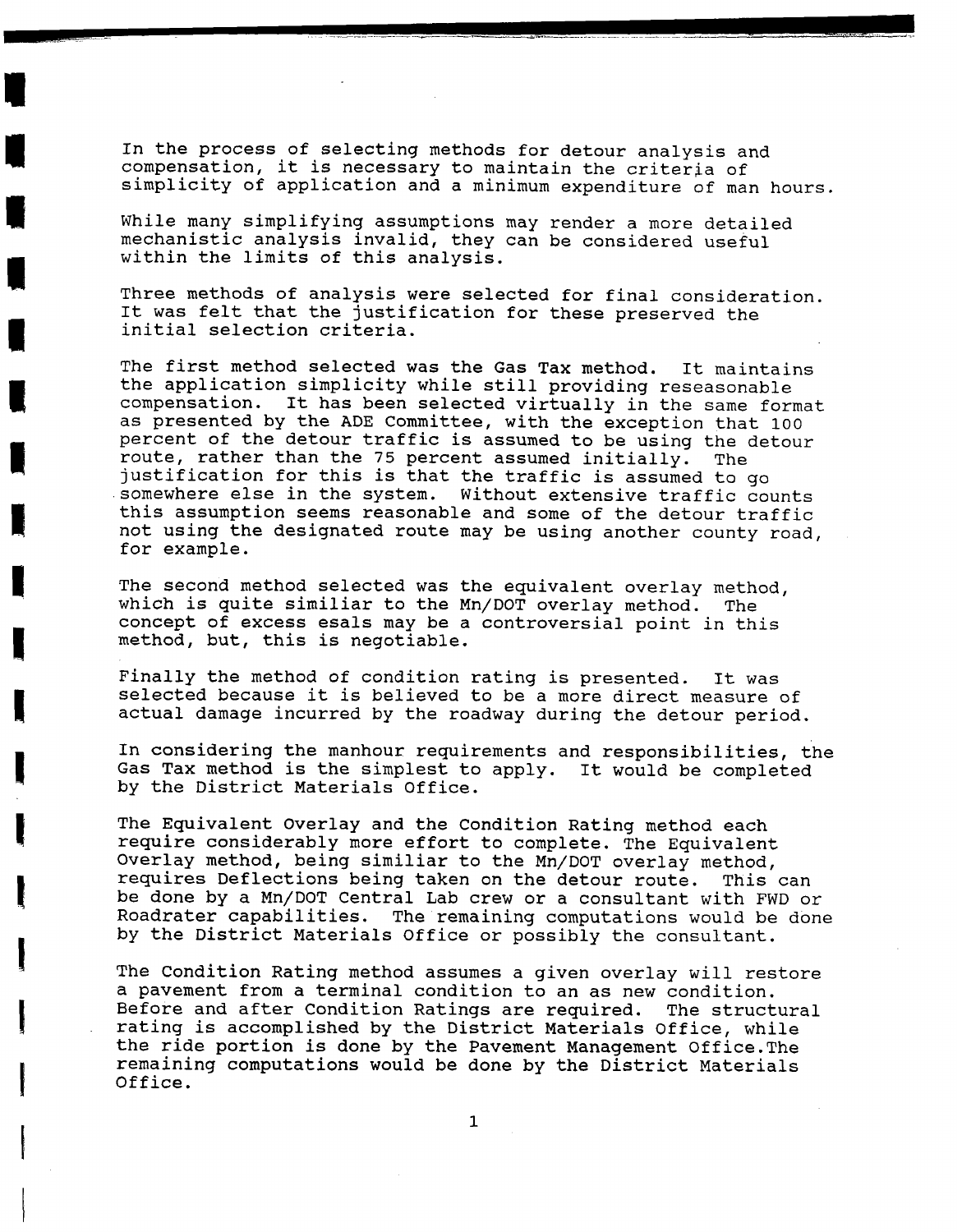No one analysis method is recommended over the others. It is hoped that usage and acceptance will yield the most appropiate method. However, it is recommended that deflections still be used as a screening device to establish roadway load handling capabilities.

A detailed description of the three methods is provided on the following pages. Much of this material has been presented before, but is included here for consolidation.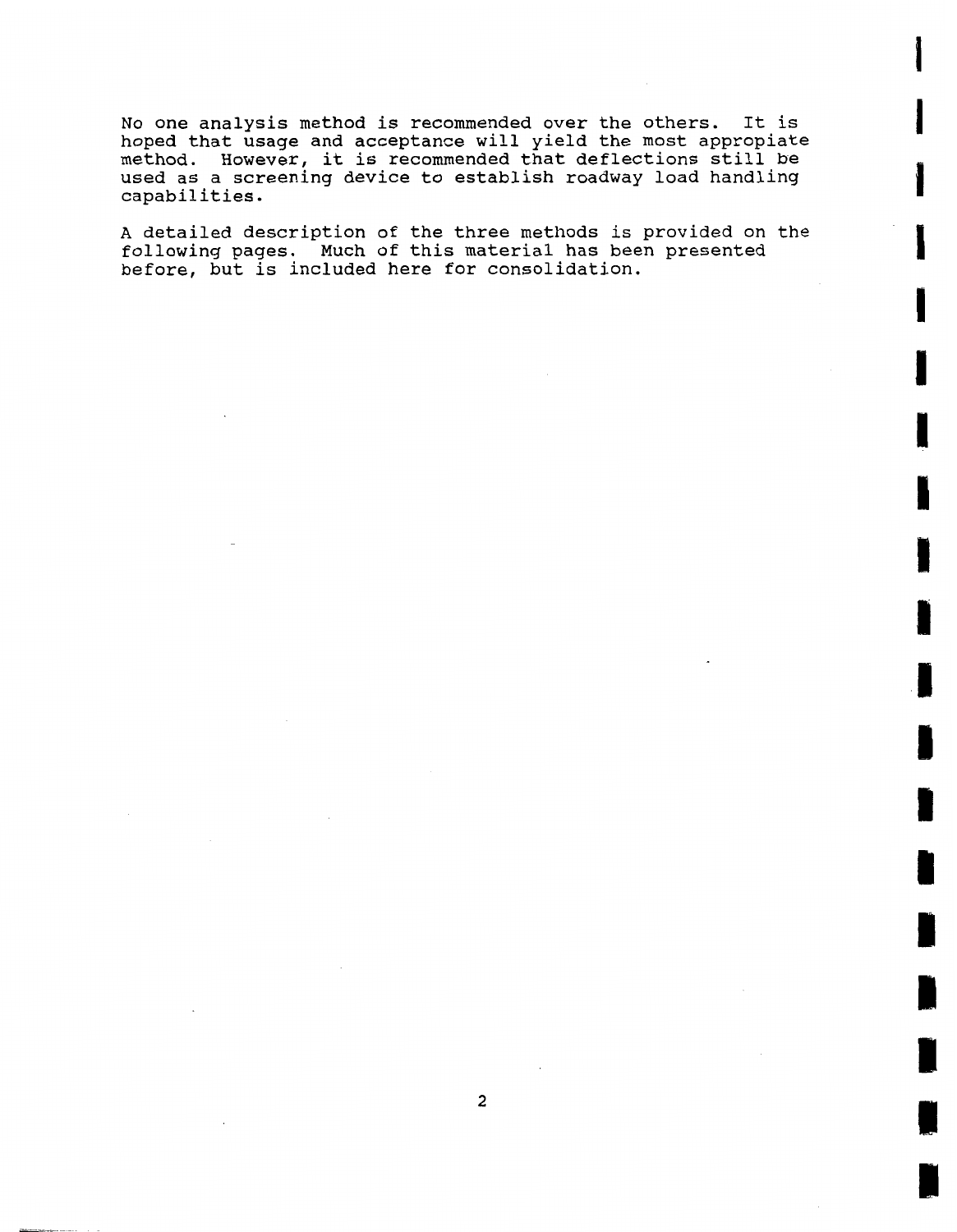#### GAS TAX METHOD

All gas tax income raised by any road authority is generated by traffic using some specific road segment.

When traffic that normally uses one road segment is detoured to a road segment owned by another jurisdiction, the income generated by this traffic is made available to the owner or jurisdiction of the accepting roadway.

Computation of the gas tax generated by detoured traffic involves applying the gas tax paid per mile by the detoured traffic to the total vehicle miles traveled over the length and duration of the detour.

The following assumptions are made in computing gas tax income:

- **1)** An average miles per gallon should be used for the entire fleet of detoured vehicles to eliminate the need to determine percentage of various vehicle types. Average fleet m.p.g of **17.5** is recommended by the Office of Highway Programs.
- **2)** The current State Gas Tax is **20** cents per gallon.
- 3) It is assumed that the constitutional provision which limits the State's portion of the gas tax income to **62%** will not be changed.
- 4) Of the **14** cents per gallon Federal gas tax, **8** cents is available for use on highways **(1** cent is designated for Transit Programs and **5.0** cents is used for non-highway purposes), but only **7.2** cents per gallon is used on highways on the Federal Aid System. Various non-system roads use **0.8**  cents.
- **5)** Assume that Minnesota is neither a donor nor recipient and that it receives **100%** of the Federal Gas Taxes generated in the State.

Approximately **35%** of both State and Federal Gas Tax Incomes are available for roadbed improvements on non-interstate segments and assignable to another jurisdiction if such a segment is detoured.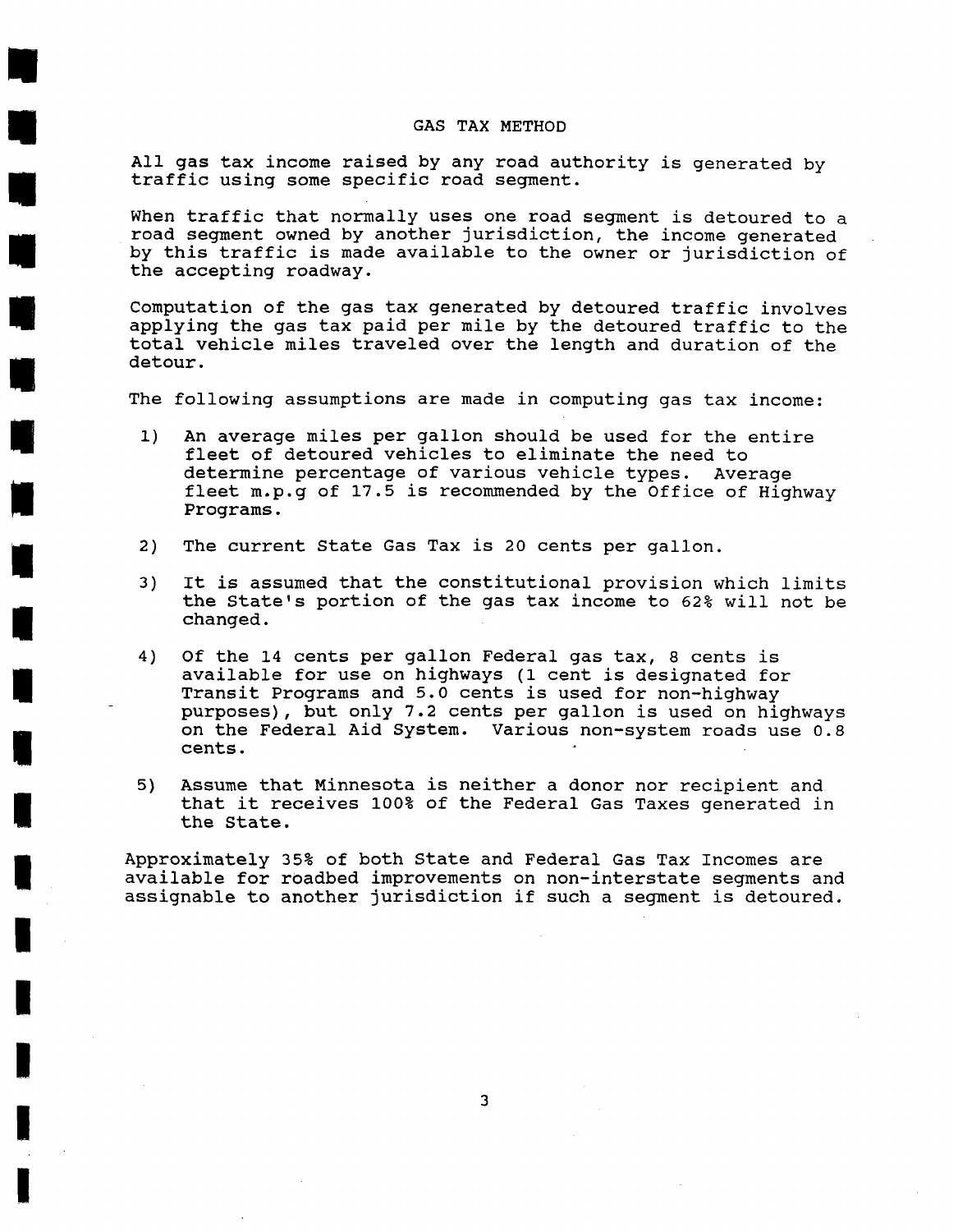METHODOLOGY

| State Gas Tax                                          | $s_{\rm t}$ | 0.20                   |
|--------------------------------------------------------|-------------|------------------------|
| State's portion                                        |             | 0.62                   |
| percent available<br>for roadbed                       |             |                        |
| improvement                                            | $F_{\rm s}$ | 0.35                   |
| net State Gas Tax                                      |             | 0.62 * $S_t$ * $F_s$   |
| Federal Gas Tax                                        | $F_t$       | 0.14                   |
| available for<br>highways                              |             | $F_t$ – 0.06           |
| percent<br>available for<br>highways on<br>Federal Aid |             |                        |
| System                                                 |             | 0.90                   |
| percent available<br>for roadbed<br>improvement        | $F_{f}$     | 0.35                   |
| net Federal<br>Gas Tax                                 |             | $0.9 * (F_t - 0.06) *$ |

------------

 $\mathcal{L}$ 

Combined Tax factor  $T = net$  State Gax Tax + net Federal Gas Tax

=  $0.62 * S_t * F_s$  +  $0.90 * (F_t - 0.06) * F_f$  $= 0.62 * 0.20 * 0.35 + 0.90 * 0.08 * 0.35$  $= 0.0434 + 0.0252$  $= 0.0686$ 

 $F_{f}$ 

 $\mathbb{R}^2$ 

 $\overline{\mathbf{4}}$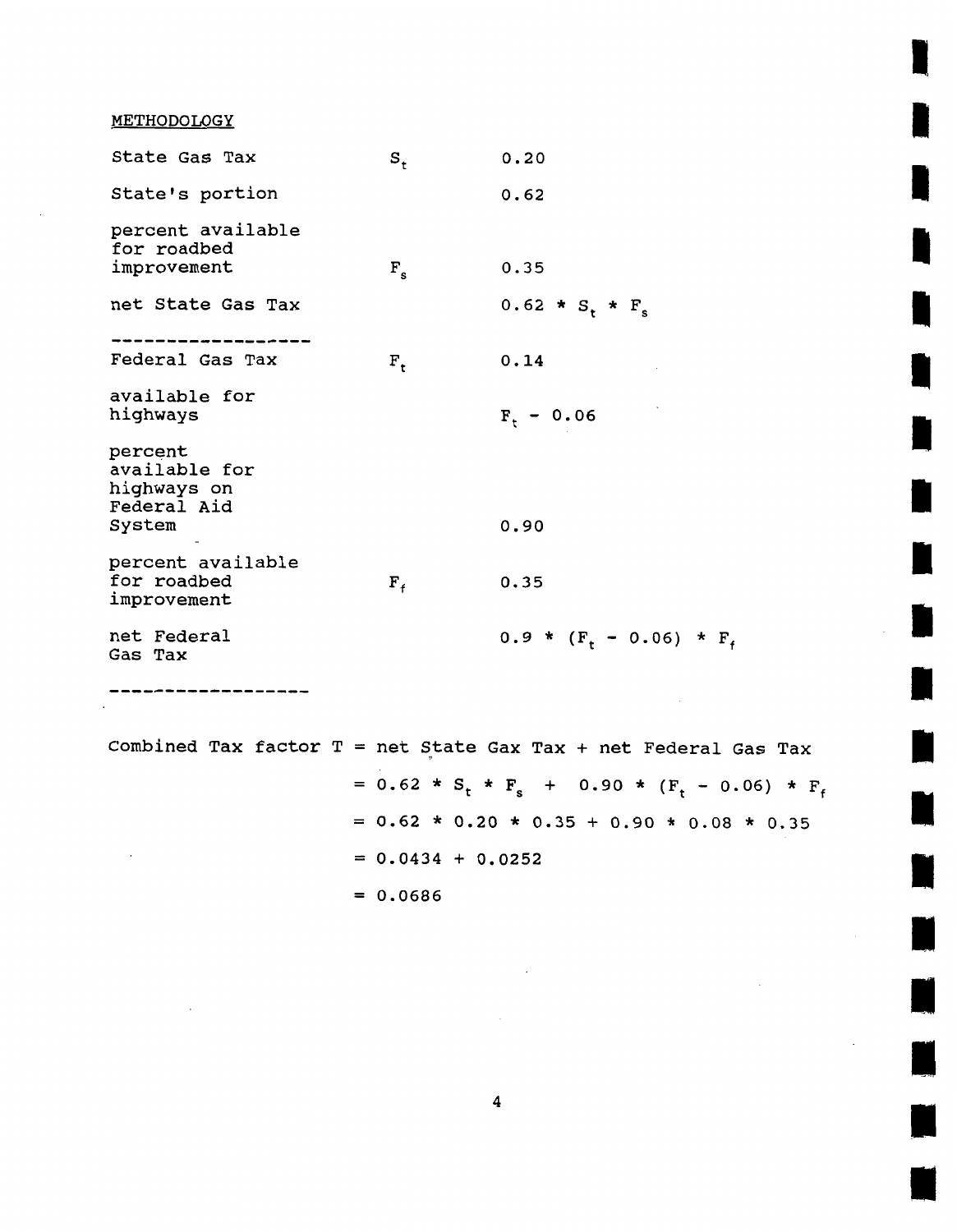**Gas Tax Income generated by Detour** 

$$
I = \frac{ADT * Length (mi) * Time (days)}{mpg (flectwide)}
$$
 \* Combined Tax Factor  
\n
$$
I = \frac{ADT * Length (mi) * Time (days)}{mpg (flectwide)}
$$
 \* 0.0686  
\n
$$
I = \frac{ADT * Length (mi) * Time (days)}{17.5 mpg}
$$
 \* 0.0686  
\n
$$
I = ADT * Length (mi) * Time (days) * \frac{0.0686}{17.5 mpg}
$$

= **0.00392** \* **ADT** \* **Length (mi)** \* **Time (days)** 



 ${\mathbf 5}$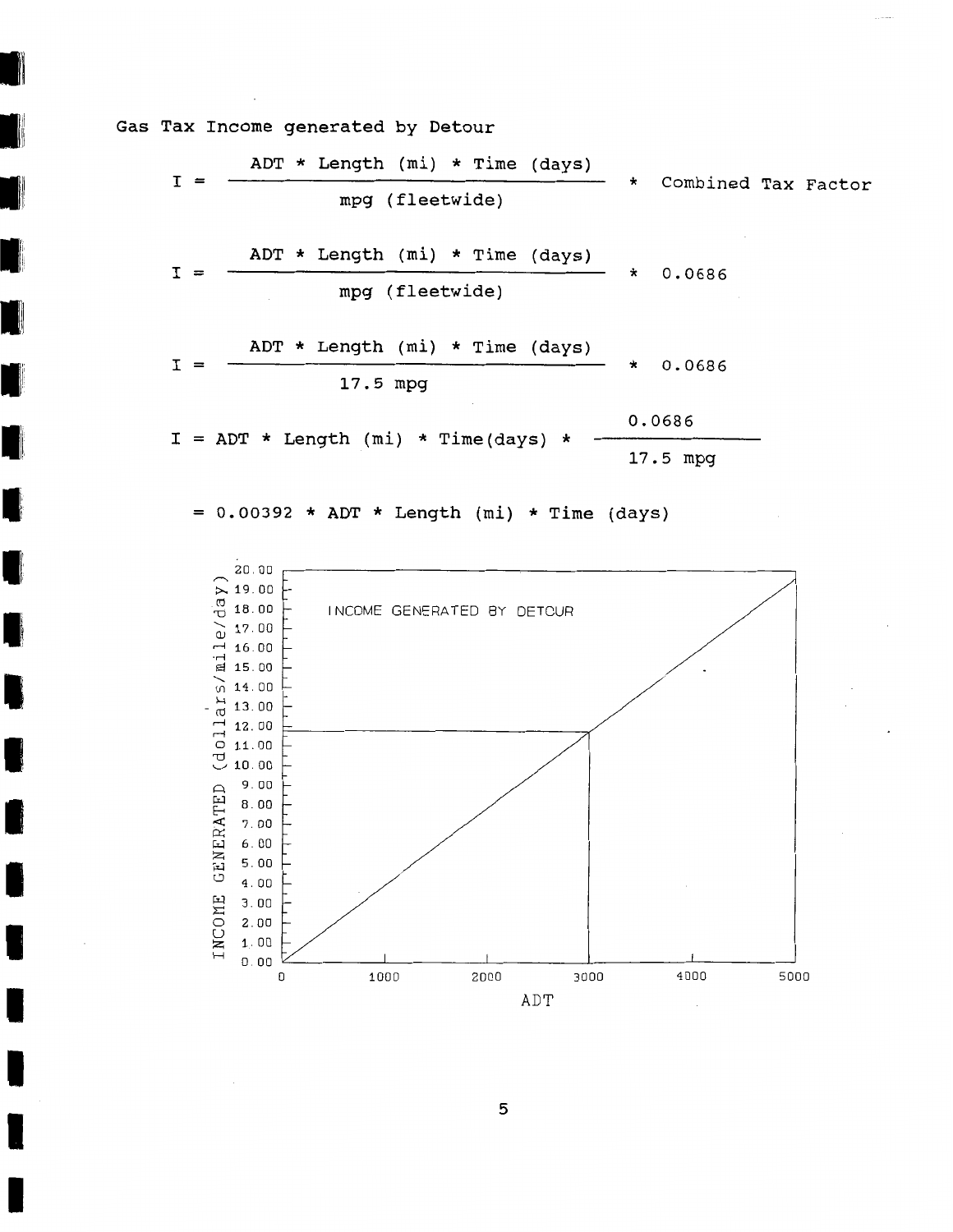#### **EXAMPLE** :

**CR** 45 **MORRISON/CRW UING COUNTIES** (1986) **(GAS TAX** @ \$0.17)

#### **GAS TAX METHOO**

|                |      | <b>GAS TAX</b> |
|----------------|------|----------------|
| MILE           | ADT  | <b>INCOME</b>  |
| 1.0            | 225  | 19.96          |
| 2.0            | -225 | 19.96          |
| 3.0            | 215  | 19.07          |
| 4.0            | 215  | 19.07          |
| 5.0            | 270  | 23.95          |
| 6.0            | 280  | 24.84          |
| 7.0            | 310  | 27.50          |
| 8.0            | 310  | 27.50          |
| 9.0            | 390  | 34.59          |
| 10.0           | 420  | 37.25          |
| 11.0           | 530  | 47.01          |
| 12.0           | 530  | 47.01          |
| 13.0           | 570  | 50.56          |
| 14.0           | 720  | 63.86          |
| 15.0           | 810  | 71.85          |
| 16.0           | 900  | 79.83          |
| 17.0           | 900  | 79.83          |
| <b>SUMMARY</b> |      | 460 \$693.63   |

 $\sim$ 

| ٠            |  |
|--------------|--|
| I            |  |
| ×<br>×<br>۰. |  |

 $\hat{\mathcal{A}}$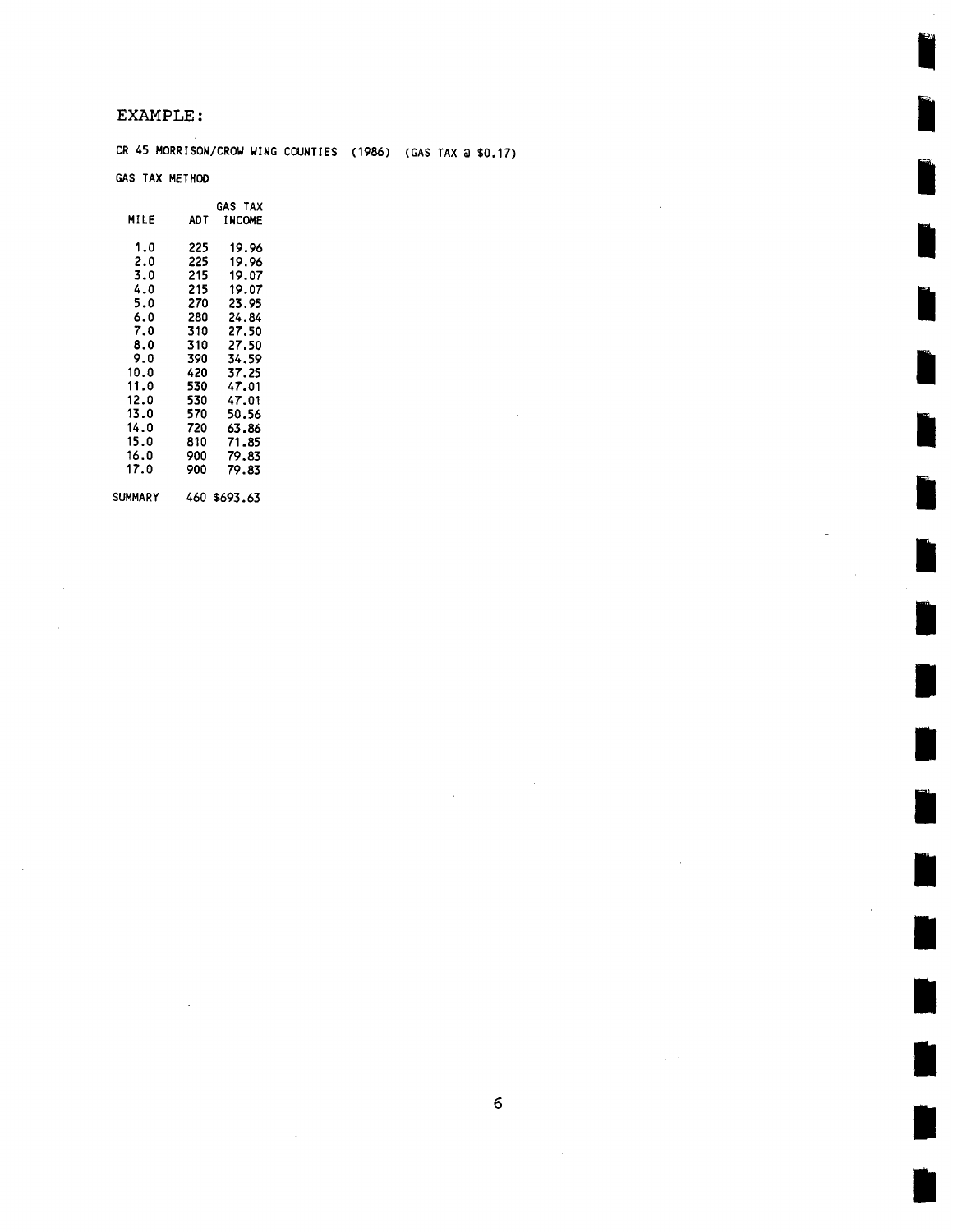#### EQUIVALENT OVERLAY METHOD

#### Roadway Life Capacity

Roadway life capacity (Capacity ESALs) is defined as the number of equivalent standard axle loads that a particular pavement can accomodate during its functional lifetime.

The AASHO Road Test results yielded a correlation of spring deflection to functional roadway life. Investigation 183 found this AASHO correlation to be applicable to Minnesota pavements. At the present, this equation is used to predict pavement life.

 $LOG(ESALS) = 11.06 - 3.25 * LOG(BBS)$ 

where BBS = Spring Benkleman Beam Deflection in mils.

#### Desiqn Life

The design life capacity (Design ESALs) of a pavement is calculated as



Time-Growth One-way Design Lane ESALS = 365 \* Present Daily N18 \* (Tab 7-5.03E)

where, for expediency, the ADT is the 2-way ADT as taken off a current county traffic flow map. The Present Daily N18 is calculated<br>following the procedure outlined in Table 7-5.03F. The time-growth following the procedure outlined in Table  $7-5.03F$ . factor is obtained from Table 7-5.03E assuming an annual growth factor in present daily N18 of 3.5% and a design period of 20 years, as suggested in Section 7-5.03.01.

 $\overline{7}$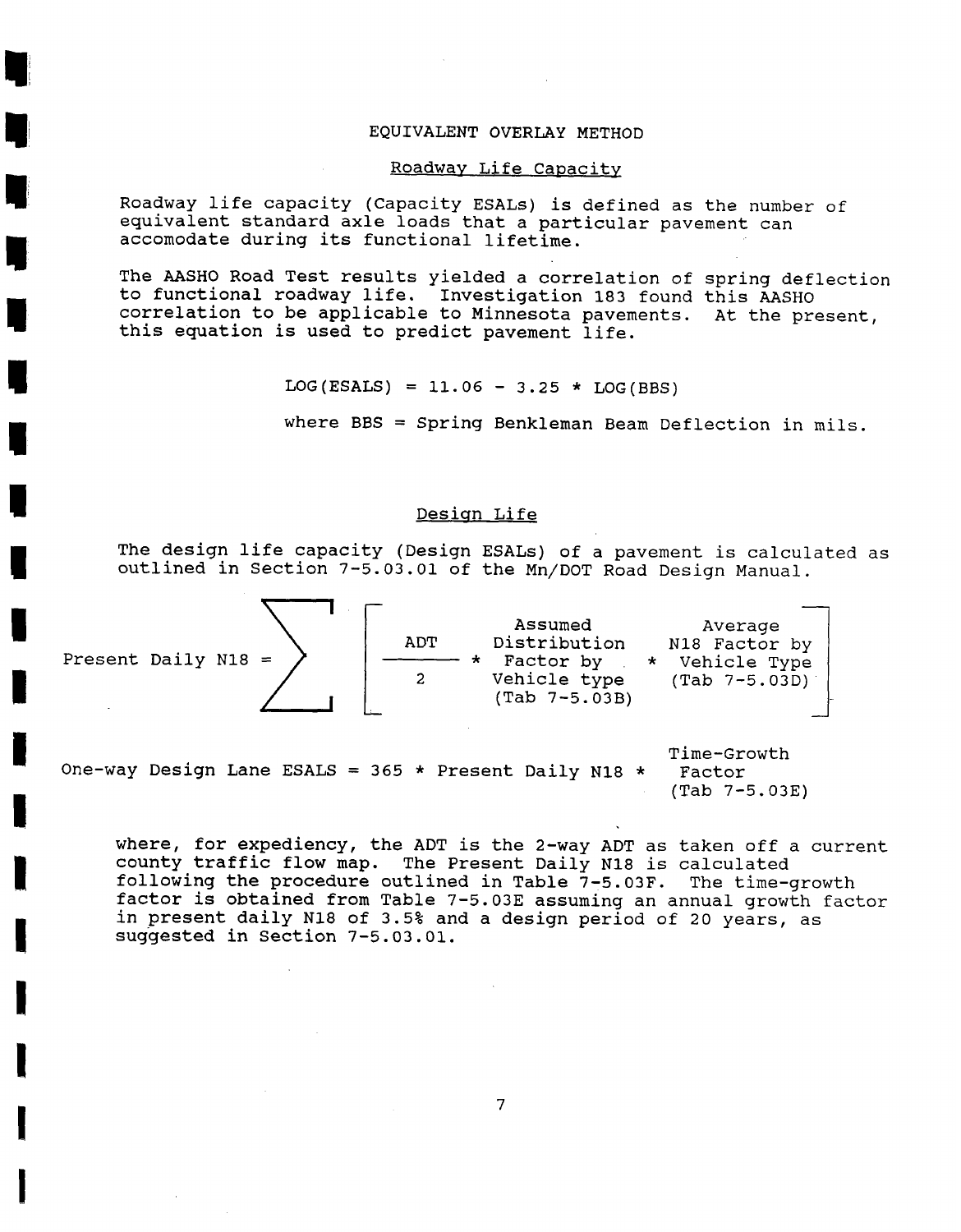#### Overlay Design

The present Mn/DOT overlay design procedure utilizes the assumption that, an inch of bituminous overlay will result in an average reduction of 11% in the deflection of a pavement (INV 630). The overlay design procedure uses this to reduce the allowable benkleman beam deflection to give the road a desired load rating.

This procedure can be modified, so that an overlay could be designed, that when added to the original structure would give a Spring Benkleman Beam Deflection that would be the same as that of a pavement that would have a Design Life equal to the original design traffic plus that of the added detour traffic.

 $Log(ESALS) = 11.06 - 3.25 Log(BBS)$ 

 $Log(ESALS^*) = 11.06 - 3.25 Log(BBS^*)$ 

where,  $ESALS = Roadway$  Life

 $ESALS^* = Roadway$  Life + Detour Traffic

$$
Log(BBS) = \frac{11.06 - Log(ESALS)}{3.25}
$$

$$
Log(BBS^*) = \frac{11.06 - Log(ESALS^*)}{3.25}
$$

$$
BBS = 10 \sim \left[\frac{11.06 - \text{Log}(\text{ESALS})}{3.25}\right]
$$

BBS\* = 
$$
\begin{array}{|c|c|c|c|c|}\n\hline\n11.06 - Log(ESALS^*) & \text{This would be the deflection of the structure needed to accommodate the addition of the detour traffic.}\n\hline\n3.25 & \text{of the detour traffic.}\n\hline\n\end{array}
$$

- - - -. - - the original structure.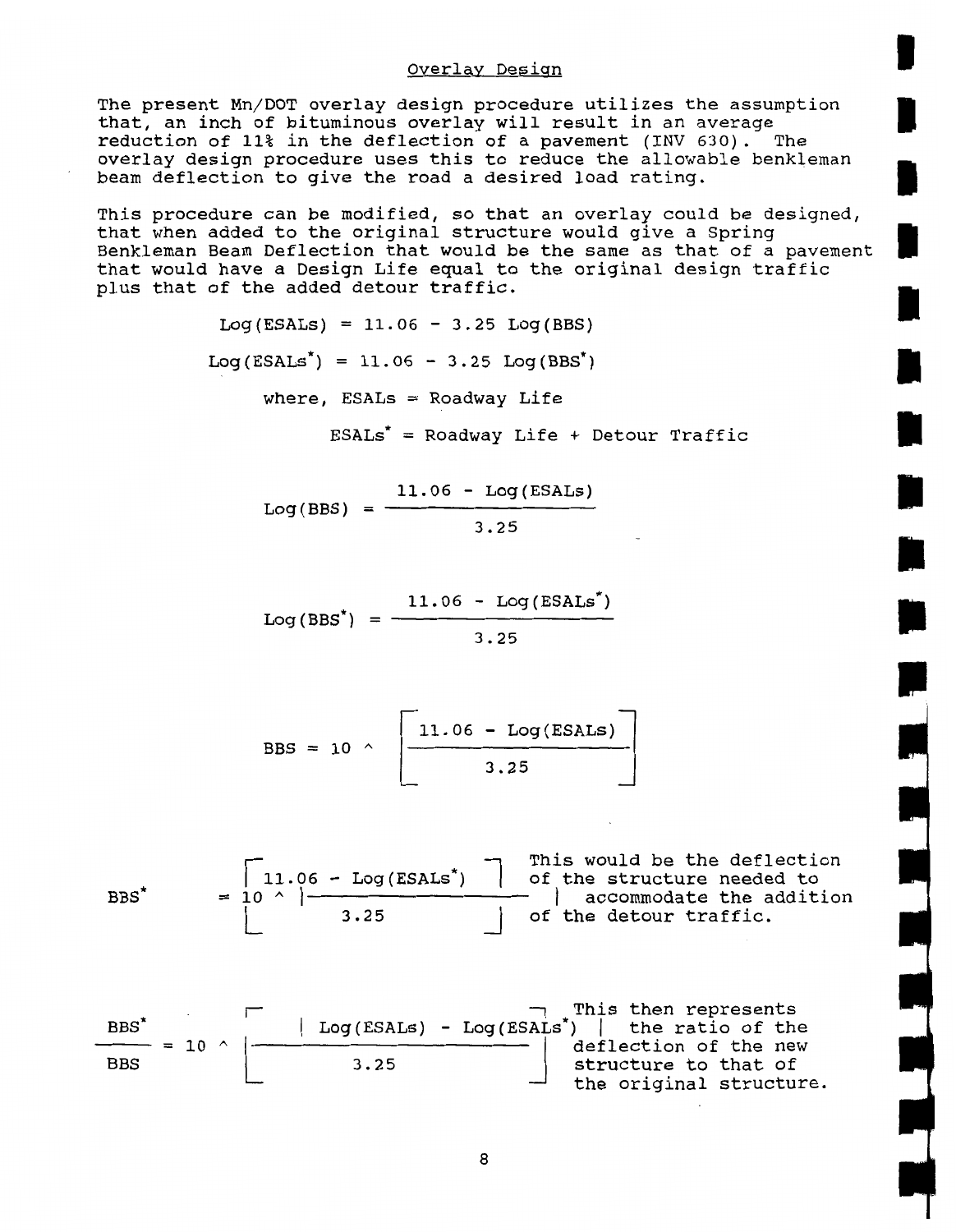$$
= 10 \text{ A } \frac{\text{(ESALS)}}{\text{Log } \frac{(\text{ESALS}^*)}{3.25}}
$$

ESALs<sup>\*</sup>

**Assuming an inch of bituminous overlay will yield an 11% reduction in the measured BBS, we can calculate the required overlay thickness to give the equivalent reduction necessary to accomodate the added detour traffic.** 

$$
\frac{\text{BBS}^*}{\text{BBS}} = (1-n)^x
$$

 $\overline{\phantom{a}}$ 

$$
\begin{bmatrix}\nESALS \\
ESALS^*\n\end{bmatrix}\n\begin{bmatrix}\n(1/3.25) \\
= (1-n)^x\n\end{bmatrix}
$$



 $3.25$  Log(1-n)

**where x** = **the equivalent overlay in inches n** = **the reduction per inch, in this case, .11**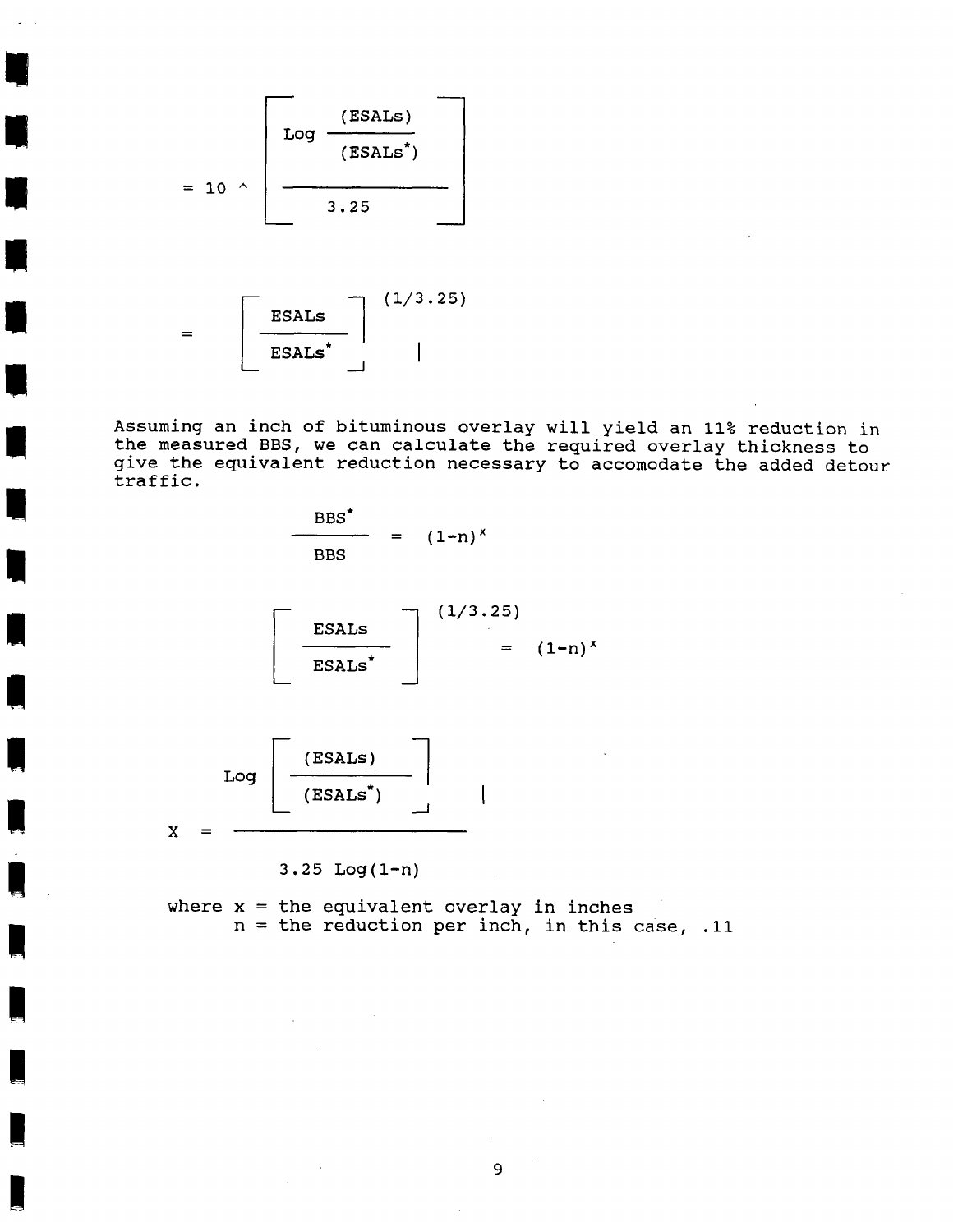#### Eauivalent Overlay

If it can be assumed that additional structure will yield additional life, then an overlay can be designed such that a particular pavement will have a predicted capacity that will accommodate the original design traffic plus that imposed upon it by a detour.

#### Excess ESALS

Utilizing minimum design standards a structure may have a capacity beyond that of the traffic for which it was designed. To compensate for this, the concept of excess esals is proposed.

The Roadway Life Capacity (Capacity ESALs) is determined by the AASHO design equation.

The predicted traffic for which the actual roadway was designed is given a safety factor of 2, to account for errors of traffic prediction.

The Excess ESALs are then the difference in the determined capacity and the traffic for which the roadway was designed.

```
Excess ESALs = Capacity ESALs - 2 * Design ESALs
```

```
Case 1. Excess ESALs < 0
```
Consider: Overlay ESALs = Detour ESALs if Excess ESALs ' <sup>0</sup> Alternatives if Excess ESALs << 0.

Case 2. Excess ESALs = **0** 

Overlay ESALs = Detour ESALs

```
Case 3. Excess ESALs > 0
```
a. Excess ESALs < Detour ESALs

Overlay ESALs = Detour ESALs - Excess ESALS

b. Excess ESALs = Detour ESALs

Overlay ESALs = **0**  : no payment

c. Excess ESALS > Detour ESALs

Overlay ESALs = **0**  : no payment

The overlay is designed for overlay ESALs and payment, in any case, is the cost of the computed overlay.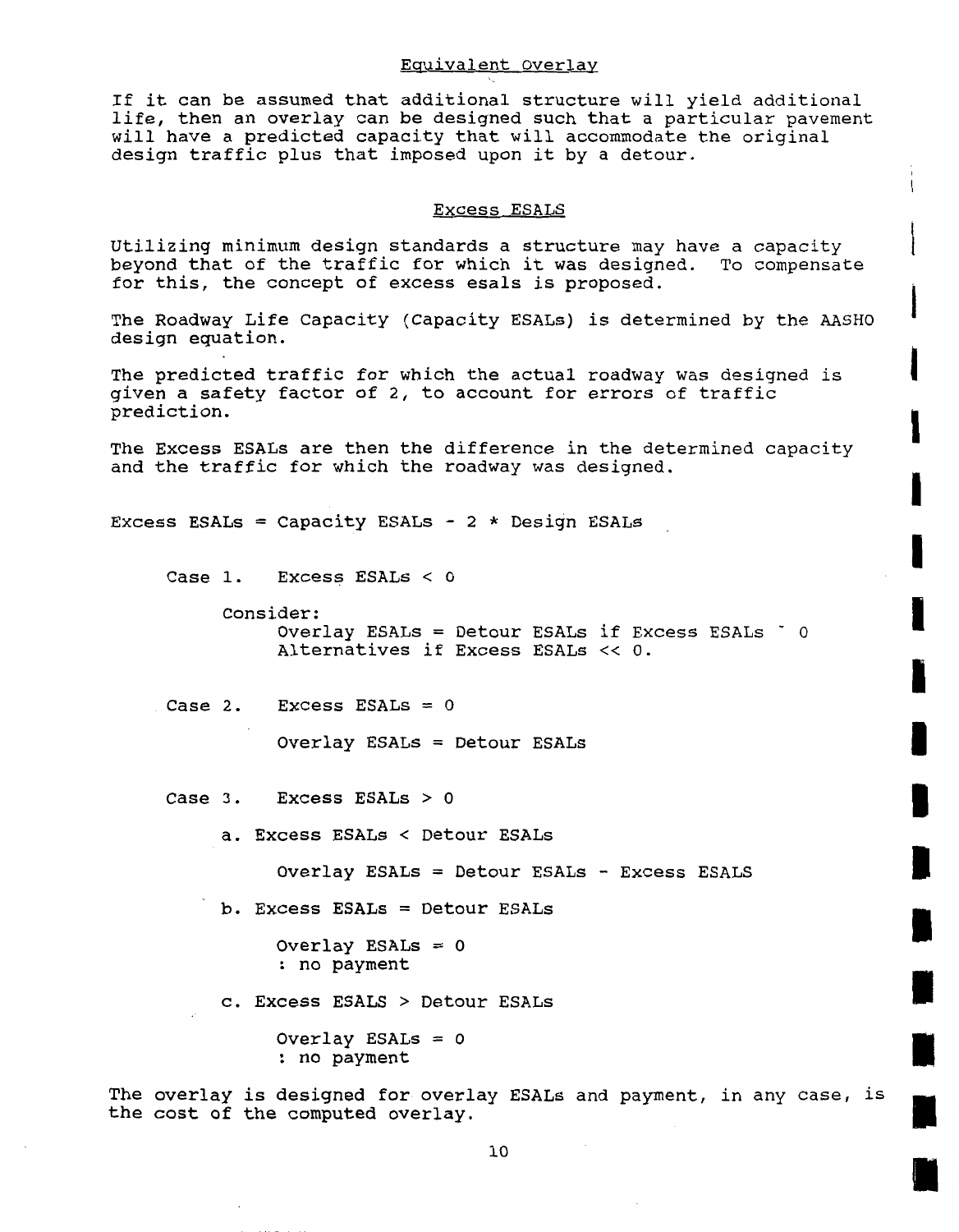#### **EXAMPLE** :

 $\overline{\phantom{a}}$ 

 $\overline{\phantom{a}}$ 

 $\overline{\phantom{a}}$ 

 $\overline{\phantom{a}}$ 

ļ

Ë

 $\bar{\mathcal{A}}$ 

#### CR 45 MORRISON/CROU WING COUNTIES (1986)

EQUIVALENT OVERLAY METHOD

|         | <b>DETOUR</b> |            |            | <b>CAPACITY</b> | <b>DESIGN</b> | <b>EXCESS</b> |                                          |
|---------|---------------|------------|------------|-----------------|---------------|---------------|------------------------------------------|
| MILE    | <b>ESALS</b>  | <b>ADT</b> | <b>SBB</b> | <b>ESALS</b>    | <b>ESALS</b>  | <b>ESALS</b>  |                                          |
| 1.0     | 7238          | 225        | 41.4       | 637895          | 27908         | 582080        | NO PAYMENT : EXCESS ESALS > DETOUR ESALS |
| 2.0     | 7238          | 225        | 35.3       | 1070860         | 27908         | 1015045       | NO PAYMENT : EXCESS ESALS > DETOUR ESALS |
| 3.0     | 7238          | 215        | 41.7       | 623101          | 26667         | 569766        | NO PAYMENT : EXCESS ESALS > DETOUR ESALS |
| 4.0     | 7238          | 215        | 41.0       | 658344          | 26667         | 605009        | NO PAYMENT : EXCESS ESALS > DETOUR ESALS |
| 5.0     | 7238          | 270        | 34.6       | 1142887         | 33489         | 1075908       | NO PAYMENT : EXCESS ESALS > DETOUR ESALS |
| 6.0     | 7238          | 280        | 36.6       | 952109          | 34730         | 882650        | NO PAYMENT : EXCESS ESALS > DETOUR ESALS |
| 7.0     | 7238          | 310        | 44.6       | 500798          | 38451         | 423897        | NO PAYMENT : EXCESS ESALS > DETOUR ESALS |
| 8.0     | 7238          | 310        | 47.4       | 410885          | 38451         | 333984        | NO PAYMENT : EXCESS ESALS > DETOUR ESALS |
| 9.0     | 7238          | 390        | 43.8       | 531141          | 48373         | 434394        | NO PAYMENT : EXCESS ESALS > DETOUR ESALS |
| 10.0    | 7238          | 420        | 38.4       | 814561          | 52094         | 710373        | NO PAYMENT : EXCESS ESALS > DETOUR ESALS |
| 11.0    | 7238          | 530        | 45.1       | 482977          | 65738         | 351501        | NO PAYMENT : EXCESS ESALS > DETOUR ESALS |
| 12.0    | 7238          | 530        | 55.3       | 248968          | 65738         | 117492        | NO PAYMENT : EXCESS ESALS > DETOUR ESALS |
| 13.0    | 7238          | 570        | 57.5       | 221819          | 70700         | 80419         | NO PAYMENT : EXCESS ESALS > DETOUR ESALS |
| 14.0    | 7238          | 720        | 58.3       | 209690          | 89305         | 31081         | NO PAYMENT : EXCESS ESALS > DETOUR ESALS |
| 15.0    | 7238          | 810        | 59.2       | 199506          | 100468        | (1430)        | Cost of Overlay $*$ Less Than \$100/mile |
| 16.0    | 7238          | 900        | 53.9       | 270606          | 111631        | 47344         | NO PAYMENT : EXCESS ESALS > DETOUR ESALS |
| 17.0    | 7238          | 900        | 51.4       | 315770          | 111631        | 92508         | NO PAYMENT : EXCESS ESALS > DETOUR ESALS |
| SUMMARY |               | 460        | 46.2       | 446595          | 57056         | 332484        |                                          |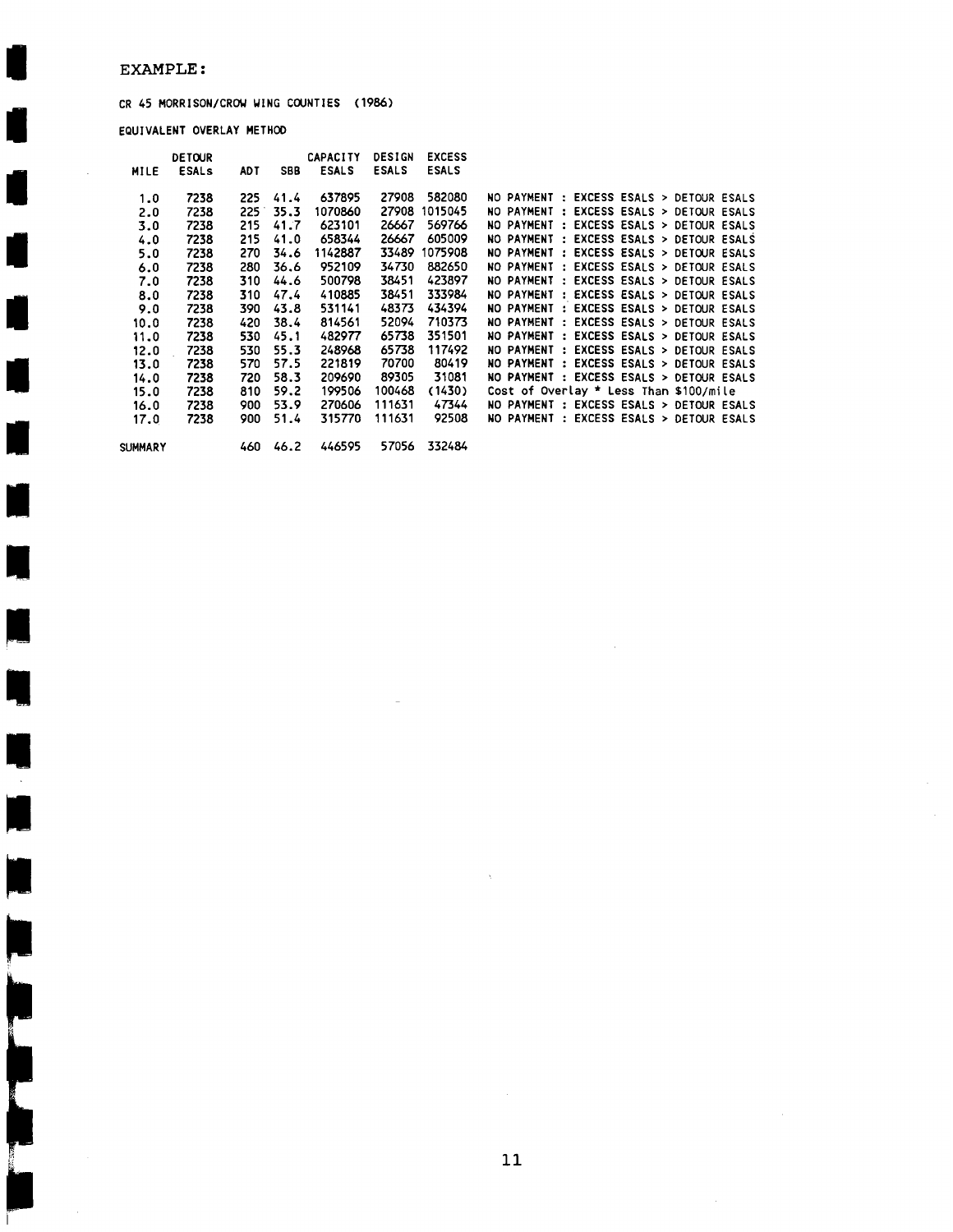#### STANDARD OVERLAY THICKNESS

In attempting to arrive at a method of compensation for the condition rating method of detour route evaluation, it could be assumed that a given overlay thickness will restore the roadway to its original condition. If it is further assumed that this relationship is linear, then the amount of overlay needed will be directly proportional to the change in condition rating.

It is recocognized that a typical road loses, on the average, 0.1 condition Rating points per year **(1.7/17** years).

Assuming an overlay thickness of 2 inches would restore a pavement with a condition rating of 2.5 to a condition rating of 4.2, the following relationship can be drawn.



#### **2** in. Standard Overlay